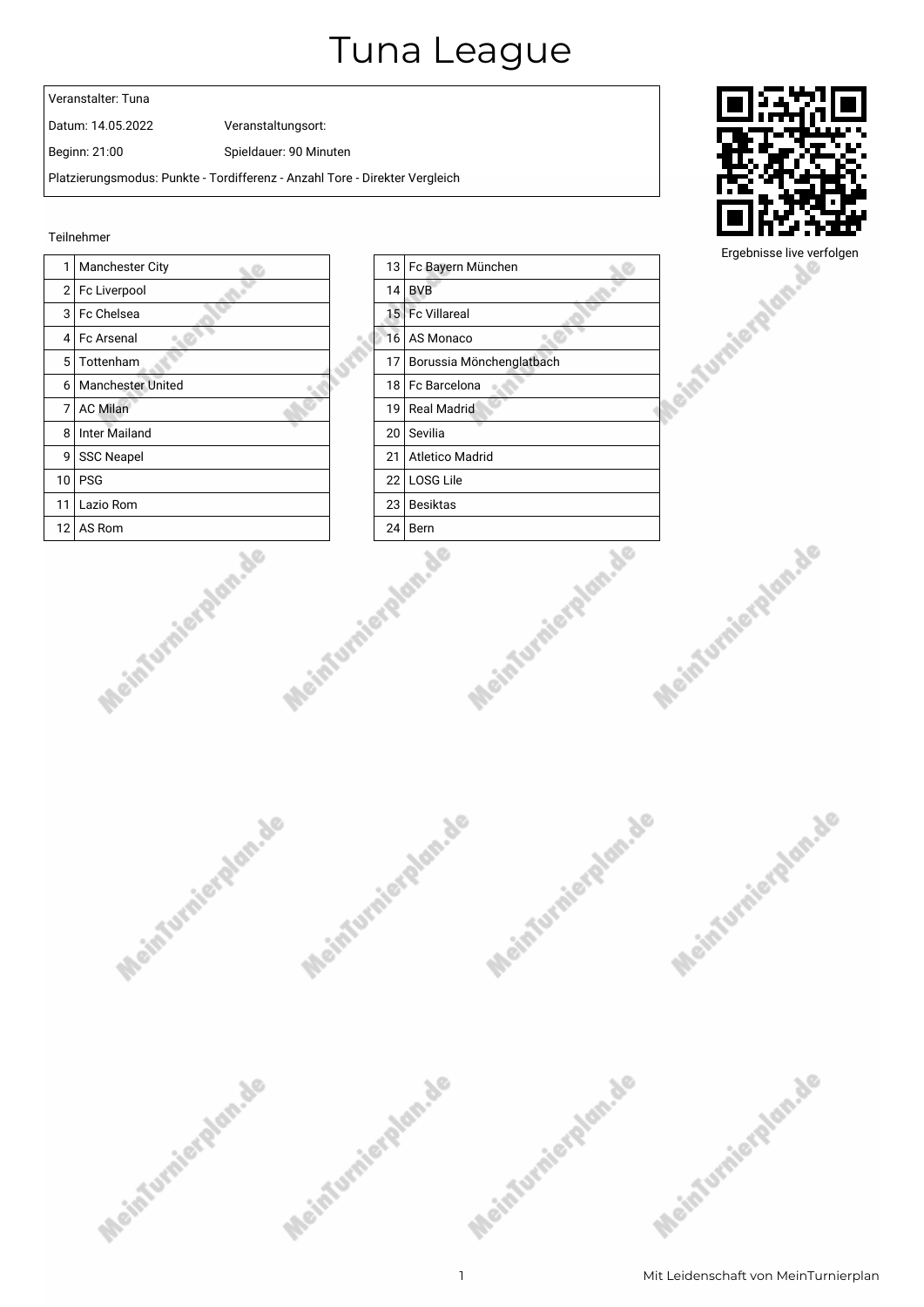| $Nr$ .         | <b>Beginn</b> | Spieltag: 1              |                         | Ergebnis                    | PI | <b>Teilnehmer</b>        |                 | <b>TD</b> | Pkt |
|----------------|---------------|--------------------------|-------------------------|-----------------------------|----|--------------------------|-----------------|-----------|-----|
| 1              | 14.05.21:00   | <b>Manchester City</b>   | <b>Besiktas</b>         |                             |    | <b>Manchester City</b>   |                 |           |     |
| $\overline{2}$ | 14.05.21:00   | <b>LOSG Lile</b>         | Bern                    | $\cdot$                     |    | Fc Liverpool             | $\cdot$         |           |     |
| 3              | 14.05.21:00   | Fc Liverpool             | <b>Atletico Madrid</b>  | $\cdot$                     |    | <b>Fc Chelsea</b>        | $\cdot$         |           |     |
| 4              | 14.05.21:00   | Sevilia                  | Fc Chelsea              |                             |    | <b>Fc Arsenal</b>        |                 |           |     |
| 5              | 14.05.21:00   | <b>Fc Arsenal</b>        | <b>Real Madrid</b>      |                             |    | Tottenham                |                 |           |     |
| 6              | 14.05.21:00   | Fc Barcelona             | Tottenham               |                             |    | <b>Manchester United</b> | ÷               |           |     |
| 7              | 14.05.21:00   | <b>Manchester United</b> | Borussia Mönchenglatbac |                             |    | <b>AC Milan</b>          | $\sim$ $\sigma$ |           |     |
| 8              | 14.05.21:00   | AS Monaco                | <b>AC Milan</b>         |                             |    | <b>Inter Mailand</b>     |                 |           |     |
| 9              | 14.05.21:00   | <b>Inter Mailand</b>     | <b>Fc Villareal</b>     |                             |    | <b>SSC Neapel</b>        |                 |           |     |
| 10             | 14.05.21:00   | <b>BVB</b>               | <b>SSC Neapel</b>       |                             |    | <b>PSG</b>               |                 |           |     |
| 11             | 14.05.21:00   | <b>PSG</b>               | Fc Bayern München       |                             |    | Lazio Rom                |                 |           |     |
| 12             | 14.05.21:00   | AS Rom                   | Lazio Rom               | $\mathcal{L}(\mathbb{R}^2)$ |    | AS Rom                   | $\cdot$         |           |     |
|                |               |                          |                         |                             |    | Fc Bayern München        |                 |           |     |

Meintumierdun.de

Meinfurnierglan.de

|   | Ergebnis       | PI | Teilnehmer               | Τ              | TD | Pkt |
|---|----------------|----|--------------------------|----------------|----|-----|
|   | $\ddot{\cdot}$ |    | Manchester City          |                |    |     |
|   |                |    | Fc Liverpool             | $\ddot{\cdot}$ |    |     |
|   | $\vdots$       |    | Fc Chelsea               |                |    |     |
|   | $\vdots$       |    | Fc Arsenal               | $\vdots$       |    |     |
|   | $\vdots$       |    | Tottenham                |                |    |     |
|   | $\ddot{\cdot}$ |    | Manchester United        |                |    |     |
| c | $\vdots$       |    | <b>AC Milan</b>          |                |    |     |
|   | $\vdots$       |    | <b>Inter Mailand</b>     |                |    |     |
|   | $\vdots$       |    | <b>SSC Neapel</b>        |                |    |     |
|   | $\vdots$       |    | <b>PSG</b>               |                |    |     |
|   |                |    | Lazio Rom                |                |    |     |
|   |                |    | AS Rom                   |                |    |     |
|   |                |    | Fc Bayern München        |                |    |     |
|   |                |    | <b>BVB</b>               |                |    |     |
|   |                |    | <b>Fc Villareal</b>      |                |    |     |
|   |                |    | AS Monaco                |                |    |     |
|   |                |    | Borussia Mönchenglatbach | $\ddot{\cdot}$ |    |     |
|   |                |    | Fc Barcelona             | $\vdots$       |    |     |
|   |                |    | Real Madrid              |                |    |     |
|   |                |    | Sevilia                  |                |    |     |
|   |                |    | Atletico Madrid          |                |    |     |
|   |                |    | LOSG Lile                |                |    |     |
|   |                |    | <b>Besiktas</b>          | $\vdots$       |    |     |
|   |                |    | <b>Bern</b>              | $\vdots$       |    |     |
|   | Acinturi       |    |                          |                |    |     |

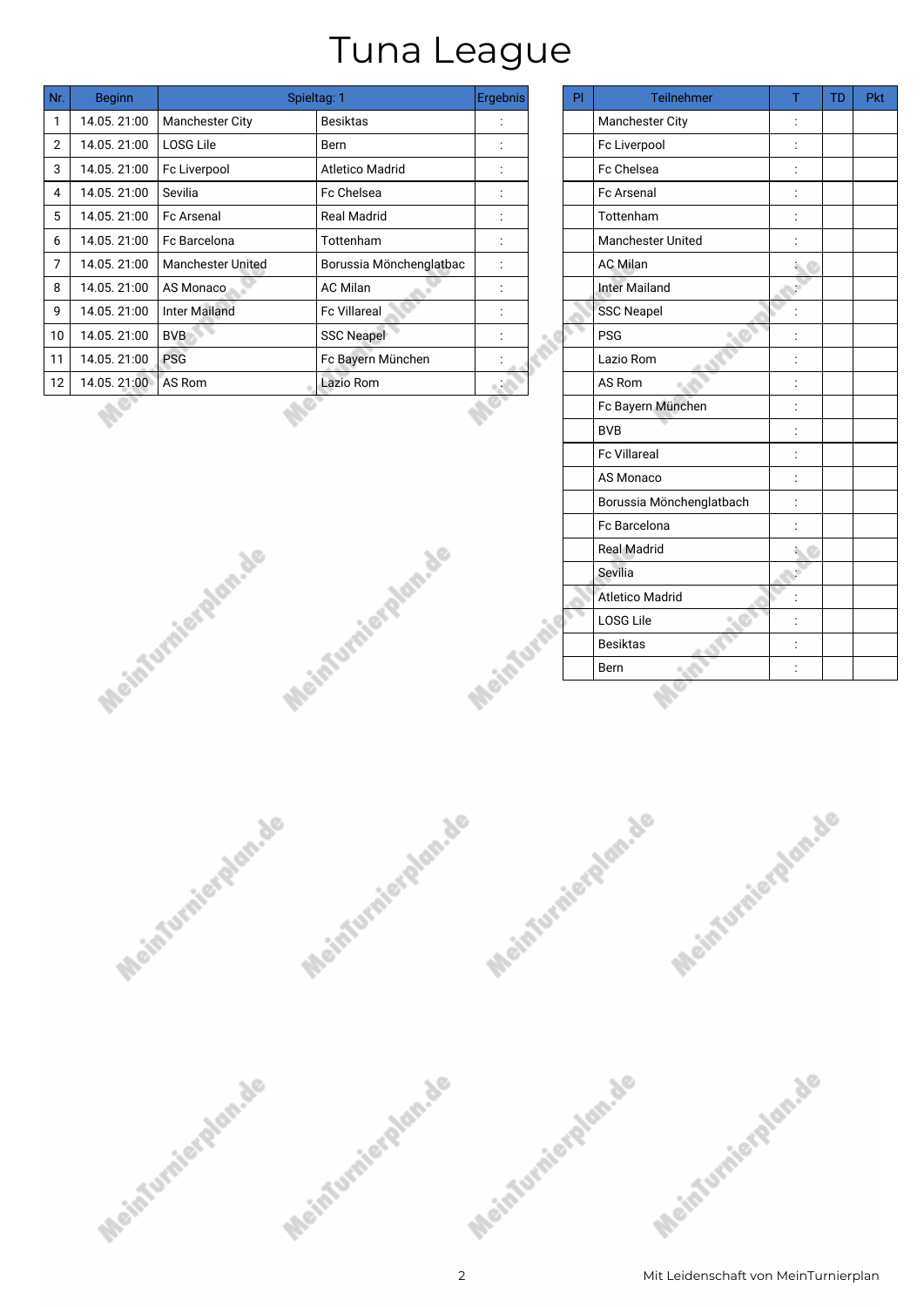| Nr. | <b>Beginn</b> | Spieltag: 2             |                          |  |
|-----|---------------|-------------------------|--------------------------|--|
| 13  | 21.05.15:30   | <b>LOSG Lile</b>        | <b>Manchester City</b>   |  |
| 14  | 21.05.15:30   | <b>Atletico Madrid</b>  | <b>Besiktas</b>          |  |
| 15  | 21.05.15:30   | Bern                    | Sevilia                  |  |
| 16  | 21.05.15:30   | <b>Real Madrid</b>      | Fc Liverpool             |  |
| 17  | 21.05.15:30   | Fc Chelsea              | Fc Barcelona             |  |
| 18  | 21.05.15:30   | Borussia Mönchenglatbac | <b>Fc Arsenal</b>        |  |
| 19  | 21.05.15:30   | Tottenham               | AS Monaco                |  |
| 20  | 21.05.15:30   | <b>Fc Villareal</b>     | <b>Manchester United</b> |  |
| 21  | 21.05.15:30   | <b>AC Milan</b>         | <b>BVB</b>               |  |
| 22  | 21.05.15:30   | Fc Bayern München       | <b>Inter Mailand</b>     |  |
| 23  | 21.05.15:30   | <b>SSC Neapel</b>       | AS Rom                   |  |
| 24  | 21.05.15:30   | Lazio Rom               | <b>PSG</b>               |  |







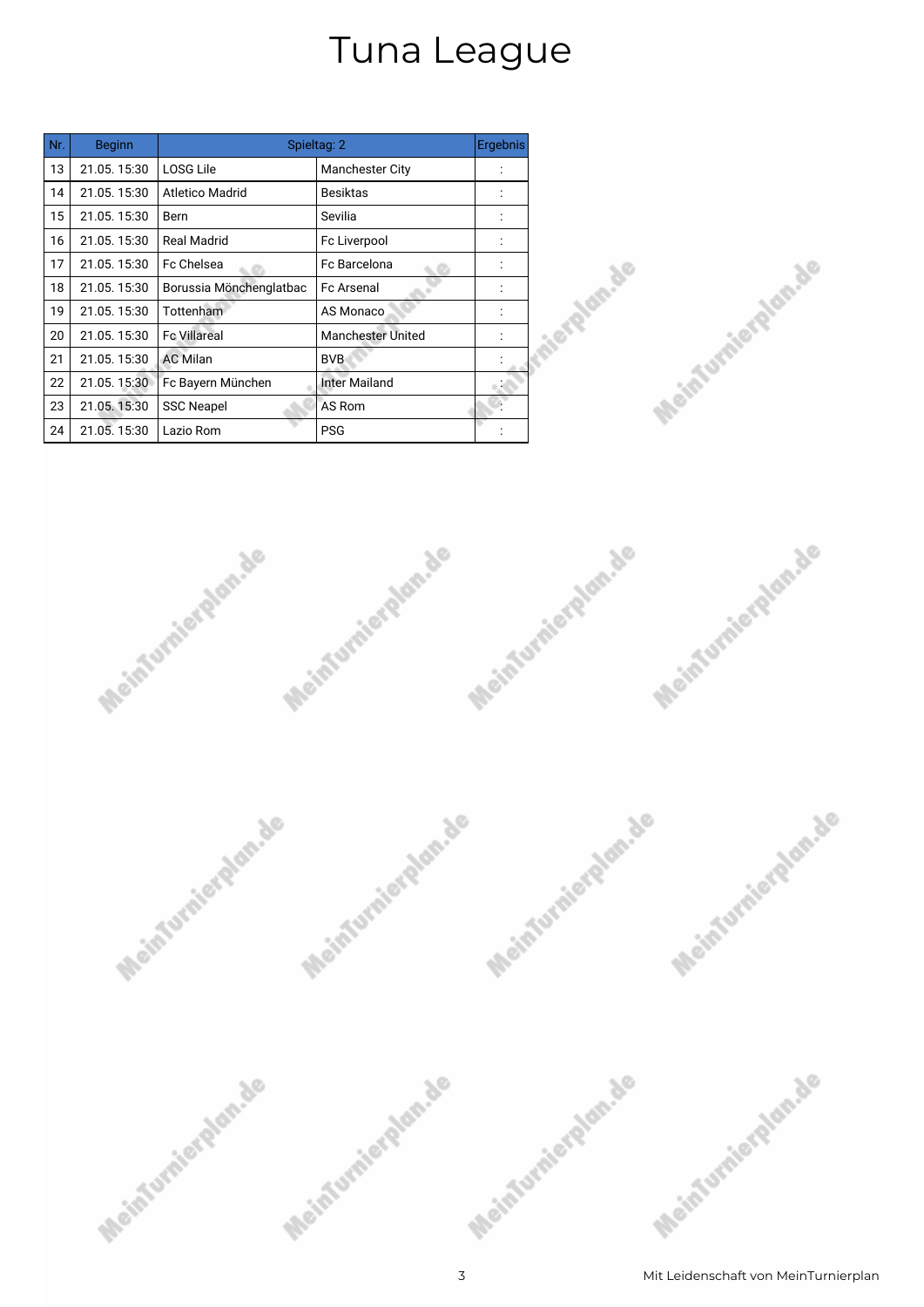| Nr. | <b>Beginn</b> | Spieltag: 3              |                         |  |
|-----|---------------|--------------------------|-------------------------|--|
| 25  | 28.05.15:30   | <b>Manchester City</b>   | <b>Atletico Madrid</b>  |  |
| 26  | 28.05.15:30   | Sevilia                  | <b>LOSG Lile</b>        |  |
| 27  | 28.05.15:30   | <b>Besiktas</b>          | <b>Real Madrid</b>      |  |
| 28  | 28.05.15:30   | Fc Barcelona             | <b>Bern</b>             |  |
| 29  | 28.05.15:30   | Fc Liverpool             | Borussia Mönchenglatbac |  |
| 30  | 28.05.15:30   | AS Monaco                | Fc Chelsea              |  |
| 31  | 28.05.15:30   | <b>Fc Arsenal</b>        | <b>Fc Villareal</b>     |  |
| 32  | 28.05.15:30   | <b>BVB</b>               | Tottenham               |  |
| 33  | 28.05.15:30   | <b>Manchester United</b> | Fc Bayern München       |  |
| 34  | 28.05.15:30   | AS Rom                   | <b>AC Milan</b>         |  |
| 35  | 28.05.15:30   | <b>Inter Mailand</b>     | Lazio Rom               |  |
| 36  | 28.05.15:30   | <b>PSG</b>               | <b>SSC Neapel</b>       |  |







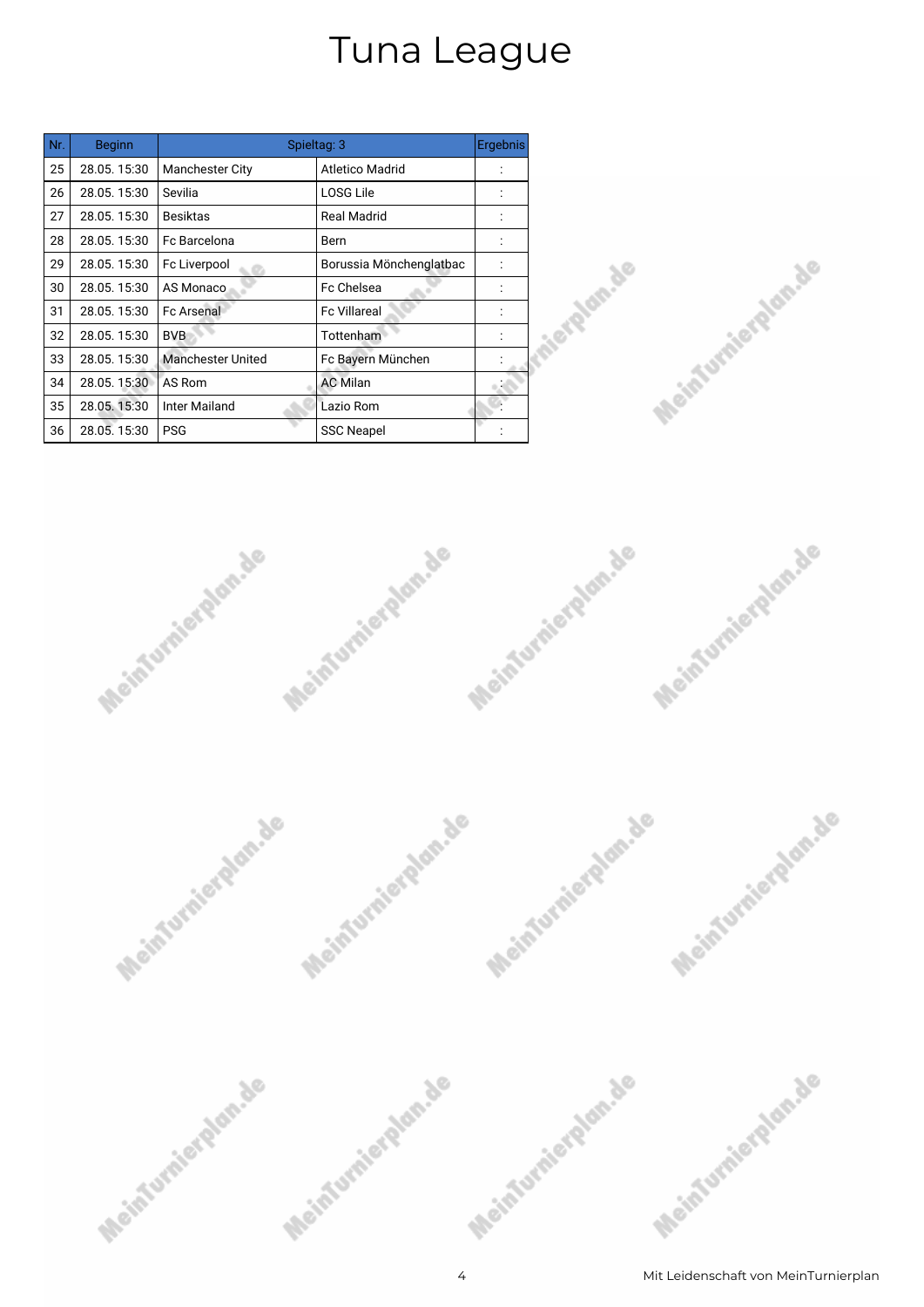| Nr. | <b>Beginn</b> | Spieltag: 4             |                          |  |
|-----|---------------|-------------------------|--------------------------|--|
| 37  | 04.06.15:30   | Sevilia                 | <b>Manchester City</b>   |  |
| 38  | 04.06.15:30   | <b>Real Madrid</b>      | <b>Atletico Madrid</b>   |  |
| 39  | 04.06.15:30   | <b>LOSG Lile</b>        | <b>Fc Barcelona</b>      |  |
| 40  | 04.06.15:30   | Borussia Mönchenglatbac | <b>Besiktas</b>          |  |
| 41  | 04.06.15:30   | Bern                    | AS Monaco                |  |
| 42  | 04.06.15:30   | <b>Fc Villareal</b>     | Fc Liverpool             |  |
| 43  | 04.06.15:30   | Fc Chelsea              | <b>BVB</b>               |  |
| 44  | 04.06.15:30   | Fc Bayern München       | <b>Fc Arsenal</b>        |  |
| 45  | 04.06.15:30   | Tottenham               | AS Rom                   |  |
| 46  | 04.06.15:30   | Lazio Rom               | <b>Manchester United</b> |  |
| 47  | 04.06.15:30   | <b>AC Milan</b>         | <b>PSG</b>               |  |
| 48  | 04.06.15:30   | <b>SSC Neapel</b>       | Inter Mailand            |  |







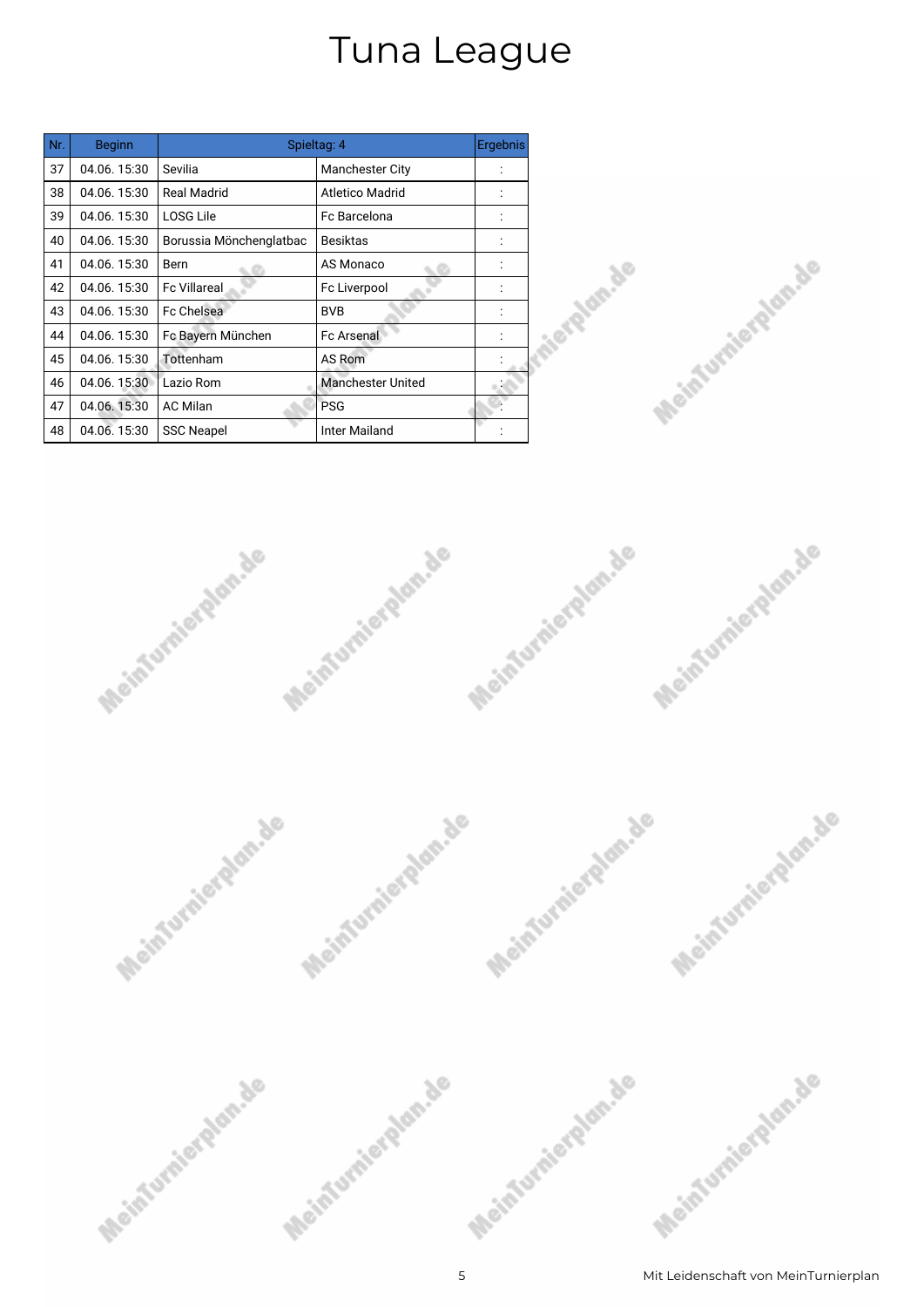| Nr. | <b>Beginn</b> | Spieltag: 5              |                         |  |
|-----|---------------|--------------------------|-------------------------|--|
| 49  | 11.06.15:30   | <b>Manchester City</b>   | <b>Real Madrid</b>      |  |
| 50  | 11.06.15:30   | Fc Barcelona             | Sevilia                 |  |
| 51  | 11.06.15:30   | Atletico Madrid          | Borussia Mönchenglatbac |  |
| 52  | 11.06.15:30   | AS Monaco                | <b>LOSG Lile</b>        |  |
| 53  | 11.06.15:30   | Besiktas                 | <b>Fc Villareal</b>     |  |
| 54  | 11.06.15:30   | <b>BVB</b>               | Bern                    |  |
| 55  | 11.06.15:30   | Fc Liverpool             | Fc Bayern München       |  |
| 56  | 11.06.15:30   | AS Rom                   | <b>Fc Chelsea</b>       |  |
| 57  | 11.06.15:30   | <b>Fc Arsenal</b>        | Lazio Rom               |  |
| 58  | 11.06.15:30   | <b>PSG</b>               | Tottenham               |  |
| 59  | 11.06.15:30   | <b>Manchester United</b> | <b>SSC Neapel</b>       |  |
| 60  | 11.06.15:30   | <b>Inter Mailand</b>     | <b>AC Milan</b>         |  |







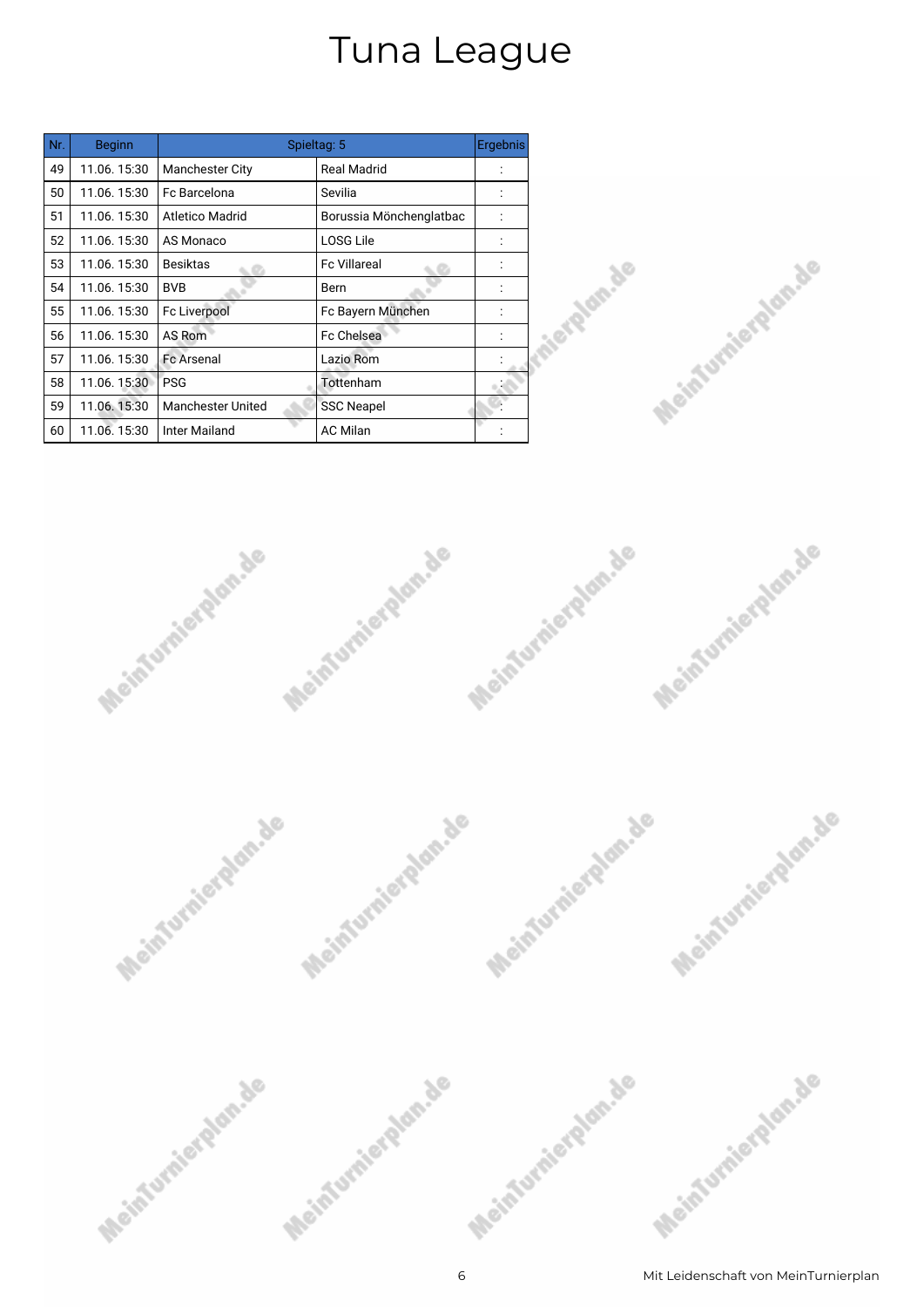| Nr. | <b>Beginn</b> | Spieltag: 6             |                          |  |
|-----|---------------|-------------------------|--------------------------|--|
| 61  | 18.06.15:30   | Fc Barcelona            | <b>Manchester City</b>   |  |
| 62  | 18.06.15:30   | Borussia Mönchenglatbac | <b>Real Madrid</b>       |  |
| 63  | 18.06.15:30   | Sevilia                 | AS Monaco                |  |
| 64  | 18.06.15:30   | <b>Fc Villareal</b>     | Atletico Madrid          |  |
| 65  | 18.06.15:30   | LOSG Lile               | <b>BVB</b>               |  |
| 66  | 18.06.15:30   | Fc Bayern München       | <b>Besiktas</b>          |  |
| 67  | 18.06.15:30   | Bern                    | AS Rom                   |  |
| 68  | 18.06.15:30   | Lazio Rom               | Fc Liverpool             |  |
| 69  | 18.06.15:30   | Fc Chelsea              | <b>PSG</b>               |  |
| 70  | 18.06.15:30   | <b>SSC Neapel</b>       | <b>Fc Arsenal</b>        |  |
| 71  | 18.06.15:30   | Tottenham               | Inter Mailand            |  |
| 72  | 18.06.15:30   | <b>AC Milan</b>         | <b>Manchester United</b> |  |







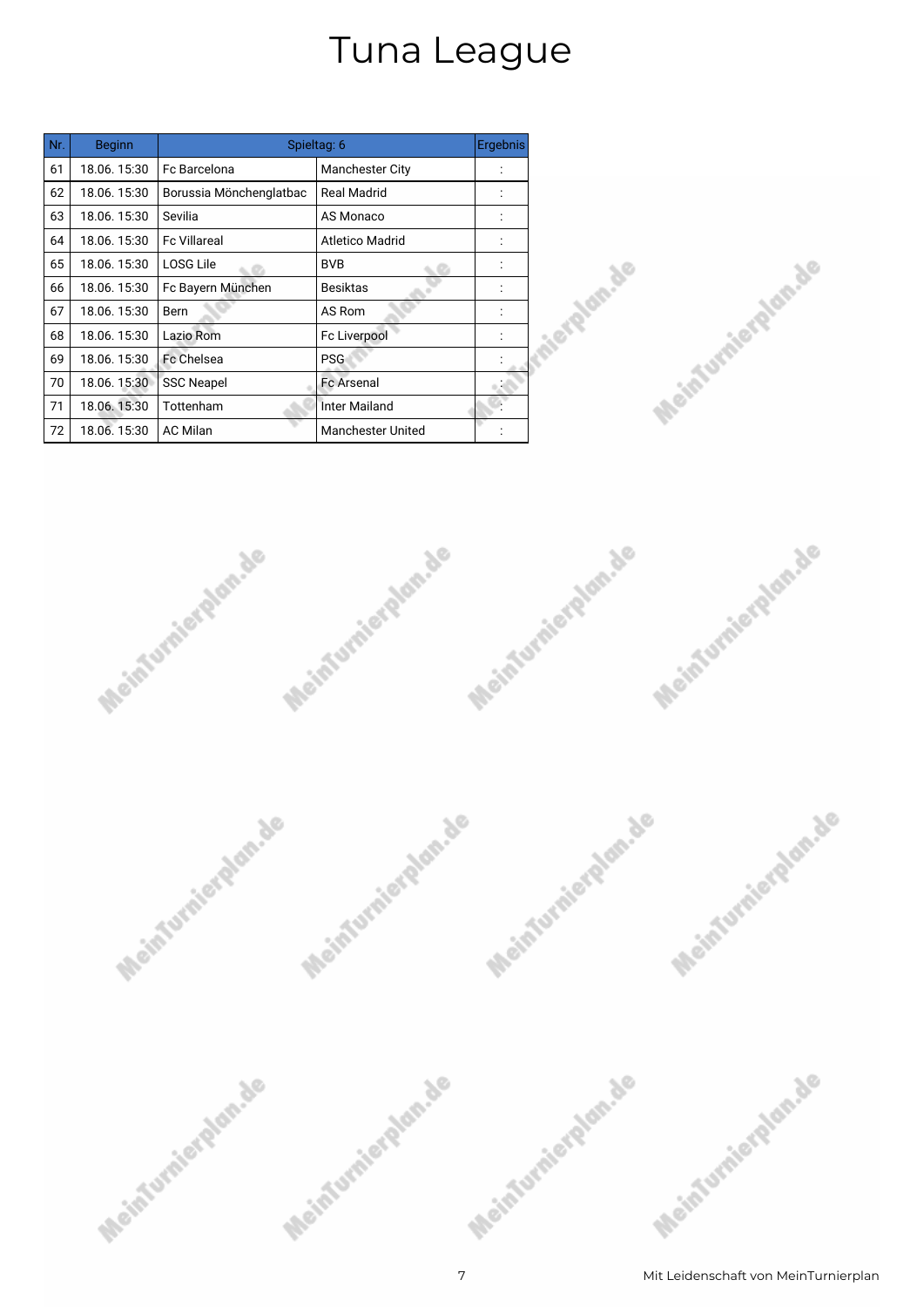| Nr. | <b>Beginn</b> | Spieltag: 7              |                         |  |
|-----|---------------|--------------------------|-------------------------|--|
| 73  | 25.06.15:30   | <b>Manchester City</b>   | Borussia Mönchenglatbac |  |
| 74  | 25.06.15:30   | AS Monaco                | <b>Fc Barcelona</b>     |  |
| 75  | 25.06.15:30   | Real Madrid              | <b>Fc Villareal</b>     |  |
| 76  | 25.06.15:30   | <b>BVB</b>               | Sevilia                 |  |
| 77  | 25.06.15:30   | <b>Atletico Madrid</b>   | Fc Bayern München       |  |
| 78  | 25.06.15:30   | AS Rom                   | <b>LOSG Lile</b>        |  |
| 79  | 25.06.15:30   | <b>Besiktas</b>          | Lazio Rom               |  |
| 80  | 25.06.15:30   | <b>PSG</b>               | Bern                    |  |
| 81  | 25.06.15:30   | <b>Fc Liverpool</b>      | <b>SSC Neapel</b>       |  |
| 82  | 25.06.15:30   | Inter Mailand            | <b>Fc Chelsea</b>       |  |
| 83  | 25.06.15:30   | <b>Fc Arsenal</b>        | <b>AC Milan</b>         |  |
| 84  | 25.06.15:30   | <b>Manchester United</b> | Tottenham               |  |







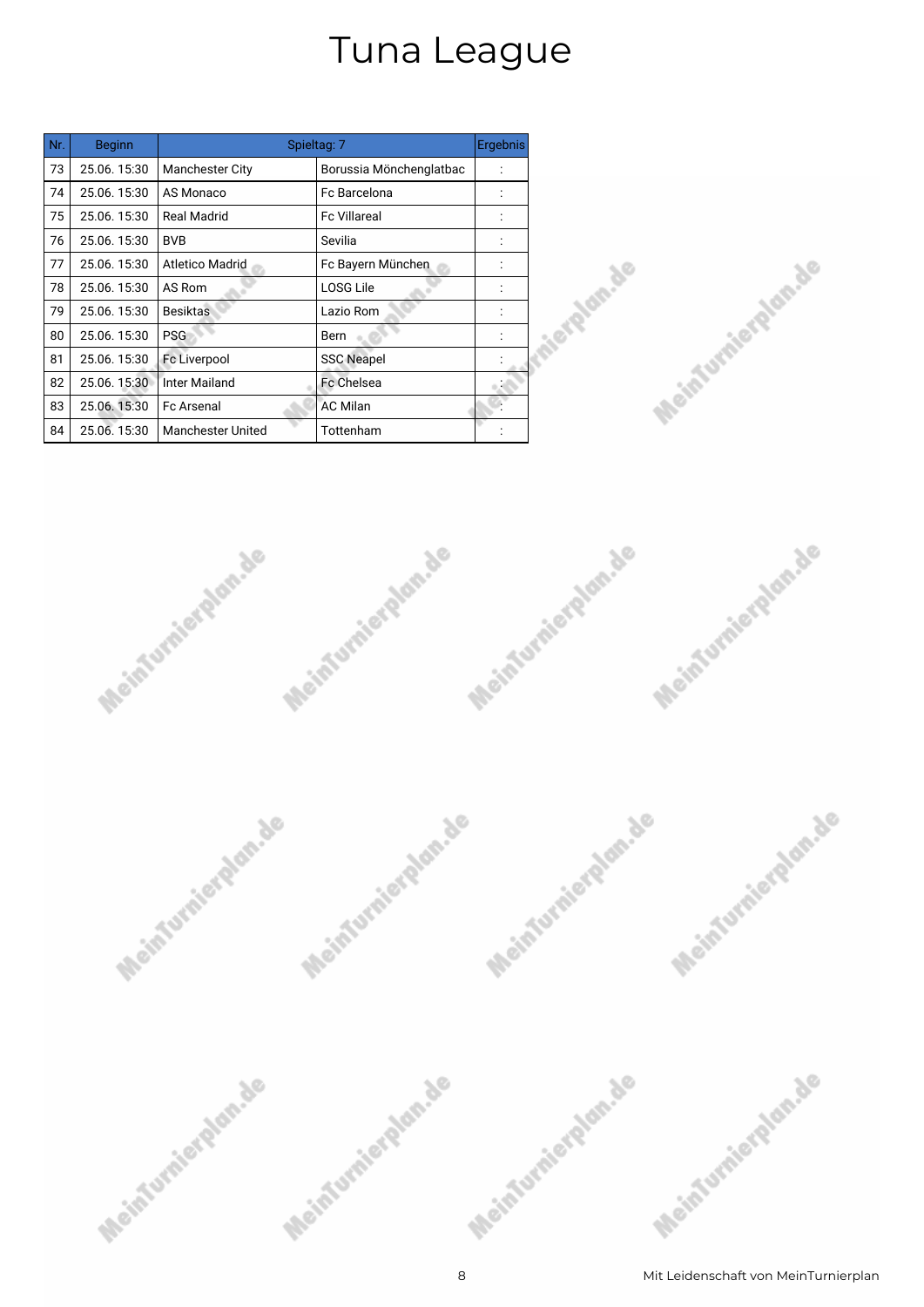| Nr. | <b>Beginn</b> | Spieltag: 8         |                          |  |
|-----|---------------|---------------------|--------------------------|--|
| 85  | 02.07.15:30   | AS Monaco           | <b>Manchester City</b>   |  |
| 86  | 02.07.15:30   | <b>Fc Villareal</b> | Borussia Mönchenglatbac  |  |
| 87  | 02.07.15:30   | Fc Barcelona        | <b>BVB</b>               |  |
| 88  | 02.07.15:30   | Fc Bayern München   | <b>Real Madrid</b>       |  |
| 89  | 02.07.15:30   | Sevilia             | AS Rom                   |  |
| 90  | 02.07.15:30   | Lazio Rom           | <b>Atletico Madrid</b>   |  |
| 91  | 02.07.15:30   | <b>LOSG Lile</b>    | <b>PSG</b>               |  |
| 92  | 02.07.15:30   | <b>SSC Neapel</b>   | Besiktas                 |  |
| 93  | 02.07.15:30   | Bern                | <b>Inter Mailand</b>     |  |
| 94  | 02.07.15:30   | <b>AC Milan</b>     | Fc Liverpool             |  |
| 95  | 02.07.15:30   | Fc Chelsea          | <b>Manchester United</b> |  |
| 96  | 02.07.15:30   | Tottenham           | <b>Fc Arsenal</b>        |  |







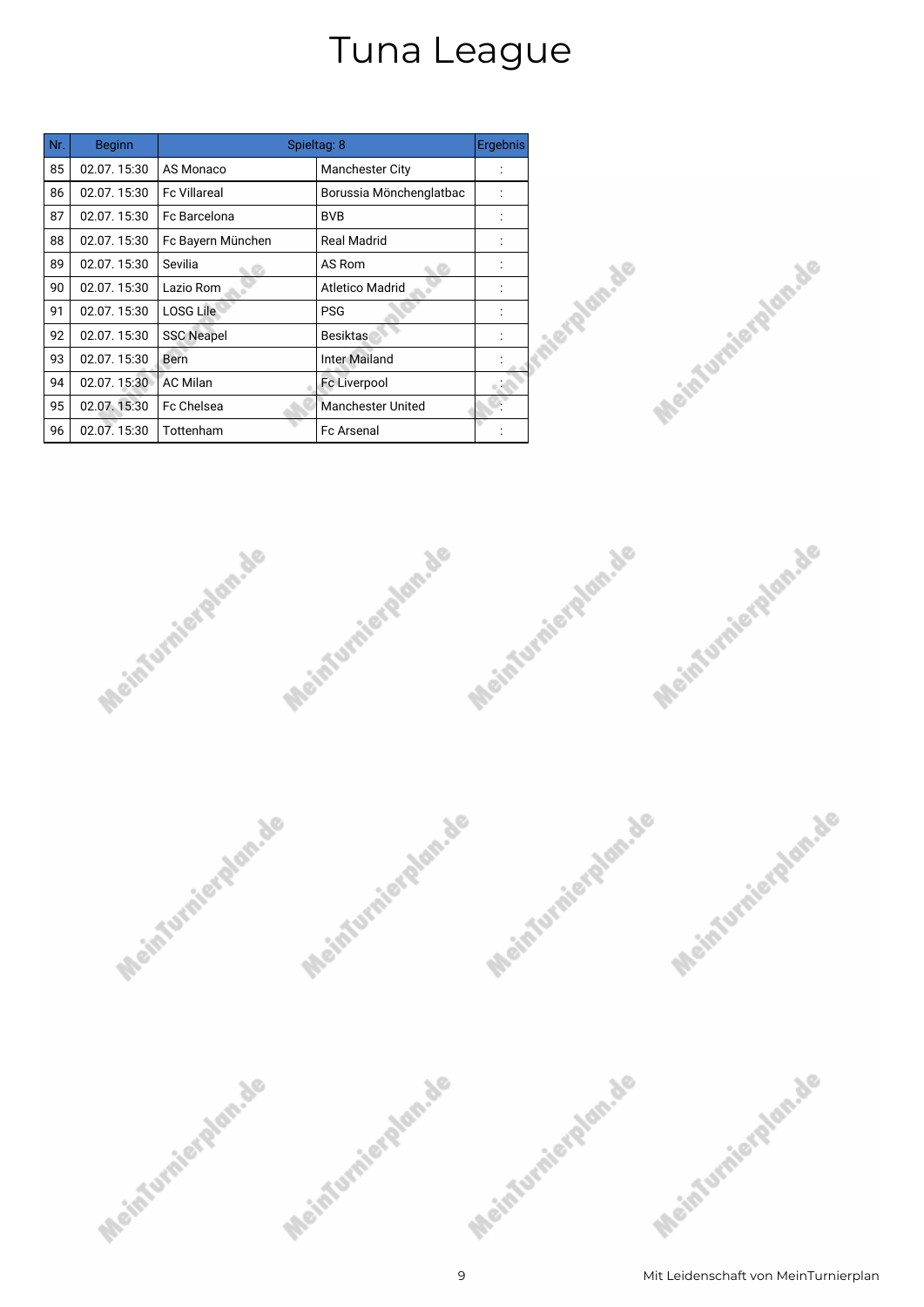| Nr. | <b>Beginn</b> | Spieltag: 9              |                     |  |
|-----|---------------|--------------------------|---------------------|--|
| 97  | 09.07.15:30   | <b>Manchester City</b>   | <b>Fc Villareal</b> |  |
| 98  | 09.07.15:30   | <b>BVB</b>               | AS Monaco           |  |
| 99  | 09.07.15:30   | Borussia Mönchenglatbac  | Fc Bayern München   |  |
| 100 | 09.07.15:30   | AS Rom                   | Fc Barcelona        |  |
| 101 | 09.07.15:30   | Real Madrid              | Lazio Rom           |  |
| 102 | 09.07.15:30   | <b>PSG</b>               | Sevilia             |  |
| 103 | 09.07.15:30   | <b>Atletico Madrid</b>   | <b>SSC Neapel</b>   |  |
| 104 | 09.07.15:30   | Inter Mailand            | <b>LOSG Lile</b>    |  |
| 105 | 09.07.15:30   | <b>Besiktas</b>          | <b>AC Milan</b>     |  |
| 106 | 09.07.15:30   | <b>Manchester United</b> | Bern                |  |
| 107 | 09.07.15:30   | Fc Liverpool             | Tottenham           |  |
| 108 | 09.07.15:30   | <b>Fc Arsenal</b>        | <b>Fc Chelsea</b>   |  |







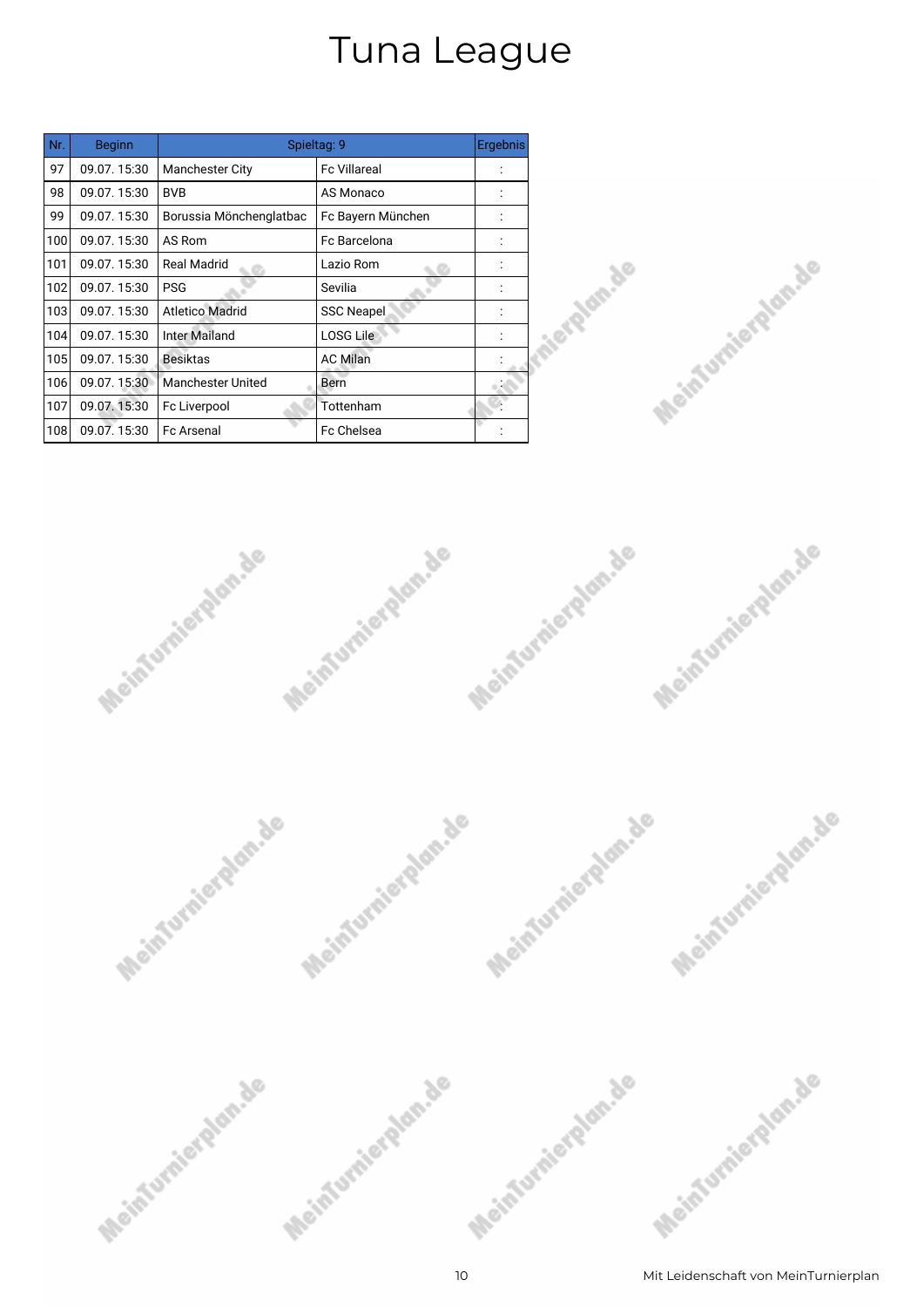| Nr. | <b>Beginn</b> | Spieltag: 10      |                          |  |
|-----|---------------|-------------------|--------------------------|--|
| 109 | 16.07.15:30   | <b>BVB</b>        | Manchester City          |  |
| 110 | 16.07.15:30   | Fc Bayern München | <b>Fc Villareal</b>      |  |
| 111 | 16.07.15:30   | AS Monaco         | AS Rom                   |  |
| 112 | 16.07.15:30   | Lazio Rom         | Borussia Mönchenglatbac  |  |
| 113 | 16.07.15:30   | Fc Barcelona      | <b>PSG</b>               |  |
| 114 | 16.07.15:30   | <b>SSC Neapel</b> | <b>Real Madrid</b>       |  |
| 115 | 16.07.15:30   | Sevilia           | Inter Mailand            |  |
| 116 | 16.07.15:30   | <b>AC Milan</b>   | <b>Atletico Madrid</b>   |  |
| 117 | 16.07.15:30   | <b>LOSG Lile</b>  | <b>Manchester United</b> |  |
| 118 | 16.07.15:30   | Tottenham         | <b>Besiktas</b>          |  |
| 119 | 16.07.15:30   | Bern              | <b>Fc Arsenal</b>        |  |
| 120 | 16.07.15:30   | Fc Chelsea        | Fc Liverpool             |  |







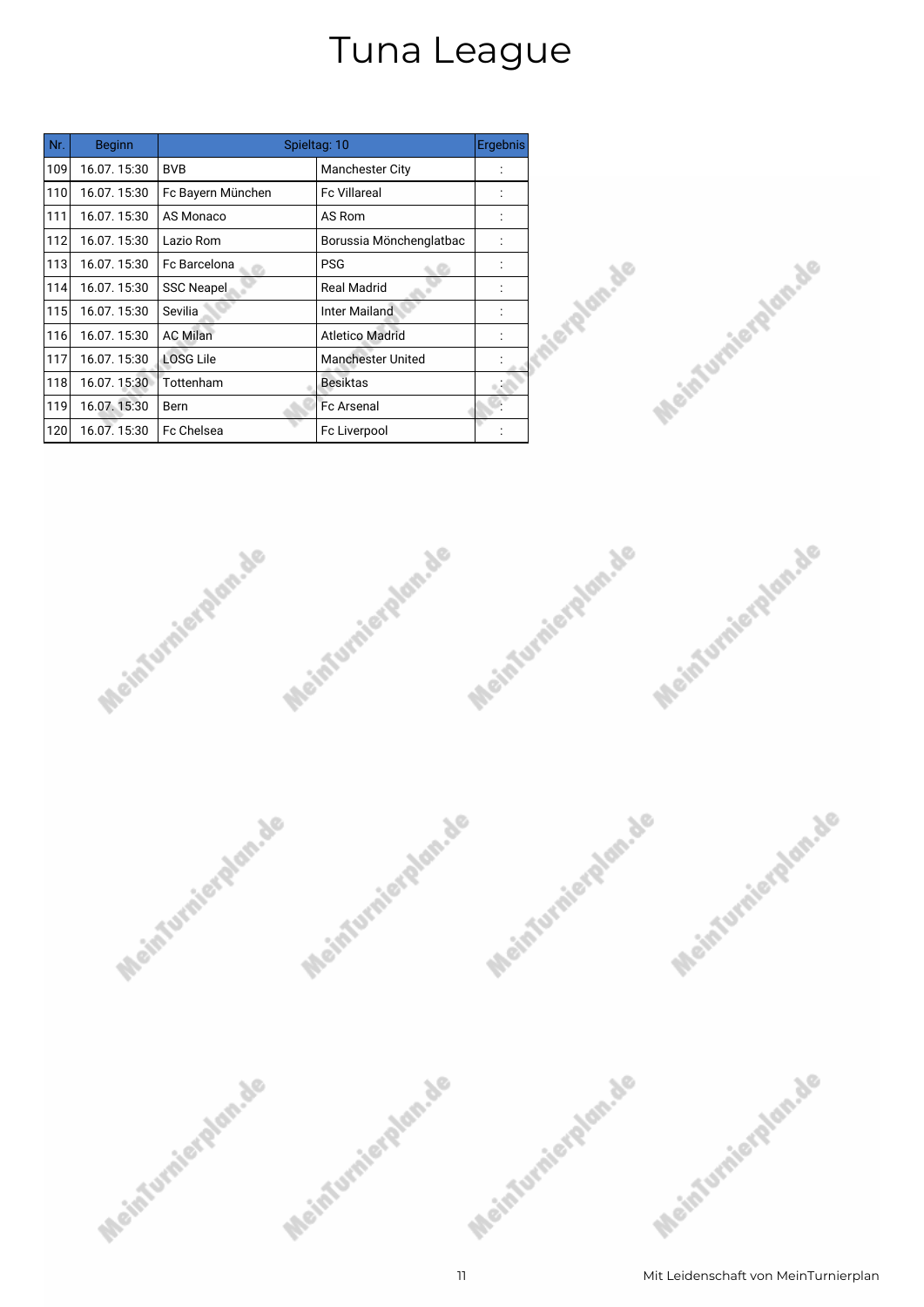| Nr. | <b>Beginn</b> | Spieltag: 11             |                   |  |
|-----|---------------|--------------------------|-------------------|--|
| 121 | 23.07.15:30   | <b>Manchester City</b>   | Fc Bayern München |  |
| 122 | 23.07.15:30   | AS Rom                   | <b>BVB</b>        |  |
| 123 | 23.07.15:30   | <b>Fc Villareal</b>      | Lazio Rom         |  |
| 124 | 23.07.15:30   | <b>PSG</b>               | AS Monaco         |  |
| 125 | 23.07.15:30   | Borussia Mönchenglatbac  | <b>SSC Neapel</b> |  |
| 126 | 23.07.15:30   | <b>Inter Mailand</b>     | Fc Barcelona      |  |
| 127 | 23.07.15:30   | <b>Real Madrid</b>       | <b>AC Milan</b>   |  |
| 128 | 23.07.15:30   | <b>Manchester United</b> | Sevilia           |  |
| 129 | 23.07.15:30   | <b>Atletico Madrid</b>   | Tottenham         |  |
| 130 | 23.07.15:30   | <b>Fc Arsenal</b>        | <b>LOSG Lile</b>  |  |
| 131 | 23.07.15:30   | <b>Besiktas</b>          | <b>Fc Chelsea</b> |  |
| 132 | 23.07.15:30   | Fc Liverpool             | Bern              |  |







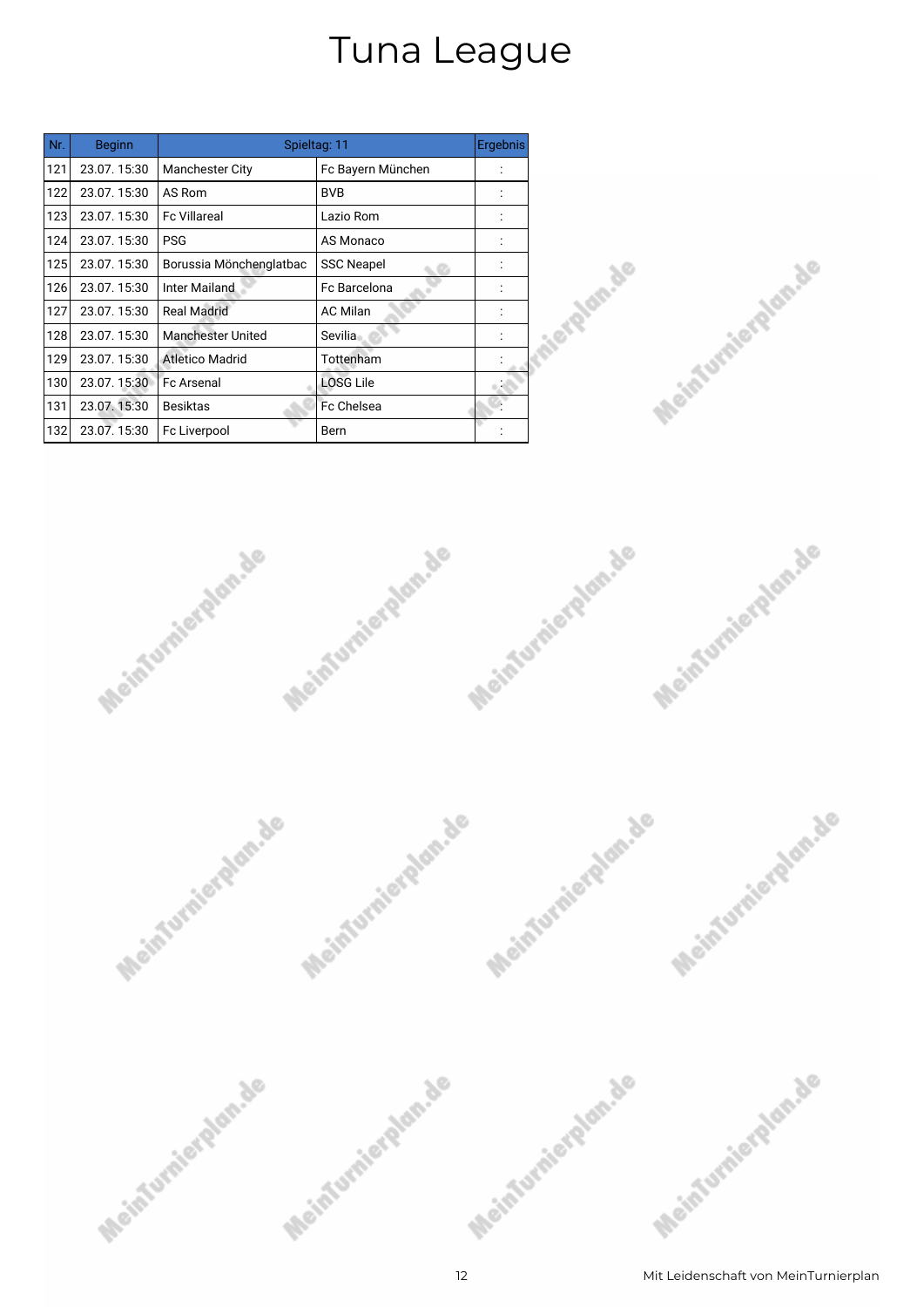| Nr. | <b>Beginn</b> |                   | Spieltag: 12             | Ergebnis |
|-----|---------------|-------------------|--------------------------|----------|
| 133 | 30.07.15:30   | AS Rom            | <b>Manchester City</b>   |          |
| 134 | 30.07.15:30   | Lazio Rom         | Fc Bayern München        |          |
| 135 | 30.07.15:30   | <b>BVB</b>        | <b>PSG</b>               |          |
| 136 | 30.07.15:30   | <b>SSC Neapel</b> | <b>Fc Villareal</b>      |          |
| 137 | 30.07.15:30   | AS Monaco         | Inter Mailand            |          |
| 138 | 30.07.15:30   | <b>AC Milan</b>   | Borussia Mönchenglatbac  |          |
| 139 | 30.07.15:30   | Fc Barcelona      | <b>Manchester United</b> |          |
| 140 | 30.07.15:30   | Tottenham         | <b>Real Madrid</b>       |          |
| 141 | 30.07.15:30   | Sevilia           | <b>Fc Arsenal</b>        |          |
| 142 | 30.07.15:30   | Fc Chelsea        | <b>Atletico Madrid</b>   |          |
| 143 | 30.07.15:30   | <b>LOSG Lile</b>  | Fc Liverpool             |          |
| 144 | 30.07.15:30   | Bern              | <b>Besiktas</b>          |          |







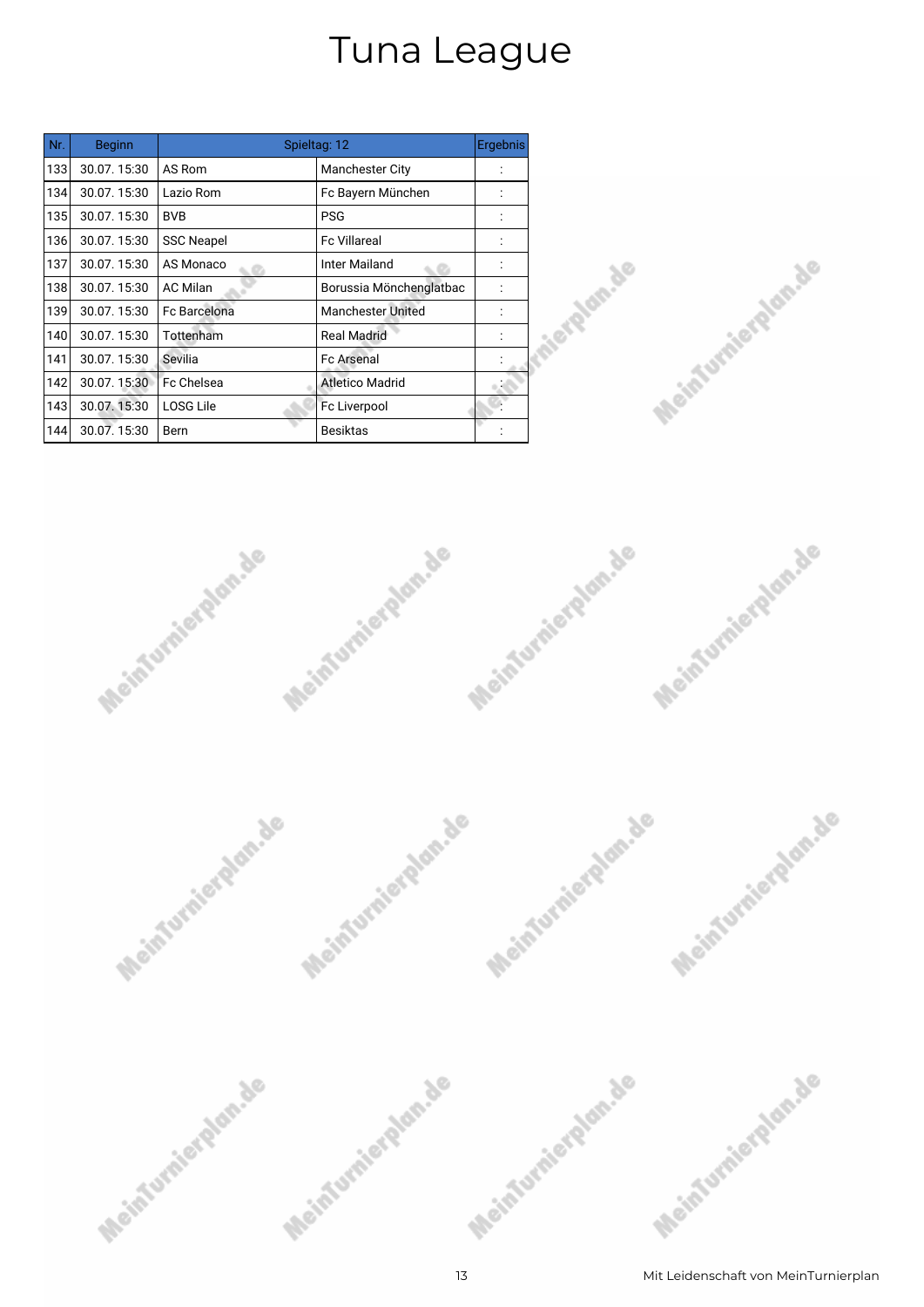| Nr. | <b>Beginn</b> |                          | Spieltag: 13        | Ergebnis |
|-----|---------------|--------------------------|---------------------|----------|
| 145 | 06.08.15:30   | <b>Manchester City</b>   | Lazio Rom           |          |
| 146 | 06.08.15:30   | <b>PSG</b>               | AS Rom              |          |
| 147 | 06.08.15:30   | Fc Bayern München        | <b>SSC Neapel</b>   |          |
| 148 | 06.08.15:30   | Inter Mailand            | <b>BVB</b>          |          |
| 149 | 06.08.15:30   | <b>Fc Villareal</b>      | <b>AC Milan</b>     |          |
| 150 | 06.08.15:30   | <b>Manchester United</b> | AS Monaco           |          |
| 151 | 06.08.15:30   | Borussia Mönchenglatbac  | Tottenham           |          |
| 152 | 06.08.15:30   | <b>Fc Arsenal</b>        | <b>Fc Barcelona</b> |          |
| 153 | 06.08.15:30   | <b>Real Madrid</b>       | Fc Chelsea          |          |
| 154 | 06.08.15:30   | Fc Liverpool             | Sevilia             |          |
| 155 | 06.08.15:30   | <b>Atletico Madrid</b>   | Bern                |          |
| 156 | 06.08.15:30   | <b>Besiktas</b>          | <b>LOSG Lile</b>    |          |







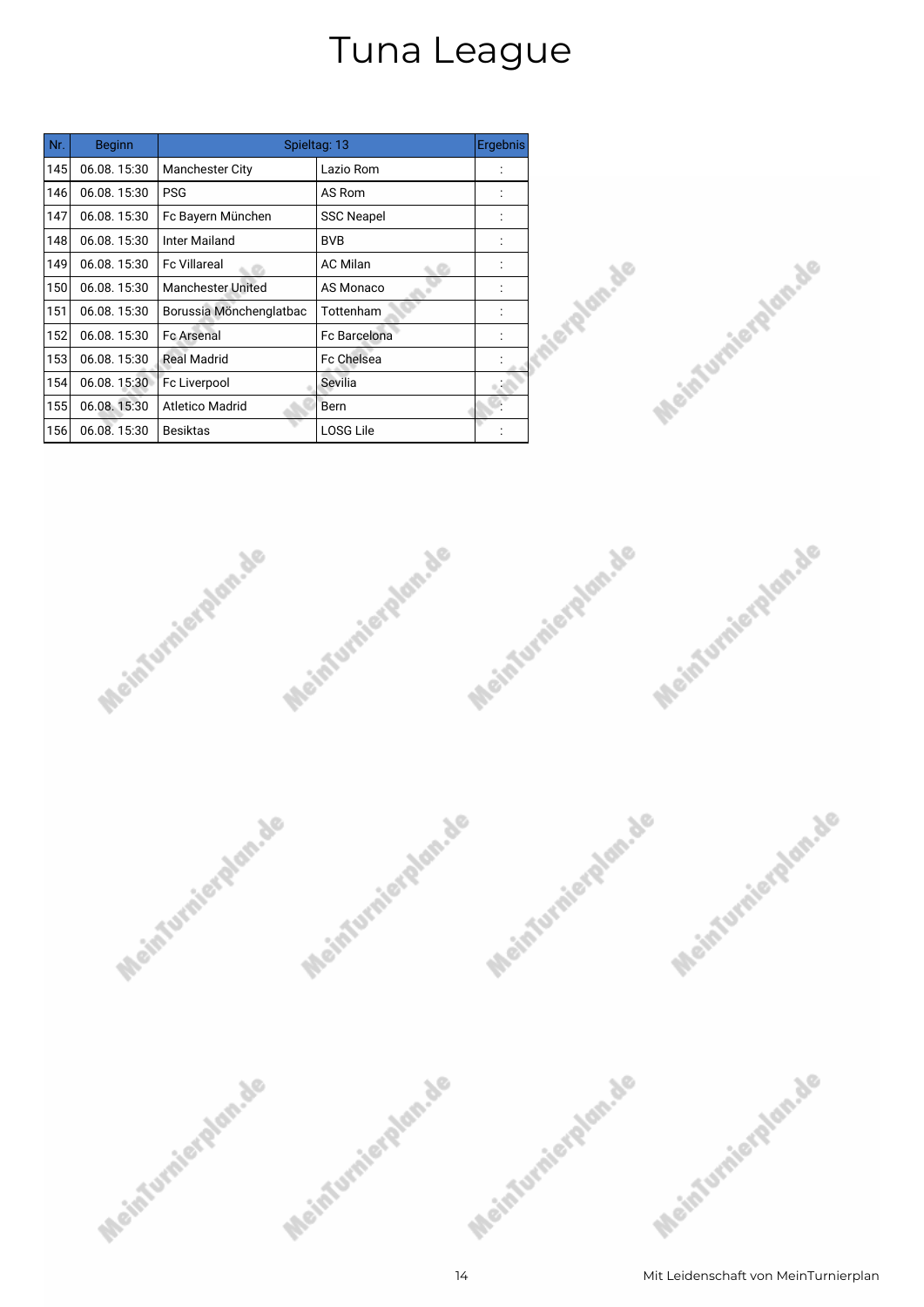| Nr. | <b>Beginn</b> |                   | Spieltag: 14             | Ergebnis |
|-----|---------------|-------------------|--------------------------|----------|
| 157 | 13.08.15:30   | <b>PSG</b>        | Manchester City          |          |
| 158 | 13.08.15:30   | <b>SSC Neapel</b> | Lazio Rom                |          |
| 159 | 13.08.15:30   | AS Rom            | Inter Mailand            |          |
| 160 | 13.08.15:30   | <b>AC Milan</b>   | Fc Bayern München        |          |
| 161 | 13.08.15:30   | <b>BVB</b>        | <b>Manchester United</b> |          |
| 162 | 13.08.15:30   | Tottenham         | <b>Fc Villareal</b>      |          |
| 163 | 13.08.15:30   | <b>AS Monaco</b>  | <b>Fc Arsenal</b>        |          |
| 164 | 13.08.15:30   | Fc Chelsea        | Borussia Mönchenglatbac  |          |
| 165 | 13.08.15:30   | Fc Barcelona      | Fc Liverpool             |          |
| 166 | 13.08.15:30   | Bern              | <b>Real Madrid</b>       |          |
| 167 | 13.08.15:30   | Sevilia           | Besiktas                 |          |
| 168 | 13.08.15:30   | <b>LOSG Lile</b>  | <b>Atletico Madrid</b>   |          |







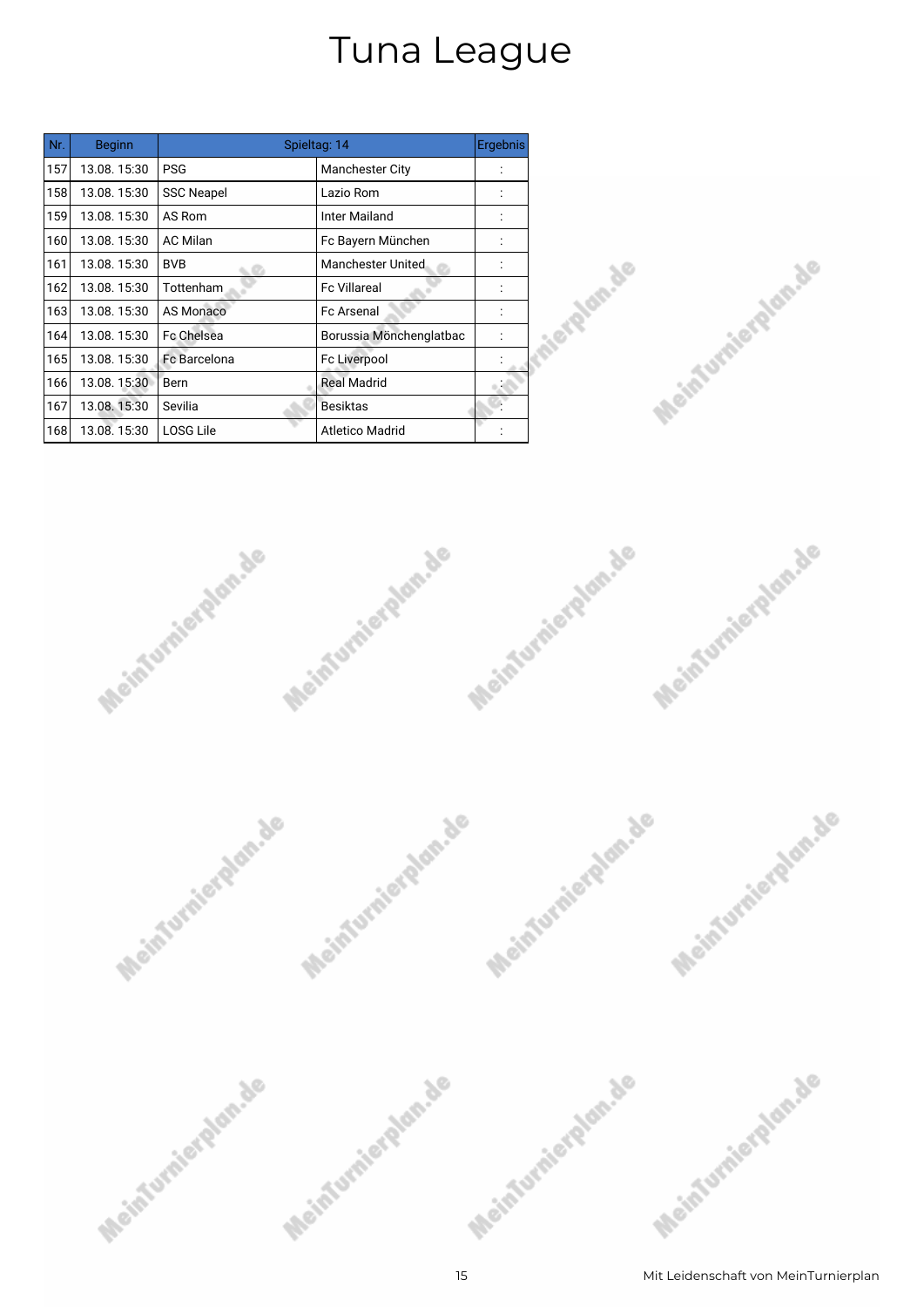| Nr. | <b>Beginn</b> |                          | Spieltag: 15        | Ergebnis |
|-----|---------------|--------------------------|---------------------|----------|
| 169 | 20.08.15:30   | <b>Manchester City</b>   | <b>SSC Neapel</b>   |          |
| 170 | 20.08.15:30   | <b>Inter Mailand</b>     | <b>PSG</b>          |          |
| 171 | 20.08.15:30   | Lazio Rom                | <b>AC Milan</b>     |          |
| 172 | 20.08.15:30   | <b>Manchester United</b> | AS Rom              |          |
| 173 | 20.08.15:30   | Fc Bayern München        | Tottenham           |          |
| 174 | 20.08.15:30   | <b>Fc Arsenal</b>        | <b>BVB</b>          |          |
| 175 | 20.08.15:30   | <b>Fc Villareal</b>      | Fc Chelsea          |          |
| 176 | 20.08.15:30   | Fc Liverpool             | <b>AS Monaco</b>    |          |
| 177 | 20.08.15:30   | Borussia Mönchenglatbac  | Bern                |          |
| 178 | 20.08.15:30   | <b>Besiktas</b>          | <b>Fc Barcelona</b> |          |
| 179 | 20.08.15:30   | <b>Real Madrid</b>       | LOSG Lile           |          |
| 180 | 20.08.15:30   | <b>Atletico Madrid</b>   | Sevilia             |          |







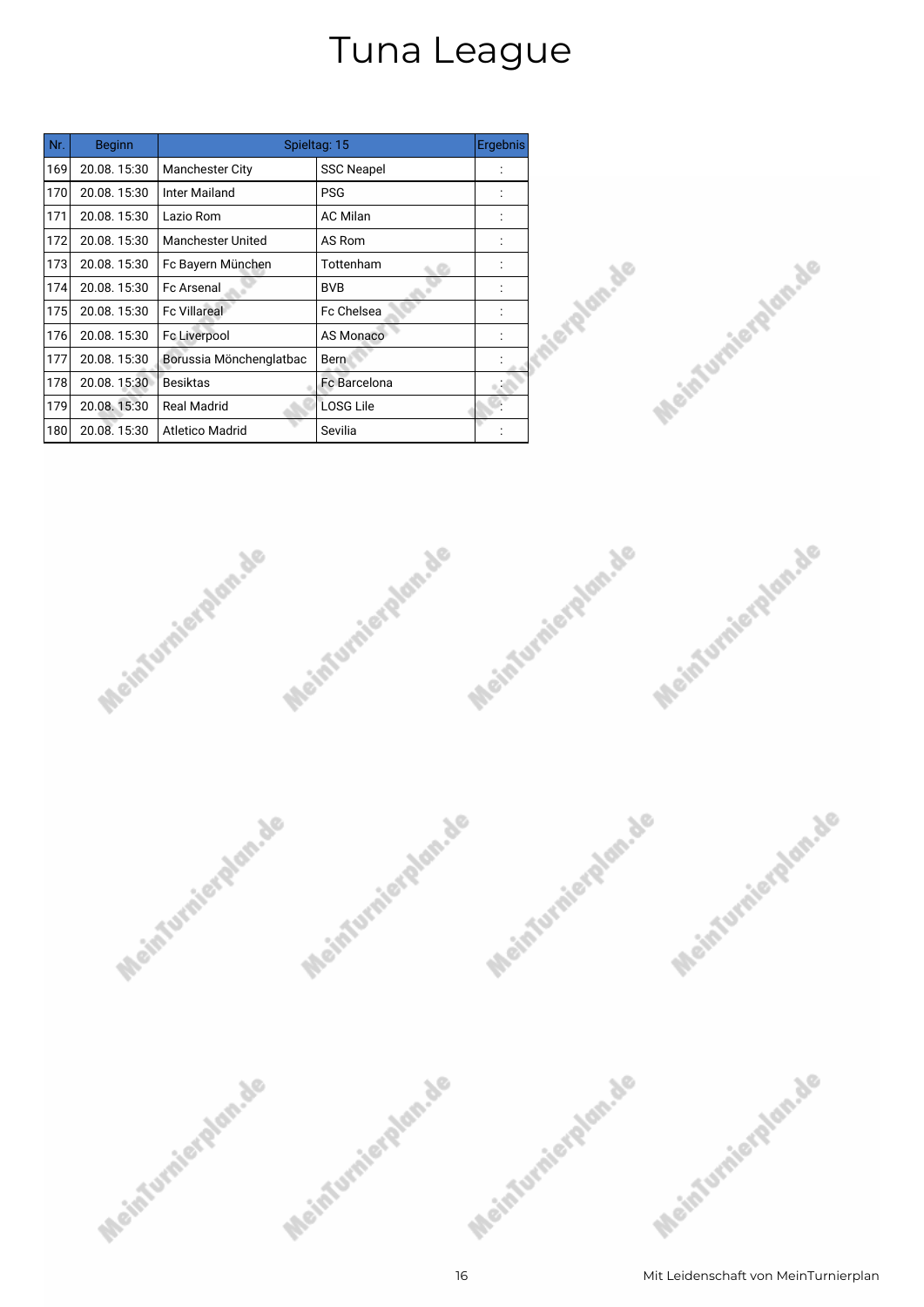| Nr. | <b>Beginn</b> |                 | Spieltag: 16             | Ergebnis |
|-----|---------------|-----------------|--------------------------|----------|
| 181 | 27.08.15:30   | Inter Mailand   | <b>Manchester City</b>   |          |
| 182 | 27.08.15:30   | <b>AC Milan</b> | <b>SSC Neapel</b>        |          |
| 183 | 27.08.15:30   | <b>PSG</b>      | <b>Manchester United</b> |          |
| 184 | 27.08.15:30   | Tottenham       | Lazio Rom                |          |
| 185 | 27.08.15:30   | AS Rom          | <b>Fc Arsenal</b>        |          |
| 186 | 27.08.15:30   | Fc Chelsea      | Fc Bayern München        |          |
| 187 | 27.08.15:30   | <b>BVB</b>      | Fc Liverpool             |          |
| 188 | 27.08.15:30   | Bern            | <b>Fc Villareal</b>      |          |
| 189 | 27.08.15:30   | AS Monaco       | <b>Besiktas</b>          |          |
| 190 | 27.08.15:30   | LOSG Lile       | Borussia Mönchenglatbac  |          |
| 191 | 27.08.15:30   | Fc Barcelona    | <b>Atletico Madrid</b>   |          |
| 192 | 27.08.15:30   | Sevilia         | <b>Real Madrid</b>       |          |







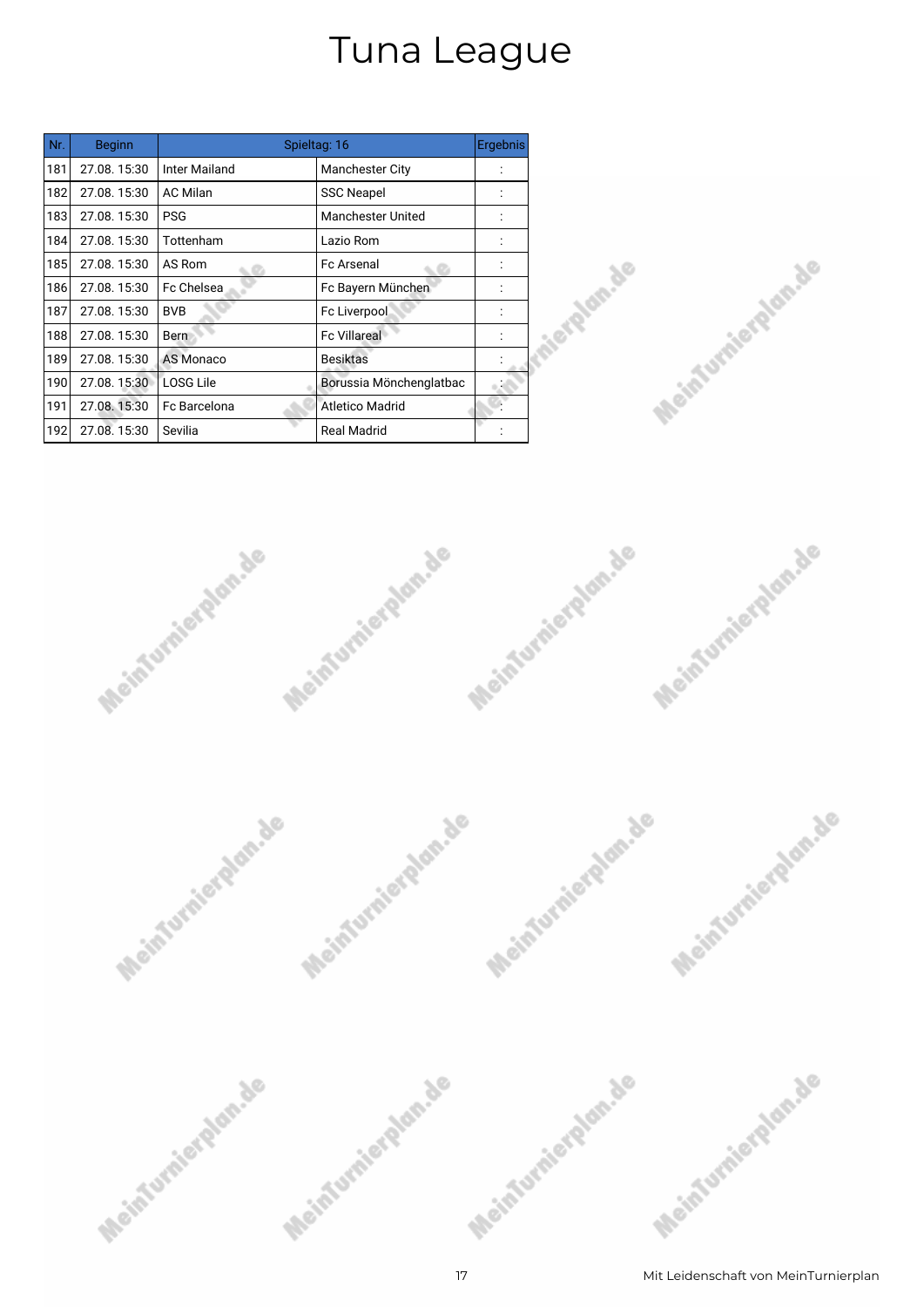| Nr. | <b>Beginn</b> |                          | Spieltag: 17        | Ergebnis |
|-----|---------------|--------------------------|---------------------|----------|
| 193 | 03.09.15:30   | <b>Manchester City</b>   | <b>AC Milan</b>     |          |
| 194 | 03.09.15:30   | <b>Manchester United</b> | Inter Mailand       |          |
| 195 | 03.09.15:30   | <b>SSC Neapel</b>        | Tottenham           |          |
| 196 | 03.09.15:30   | <b>Fc Arsenal</b>        | <b>PSG</b>          |          |
| 197 | 03.09.15:30   | Lazio Rom                | Fc Chelsea          |          |
| 198 | 03.09.15:30   | Fc Liverpool             | AS Rom              |          |
| 199 | 03.09.15:30   | Fc Bayern München        | Bern                |          |
| 200 | 03.09.15:30   | <b>Besiktas</b>          | <b>BVB</b>          |          |
| 201 | 03.09.15:30   | <b>Fc Villareal</b>      | <b>LOSG Lile</b>    |          |
| 202 | 03.09.15:30   | Atletico Madrid          | <b>AS Monaco</b>    |          |
| 203 | 03.09.15:30   | Borussia Mönchenglatbac  | Sevilia             |          |
| 204 | 03.09.15:30   | <b>Real Madrid</b>       | <b>Fc Barcelona</b> |          |







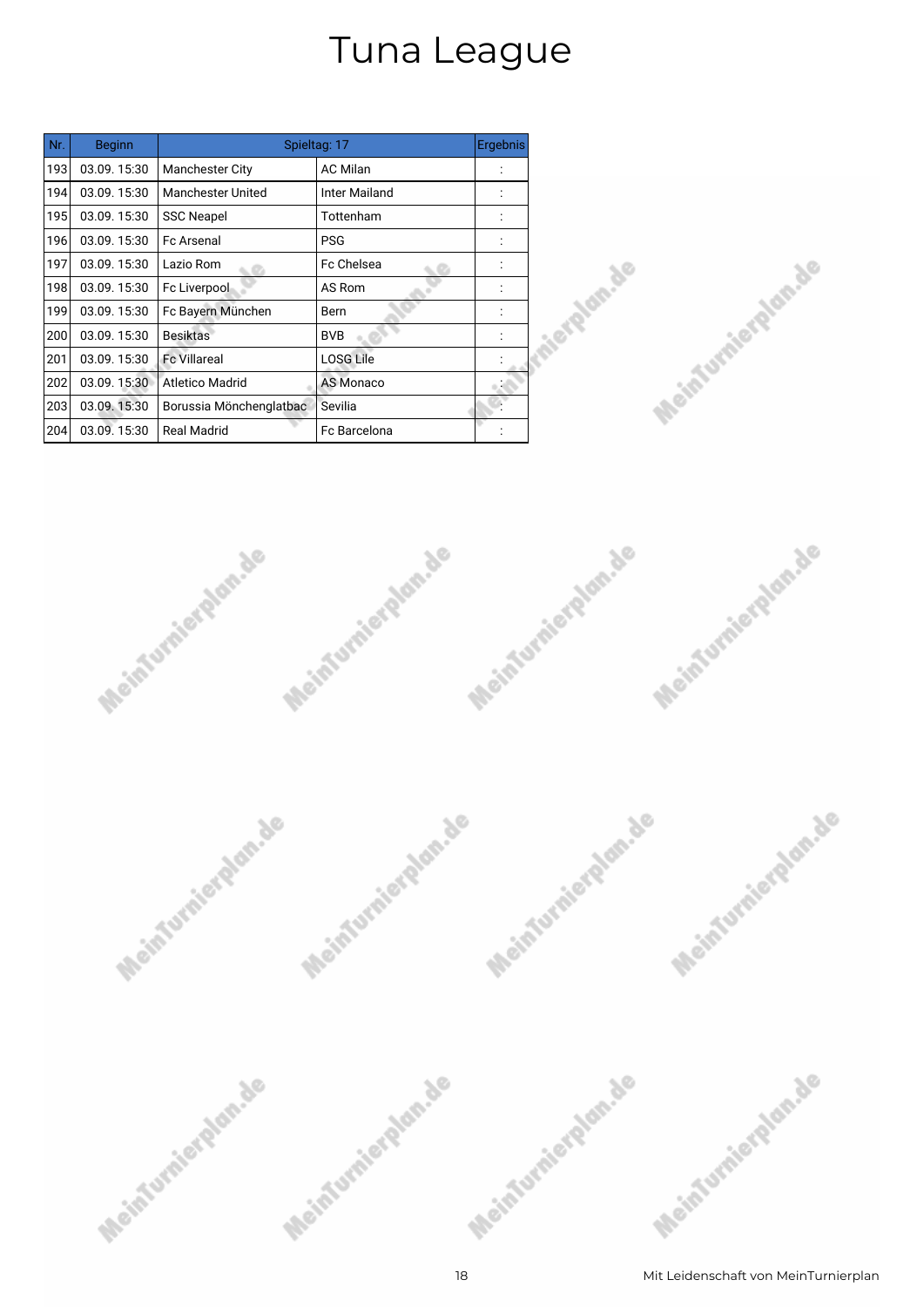| Nr. | <b>Beginn</b> |                          | Spieltag: 18            | Ergebnis |
|-----|---------------|--------------------------|-------------------------|----------|
| 205 | 10.09.15:30   | <b>Manchester United</b> | <b>Manchester City</b>  |          |
| 206 | 10.09.15:30   | Tottenham                | <b>AC Milan</b>         |          |
| 207 | 10.09.15:30   | Inter Mailand            | <b>Fc Arsenal</b>       |          |
| 208 | 10.09.15:30   | Fc Chelsea               | <b>SSC Neapel</b>       |          |
| 209 | 10.09.15:30   | <b>PSG</b>               | Fc Liverpool            |          |
| 210 | 10.09.15:30   | Bern                     | Lazio Rom               |          |
| 211 | 10.09.15:30   | AS Rom                   | <b>Besiktas</b>         |          |
| 212 | 10.09.15:30   | <b>LOSG Lile</b>         | Fc Bayern München       |          |
| 213 | 10.09.15:30   | <b>BVB</b>               | Atletico Madrid         |          |
| 214 | 10.09.15:30   | Sevilia                  | <b>Fc Villareal</b>     |          |
| 215 | 10.09.15:30   | AS Monaco                | <b>Real Madrid</b>      |          |
| 216 | 10.09.15:30   | Fc Barcelona             | Borussia Mönchenglatbac |          |







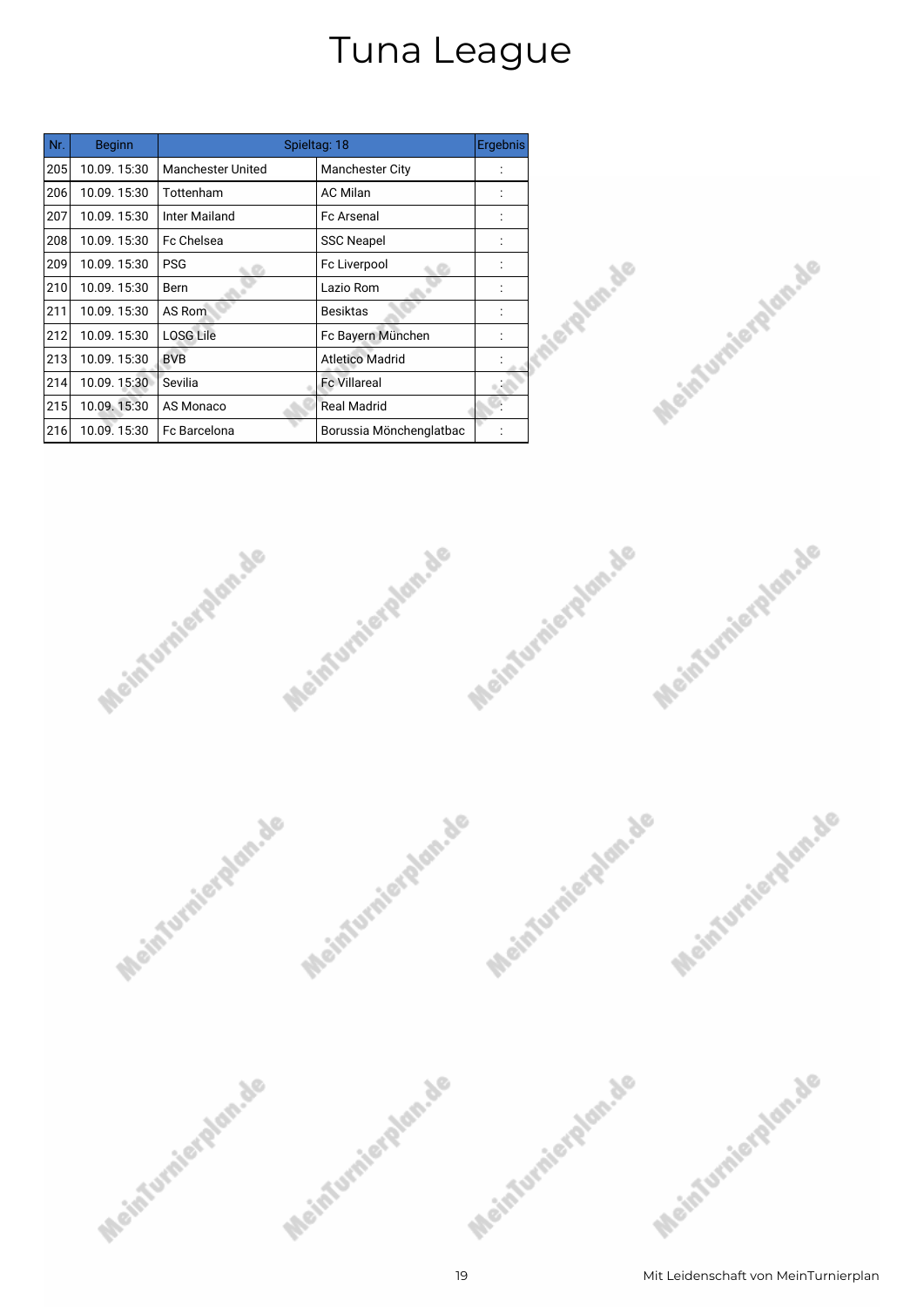| Nr. | <b>Beginn</b> |                         | Spieltag: 19             | Ergebnis |
|-----|---------------|-------------------------|--------------------------|----------|
| 217 | 17.09.15:30   | <b>Manchester City</b>  | Tottenham                |          |
| 218 | 17.09.15:30   | <b>Fc Arsenal</b>       | <b>Manchester United</b> |          |
| 219 | 17.09.15:30   | <b>AC Milan</b>         | Fc Chelsea               |          |
| 220 | 17.09.15:30   | Fc Liverpool            | Inter Mailand            |          |
| 221 | 17.09.15:30   | <b>SSC Neapel</b>       | Bern                     |          |
| 222 | 17.09.15:30   | <b>Besiktas</b>         | <b>PSG</b>               |          |
| 223 | 17.09.15:30   | Lazio Rom               | <b>LOSG Lile</b>         |          |
| 224 | 17.09.15:30   | <b>Atletico Madrid</b>  | AS Rom                   |          |
| 225 | 17.09.15:30   | Fc Bayern München       | Sevilia                  |          |
| 226 | 17.09.15:30   | <b>Real Madrid</b>      | <b>BVB</b>               |          |
| 227 | 17.09.15:30   | <b>Fc Villareal</b>     | Fc Barcelona             |          |
| 228 | 17.09.15:30   | Borussia Mönchenglatbac | AS Monaco                |          |







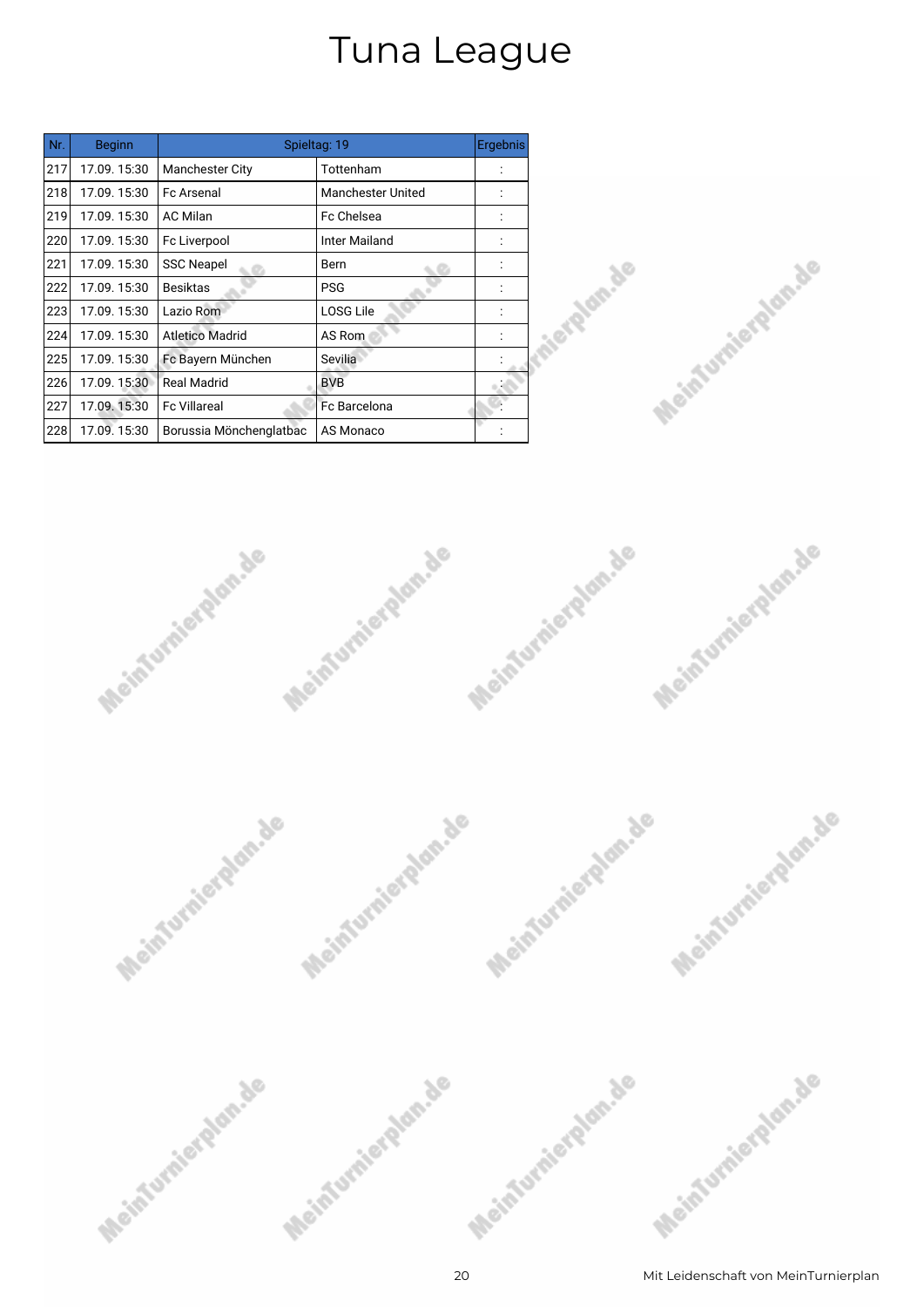| Nr. | <b>Beginn</b> |                          | Spieltag: 20            | Ergebnis |
|-----|---------------|--------------------------|-------------------------|----------|
| 229 | 24.09.15:30   | <b>Fc Arsenal</b>        | <b>Manchester City</b>  |          |
| 230 | 24.09.15:30   | Fc Chelsea               | Tottenham               |          |
| 231 | 24.09.15:30   | <b>Manchester United</b> | Fc Liverpool            |          |
| 232 | 24.09.15:30   | Bern                     | <b>AC Milan</b>         |          |
| 233 | 24.09.15:30   | Inter Mailand            | <b>Besiktas</b>         |          |
| 234 | 24.09.15:30   | LOSG Lile                | <b>SSC Neapel</b>       |          |
| 235 | 24.09.15:30   | <b>PSG</b>               | <b>Atletico Madrid</b>  |          |
| 236 | 24.09.15:30   | Sevilia                  | Lazio Rom               |          |
| 237 | 24.09.15:30   | AS Rom                   | <b>Real Madrid</b>      |          |
| 238 | 24.09.15:30   | Fc Barcelona             | Fc Bayern München       |          |
| 239 | 24.09.15:30   | <b>BVB</b>               | Borussia Mönchenglatbac |          |
| 240 | 24.09.15:30   | AS Monaco                | <b>Fc Villareal</b>     |          |







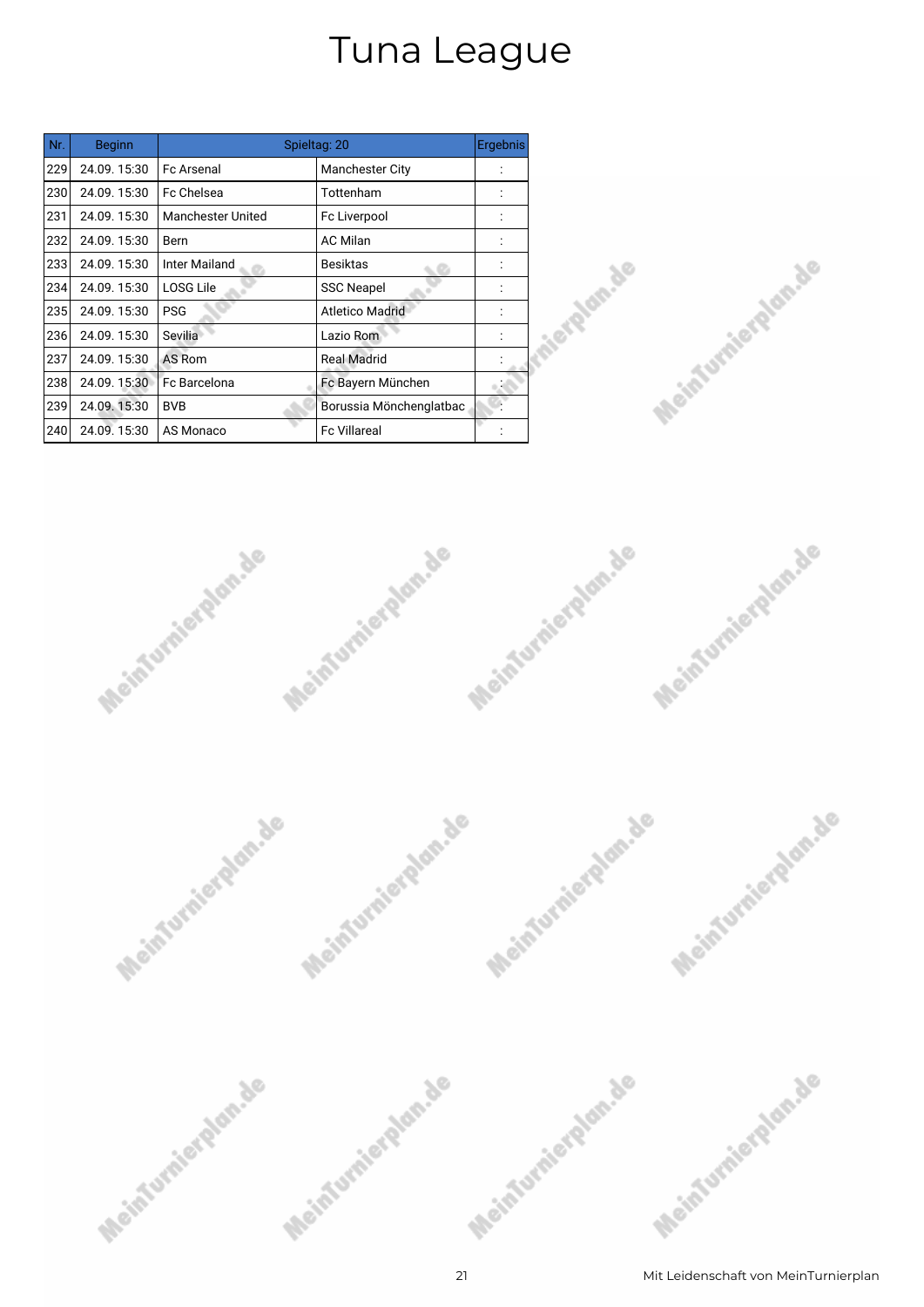| Nr. | <b>Beginn</b> |                         | Spieltag: 21             | Ergebnis |
|-----|---------------|-------------------------|--------------------------|----------|
| 241 | 01.10.15:30   | <b>Manchester City</b>  | Fc Chelsea               |          |
| 242 | 01.10.15:30   | Fc Liverpool            | <b>Fc Arsenal</b>        |          |
| 243 | 01.10.15:30   | Tottenham               | Bern                     |          |
| 244 | 01.10.15:30   | <b>Besiktas</b>         | <b>Manchester United</b> |          |
| 245 | 01.10.15:30   | <b>AC Milan</b>         | LOSG Lile                |          |
| 246 | 01.10.15:30   | <b>Atletico Madrid</b>  | <b>Inter Mailand</b>     |          |
| 247 | 01.10.15:30   | <b>SSC Neapel</b>       | Sevilia                  |          |
| 248 | 01.10.15:30   | <b>Real Madrid</b>      | <b>PSG</b>               |          |
| 249 | 01.10.15:30   | Lazio Rom               | Fc Barcelona             |          |
| 250 | 01.10.15:30   | Borussia Mönchenglatbac | AS Rom                   |          |
| 251 | 01.10.15:30   | Fc Bayern München       | AS Monaco                |          |
| 252 | 01.10.15:30   | <b>Fc Villareal</b>     | <b>BVB</b>               |          |







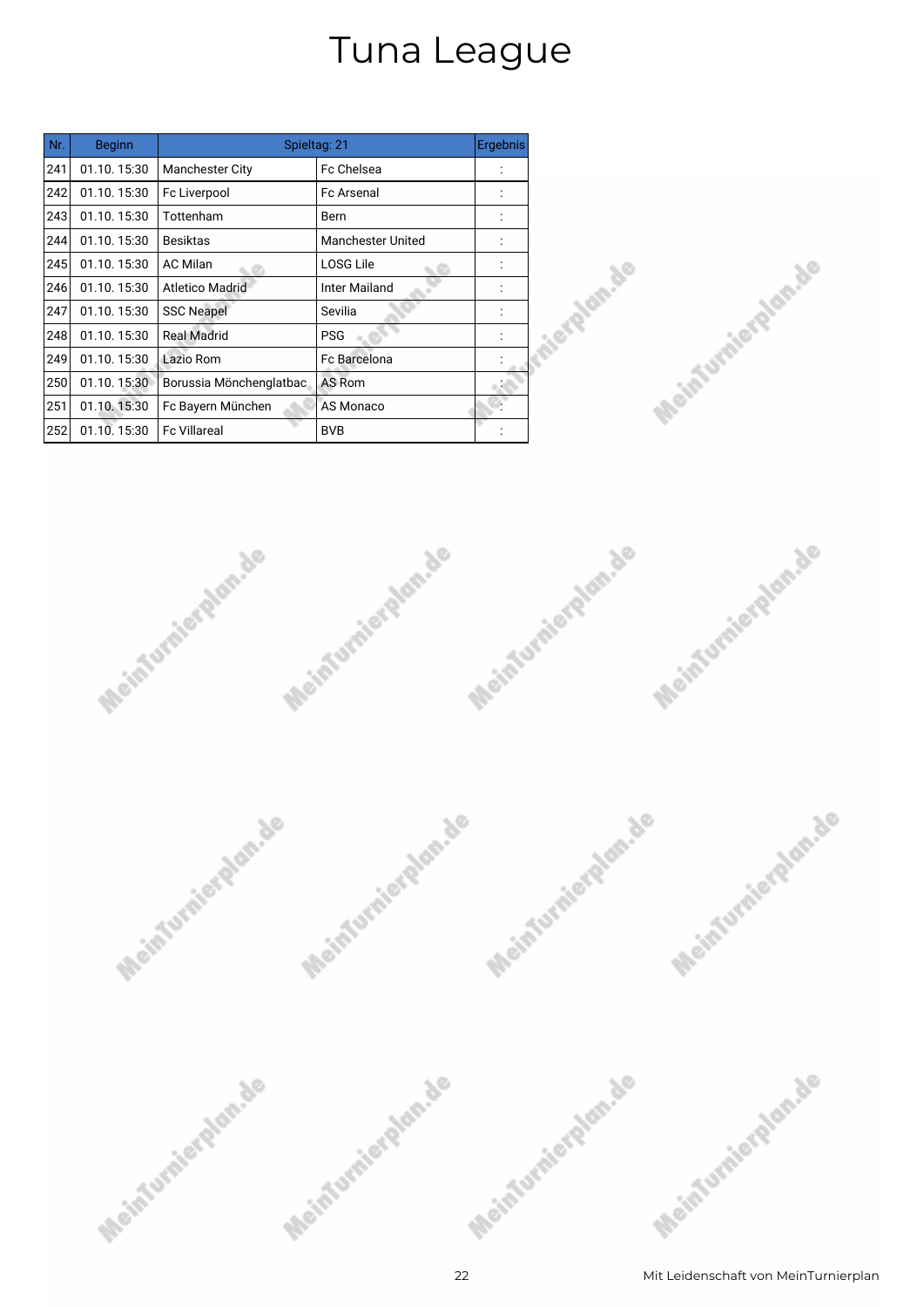| Nr. | <b>Beginn</b> |                          | Spieltag: 22            | Ergebnis |
|-----|---------------|--------------------------|-------------------------|----------|
| 253 | 08.10.15:30   | Fc Liverpool             | Manchester City         |          |
| 254 | 08.10.15:30   | Bern                     | Fc Chelsea              |          |
| 255 | 08.10.15:30   | <b>Fc Arsenal</b>        | Besiktas                |          |
| 256 | 08.10.15:30   | LOSG Lile                | Tottenham               |          |
| 257 | 08.10.15:30   | <b>Manchester United</b> | Atletico Madrid         |          |
| 258 | 08.10.15:30   | Sevilia                  | <b>AC Milan</b>         |          |
| 259 | 08.10.15:30   | <b>Inter Mailand</b>     | <b>Real Madrid</b>      |          |
| 260 | 08.10.15:30   | <b>Fc Barcelona</b>      | <b>SSC Neapel</b>       |          |
| 261 | 08.10.15:30   | <b>PSG</b>               | Borussia Mönchenglatbac |          |
| 262 | 08.10.15:30   | AS Monaco                | Lazio Rom               |          |
| 263 | 08.10.15:30   | AS Rom                   | <b>Fc Villareal</b>     |          |
| 264 | 08.10.15:30   | <b>BVB</b>               | Fc Bayern München       |          |







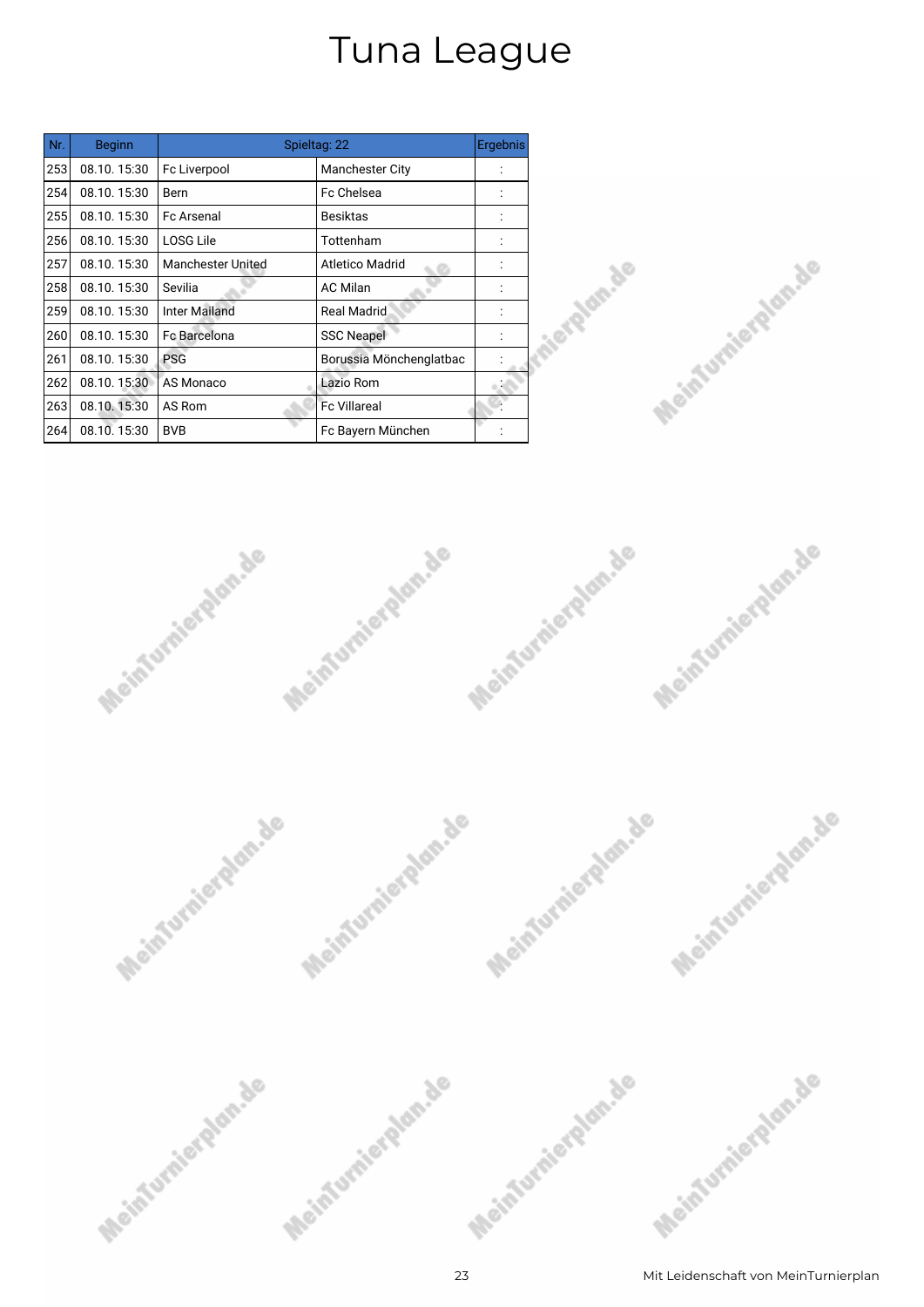| Nr. | <b>Beginn</b> |                         | Spieltag: 23           | Ergebnis |
|-----|---------------|-------------------------|------------------------|----------|
| 265 | 15.10.15:30   | Bern                    | <b>Manchester City</b> |          |
| 266 | 15.10.15:30   | <b>Besiktas</b>         | Fc Liverpool           |          |
| 267 | 15.10.15:30   | Fc Chelsea              | <b>LOSG Lile</b>       |          |
| 268 | 15.10.15:30   | Atletico Madrid         | Fc Arsenal             |          |
| 269 | 15.10.15:30   | Tottenham               | Sevilia                |          |
| 270 | 15.10.15:30   | <b>Real Madrid</b>      | Manchester United      |          |
| 271 | 15.10.15:30   | <b>AC Milan</b>         | Fc Barcelona           |          |
| 272 | 15.10.15:30   | Borussia Mönchenglatbac | <b>Inter Mailand</b>   |          |
| 273 | 15.10.15:30   | <b>SSC Neapel</b>       | <b>AS Monaco</b>       |          |
| 274 | 15.10.15:30   | <b>Fc Villareal</b>     | <b>PSG</b>             |          |
| 275 | 15.10.15:30   | Lazio Rom               | <b>BVB</b>             |          |
| 276 | 15.10.15:30   | Fc Bayern München       | AS Rom                 |          |







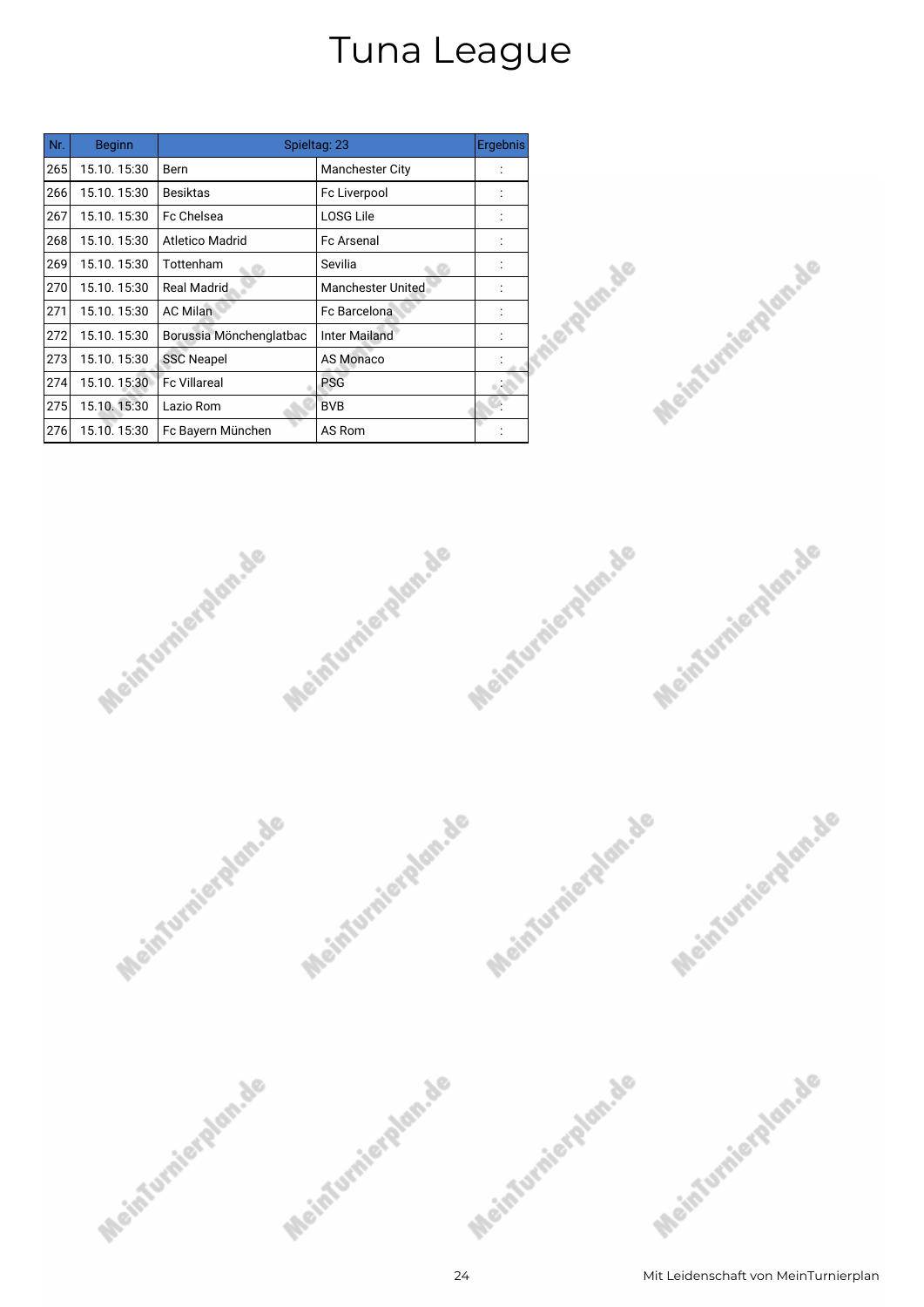| Nr. | <b>Beginn</b> |                         | Spieltag: 24             | Ergebnis |
|-----|---------------|-------------------------|--------------------------|----------|
| 277 | 22.10.15:30   | <b>Besiktas</b>         | <b>Manchester City</b>   |          |
| 278 | 22.10.15:30   | Bern                    | <b>LOSG Lile</b>         |          |
| 279 | 22.10.15:30   | <b>Atletico Madrid</b>  | Fc Liverpool             |          |
| 280 | 22.10.15:30   | Fc Chelsea              | Sevilia                  |          |
| 281 | 22.10.15:30   | Real Madrid             | <b>Fc Arsenal</b>        |          |
| 282 | 22.10.15:30   | Tottenham               | Fc Barcelona             |          |
| 283 | 22.10.15:30   | Borussia Mönchenglatbac | <b>Manchester United</b> |          |
| 284 | 22.10.15:30   | <b>AC Milan</b>         | <b>AS Monaco</b>         |          |
| 285 | 22.10.15:30   | <b>Fc Villareal</b>     | <b>Inter Mailand</b>     |          |
| 286 | 22.10.15:30   | <b>SSC Neapel</b>       | <b>BVB</b>               |          |
| 287 | 22.10.15:30   | Fc Bayern München       | <b>PSG</b>               |          |
| 288 | 22.10.15:30   | Lazio Rom               | AS Rom                   |          |







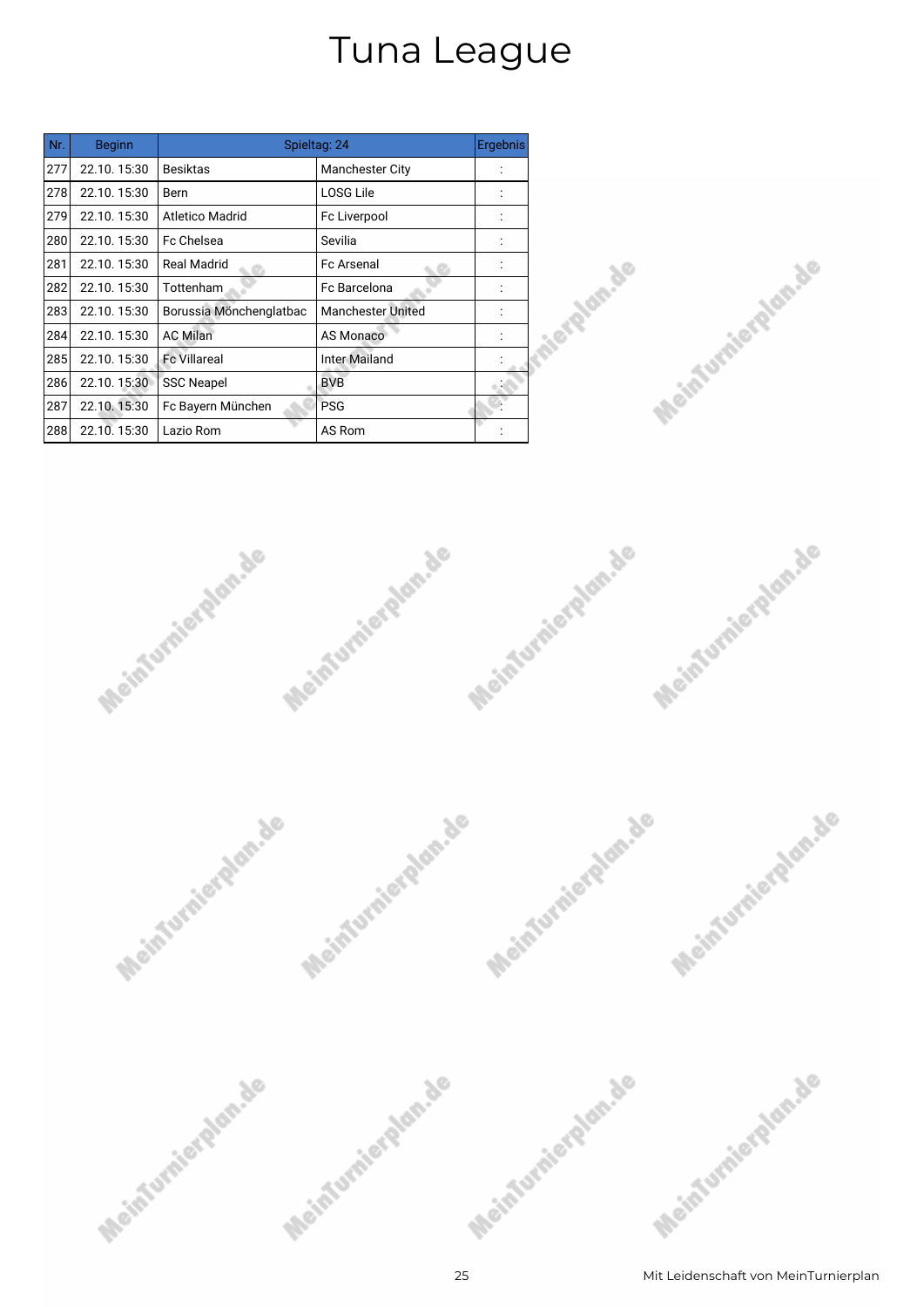| Nr. | <b>Beginn</b> |                          | Spieltag: 25            | Ergebnis |
|-----|---------------|--------------------------|-------------------------|----------|
| 289 | 29.10.15:30   | <b>Manchester City</b>   | <b>LOSG Lile</b>        |          |
| 290 | 29.10.15:30   | <b>Besiktas</b>          | <b>Atletico Madrid</b>  |          |
| 291 | 29.10.15:30   | Sevilia                  | Bern                    |          |
| 292 | 29.10.15:30   | Fc Liverpool             | <b>Real Madrid</b>      |          |
| 293 | 29.10.15:30   | Fc Barcelona             | Fc Chelsea              |          |
| 294 | 29.10.15:30   | <b>Fc Arsenal</b>        | Borussia Mönchenglatbac |          |
| 295 | 29.10.15:30   | <b>AS Monaco</b>         | Tottenham               |          |
| 296 | 29.10.15:30   | <b>Manchester United</b> | <b>Fc Villareal</b>     |          |
| 297 | 29.10.15:30   | <b>BVB</b>               | <b>AC Milan</b>         |          |
| 298 | 29.10.15:30   | Inter Mailand            | Fc Bayern München       |          |
| 299 | 29.10.15:30   | AS Rom                   | <b>SSC Neapel</b>       |          |
| 300 | 29.10.15:30   | <b>PSG</b>               | Lazio Rom               |          |







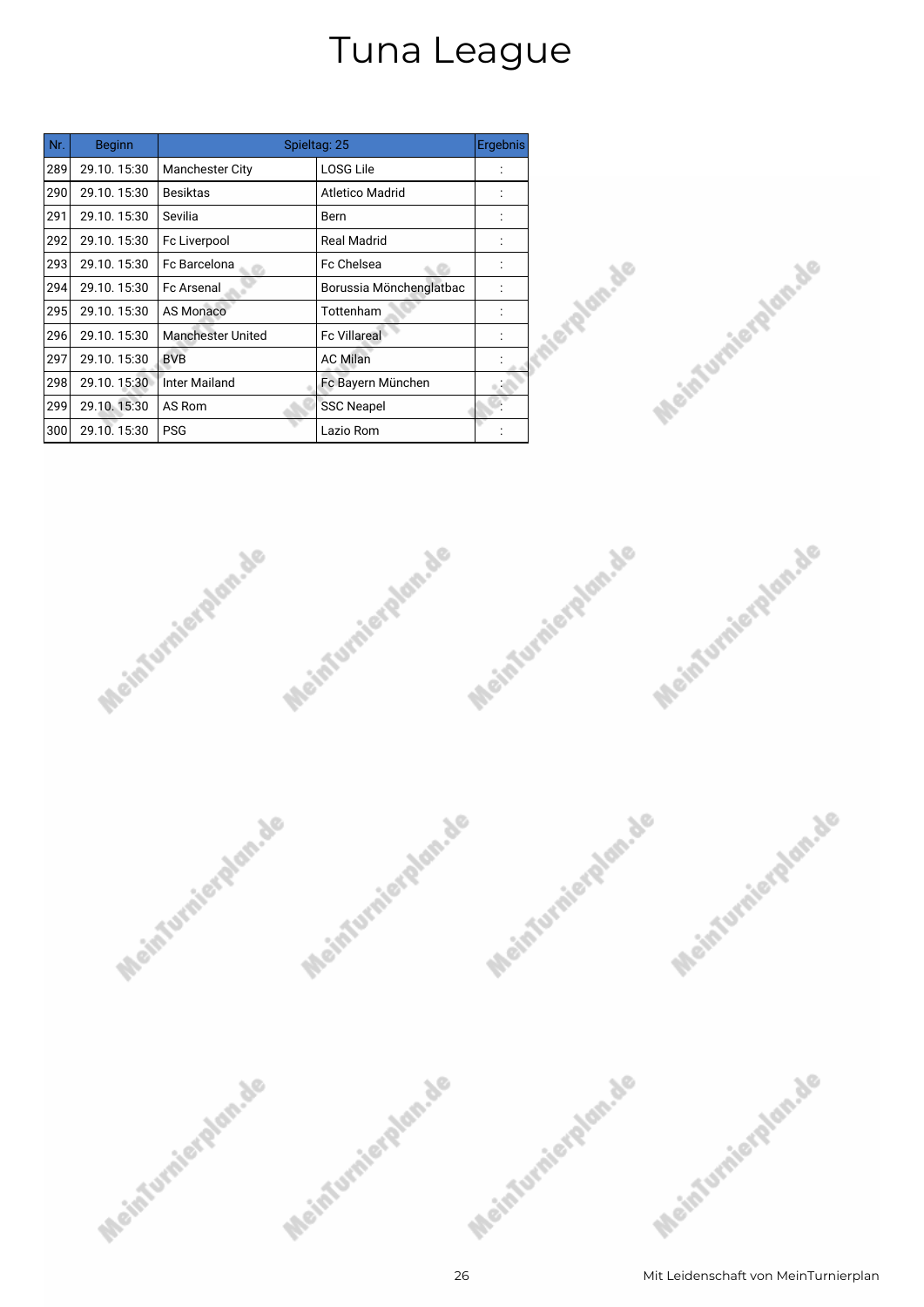| Nr. | <b>Beginn</b> |                         | Spieltag: 26             | Ergebnis |
|-----|---------------|-------------------------|--------------------------|----------|
| 301 | 05.11.15:30   | <b>Atletico Madrid</b>  | <b>Manchester City</b>   |          |
| 302 | 05.11.15:30   | <b>LOSG Lile</b>        | Sevilia                  |          |
| 303 | 05.11.15:30   | Real Madrid             | <b>Besiktas</b>          |          |
| 304 | 05.11.15:30   | Bern                    | Fc Barcelona             |          |
| 305 | 05.11.15:30   | Borussia Mönchenglatbac | Fc Liverpool             |          |
| 306 | 05.11.15:30   | Fc Chelsea              | AS Monaco                |          |
| 307 | 05.11.15:30   | <b>Fc Villareal</b>     | <b>Fc Arsenal</b>        |          |
| 308 | 05.11.15:30   | Tottenham               | <b>BVB</b>               |          |
| 309 | 05.11.15:30   | Fc Bayern München       | <b>Manchester United</b> |          |
| 310 | 05.11.15:30   | <b>AC Milan</b>         | AS Rom                   |          |
| 311 | 05.11.15:30   | Lazio Rom               | Inter Mailand            |          |
| 312 | 05.11.15:30   | <b>SSC Neapel</b>       | <b>PSG</b>               |          |







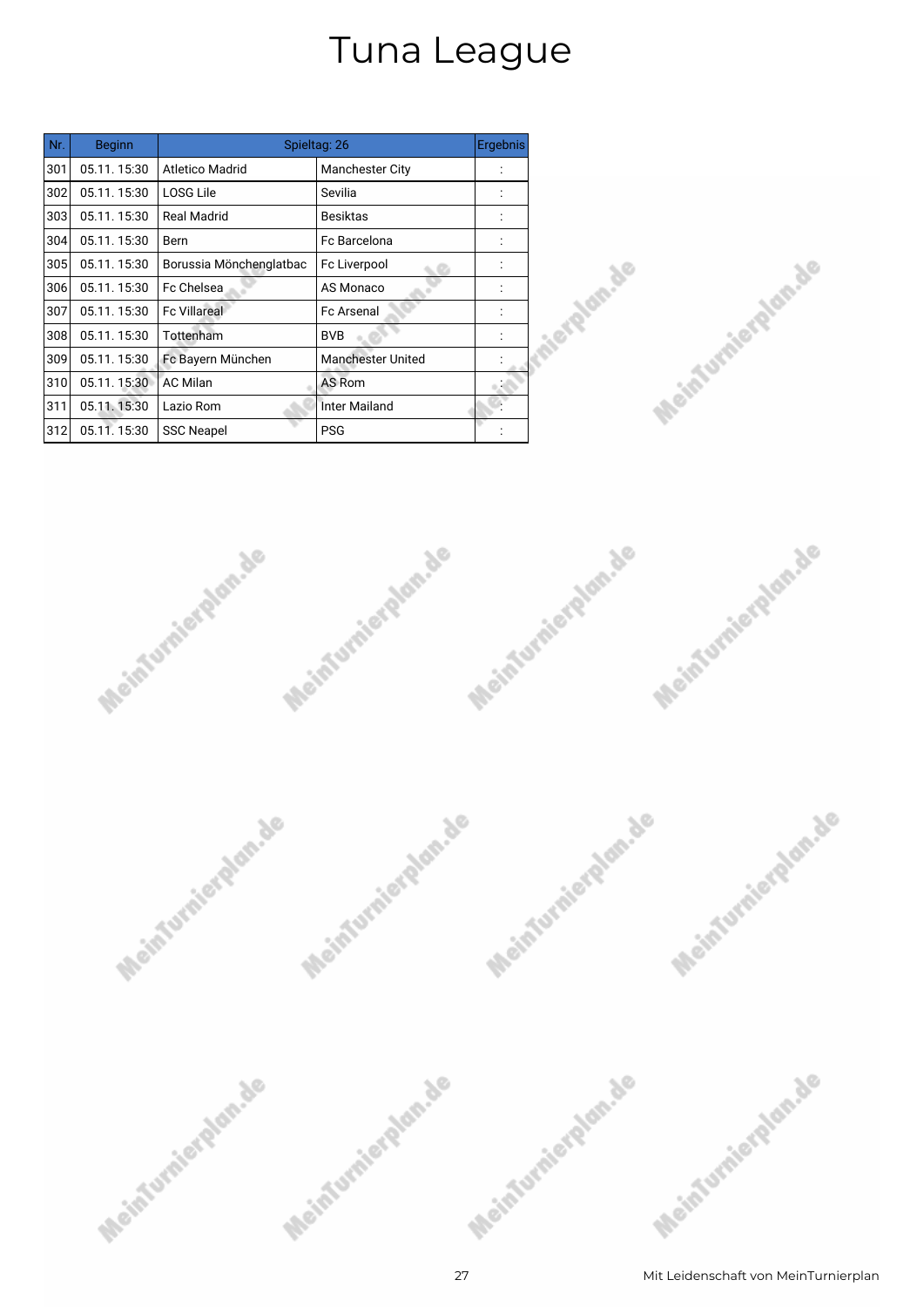| Nr. | <b>Beginn</b> |                          | Spieltag: 27            | Ergebnis |
|-----|---------------|--------------------------|-------------------------|----------|
| 313 | 12.11.15:30   | <b>Manchester City</b>   | Sevilia                 |          |
| 314 | 12.11.15:30   | <b>Atletico Madrid</b>   | <b>Real Madrid</b>      |          |
| 315 | 12.11.15:30   | Fc Barcelona             | <b>LOSG Lile</b>        |          |
| 316 | 12.11.15:30   | <b>Besiktas</b>          | Borussia Mönchenglatbac |          |
| 317 | 12.11.15:30   | AS Monaco                | Bern                    |          |
| 318 | 12.11.15:30   | Fc Liverpool             | <b>Fc Villareal</b>     |          |
| 319 | 12.11.15:30   | <b>BVB</b>               | <b>Fc Chelsea</b>       |          |
| 320 | 12.11.15:30   | <b>Fc Arsenal</b>        | Fc Bayern München       |          |
| 321 | 12.11.15:30   | AS Rom                   | Tottenham               |          |
| 322 | 12.11.15:30   | <b>Manchester United</b> | Lazio Rom               |          |
| 323 | 12.11.15:30   | <b>PSG</b>               | <b>AC Milan</b>         |          |
| 324 | 12.11.15:30   | <b>Inter Mailand</b>     | <b>SSC Neapel</b>       |          |







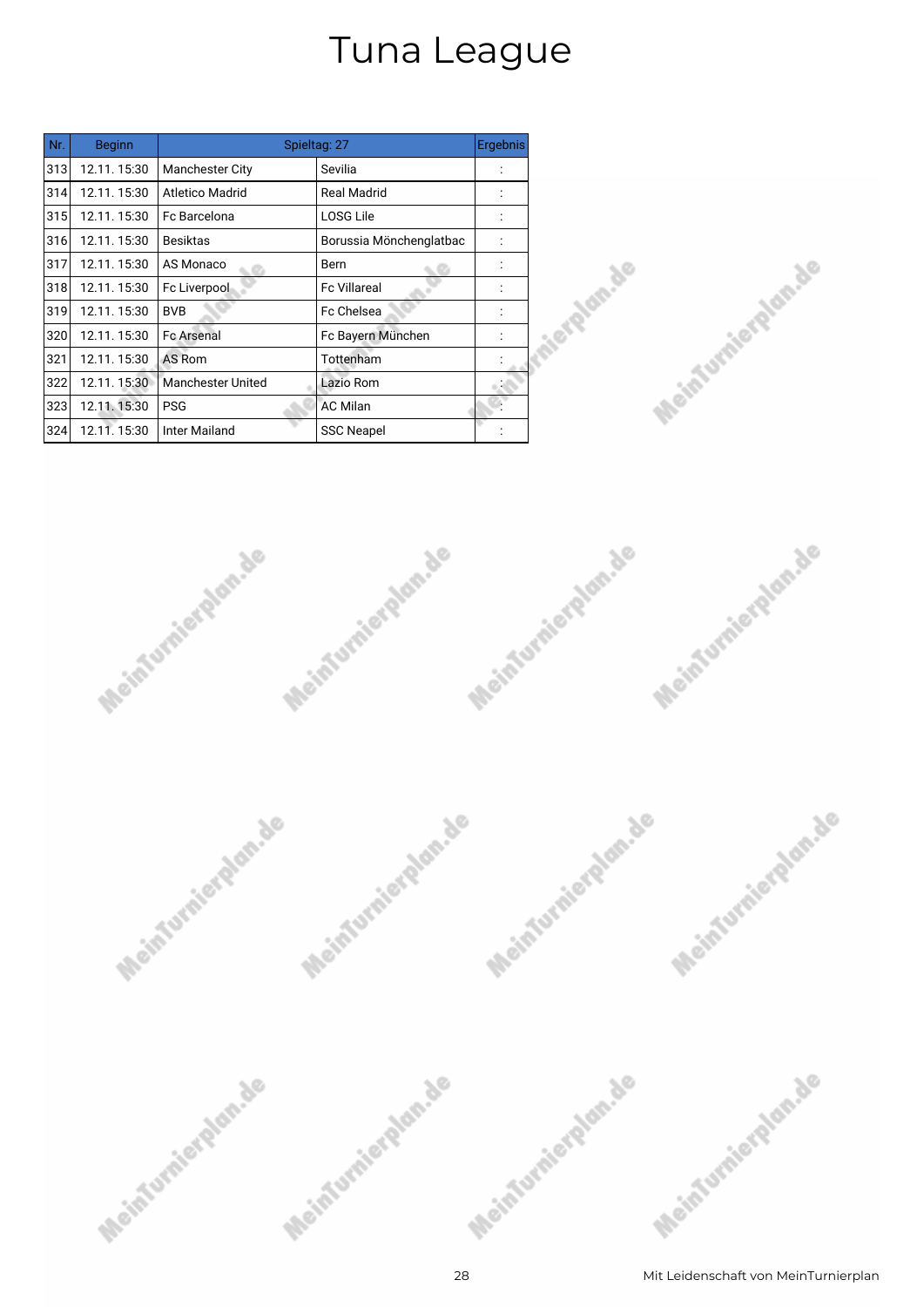| Nr. | <b>Beginn</b> |                         | Spieltag: 28             | Ergebnis |
|-----|---------------|-------------------------|--------------------------|----------|
| 325 | 19.11.15:30   | <b>Real Madrid</b>      | <b>Manchester City</b>   |          |
| 326 | 19.11.15:30   | Sevilia                 | <b>Fc Barcelona</b>      |          |
| 327 | 19.11.15:30   | Borussia Mönchenglatbac | Atletico Madrid          |          |
| 328 | 19.11.15:30   | LOSG Lile               | AS Monaco                |          |
| 329 | 19.11.15:30   | <b>Fc Villareal</b>     | <b>Besiktas</b>          |          |
| 330 | 19.11.15:30   | Bern                    | <b>BVB</b>               |          |
| 331 | 19.11.15:30   | Fc Bayern München       | Fc Liverpool             |          |
| 332 | 19.11.15:30   | Fc Chelsea              | AS Rom                   |          |
| 333 | 19.11.15:30   | Lazio Rom               | <b>Fc Arsenal</b>        |          |
| 334 | 19.11.15:30   | Tottenham               | <b>PSG</b>               |          |
| 335 | 19.11.15:30   | <b>SSC Neapel</b>       | <b>Manchester United</b> |          |
| 336 | 19.11.15:30   | <b>AC Milan</b>         | Inter Mailand            |          |







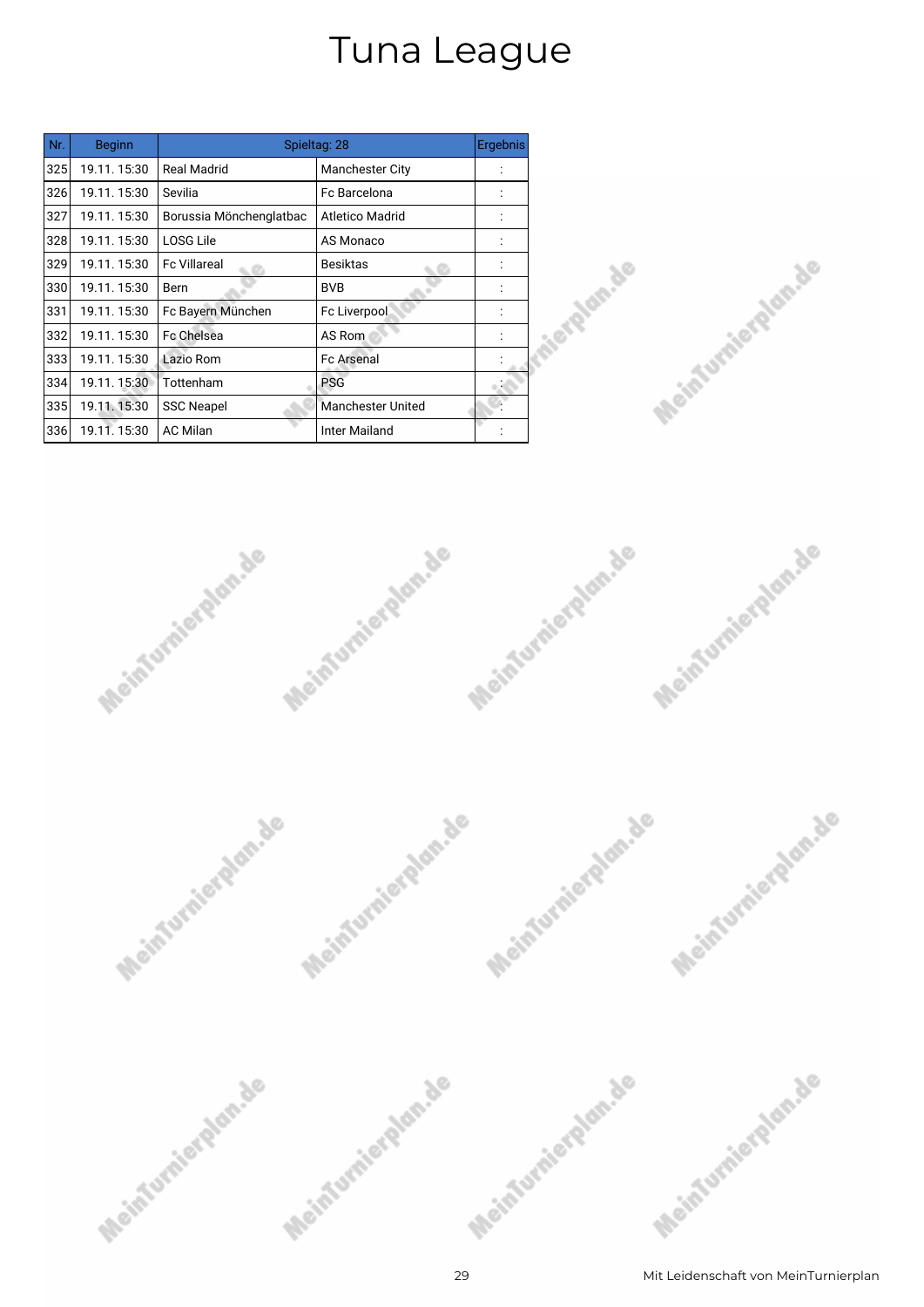| Nr. | <b>Beginn</b> |                          | Spieltag: 29            | Ergebnis |
|-----|---------------|--------------------------|-------------------------|----------|
| 337 | 26.11.15:30   | <b>Manchester City</b>   | Fc Barcelona            |          |
| 338 | 26.11.15:30   | <b>Real Madrid</b>       | Borussia Mönchenglatbac |          |
| 339 | 26.11.15:30   | AS Monaco                | Sevilia                 |          |
| 340 | 26.11.15:30   | Atletico Madrid          | <b>Fc Villareal</b>     |          |
| 341 | 26.11.15:30   | <b>BVB</b>               | <b>LOSG Lile</b>        |          |
| 342 | 26.11.15:30   | <b>Besiktas</b>          | Fc Bayern München       |          |
| 343 | 26.11.15:30   | AS Rom                   | Bern                    |          |
| 344 | 26.11.15:30   | Fc Liverpool             | Lazio Rom               |          |
| 345 | 26.11.15:30   | <b>PSG</b>               | Fc Chelsea              |          |
| 346 | 26.11.15:30   | <b>Fc Arsenal</b>        | <b>SSC Neapel</b>       |          |
| 347 | 26.11.15:30   | Inter Mailand            | Tottenham               |          |
| 348 | 26.11.15:30   | <b>Manchester United</b> | <b>AC Milan</b>         |          |







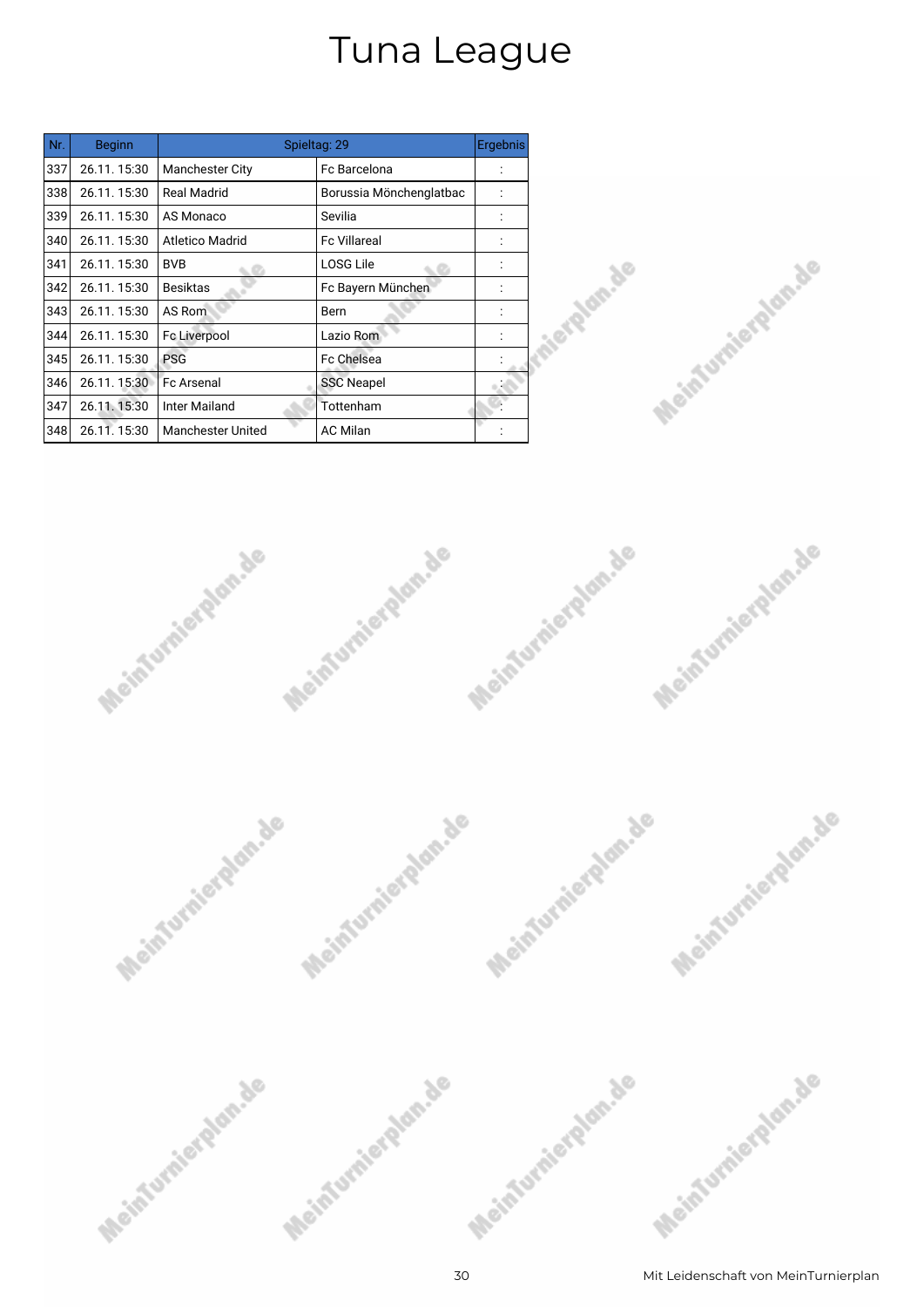| Nr. | <b>Beginn</b> |                         | Spieltag: 30             | Ergebnis |
|-----|---------------|-------------------------|--------------------------|----------|
| 349 | 03.12.15:30   | Borussia Mönchenglatbac | <b>Manchester City</b>   |          |
| 350 | 03.12.15:30   | Fc Barcelona            | AS Monaco                |          |
| 351 | 03.12.15:30   | <b>Fc Villareal</b>     | <b>Real Madrid</b>       |          |
| 352 | 03.12.15:30   | Sevilia                 | <b>BVB</b>               |          |
| 353 | 03.12.15:30   | Fc Bayern München       | <b>Atletico Madrid</b>   |          |
| 354 | 03.12.15:30   | LOSG Lile               | AS Rom                   |          |
| 355 | 03.12.15:30   | Lazio Rom               | <b>Besiktas</b>          |          |
| 356 | 03.12.15:30   | <b>Bern</b>             | <b>PSG</b>               |          |
| 357 | 03.12.15:30   | <b>SSC Neapel</b>       | Fc Liverpool             |          |
| 358 | 03.12.15:30   | Fc Chelsea              | <b>Inter Mailand</b>     |          |
| 359 | 03.12.15:30   | <b>AC Milan</b>         | <b>Fc Arsenal</b>        |          |
| 360 | 03.12.15:30   | Tottenham               | <b>Manchester United</b> |          |







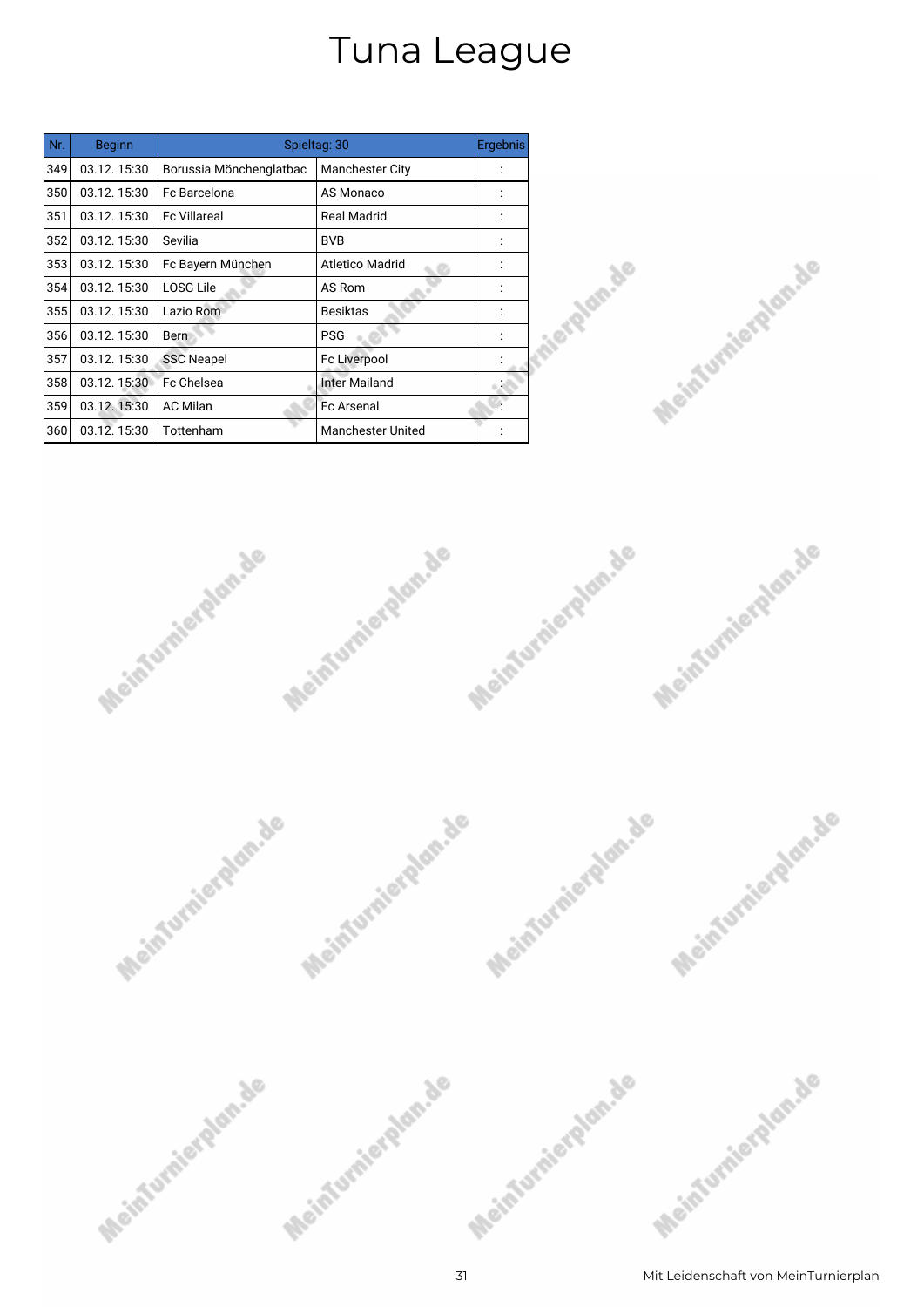| Nr. | <b>Beginn</b> |                          | Spieltag: 31        | Ergebnis |
|-----|---------------|--------------------------|---------------------|----------|
| 361 | 10.12.15:30   | <b>Manchester City</b>   | AS Monaco           |          |
| 362 | 10.12.15:30   | Borussia Mönchenglatbac  | <b>Fc Villareal</b> |          |
| 363 | 10.12.15:30   | <b>BVB</b>               | Fc Barcelona        |          |
| 364 | 10.12.15:30   | Real Madrid              | Fc Bayern München   |          |
| 365 | 10.12.15:30   | AS Rom                   | Sevilia             |          |
| 366 | 10.12.15:30   | <b>Atletico Madrid</b>   | Lazio Rom           |          |
| 367 | 10.12.15:30   | <b>PSG</b>               | <b>LOSG Lile</b>    |          |
| 368 | 10.12.15:30   | <b>Besiktas</b>          | <b>SSC Neapel</b>   |          |
| 369 | 10.12.15:30   | Inter Mailand            | Bern                |          |
| 370 | 10.12.15:30   | Fc Liverpool             | <b>AC Milan</b>     |          |
| 371 | 10.12.15:30   | <b>Manchester United</b> | Fc Chelsea          |          |
| 372 | 10.12.15:30   | <b>Fc Arsenal</b>        | Tottenham           |          |







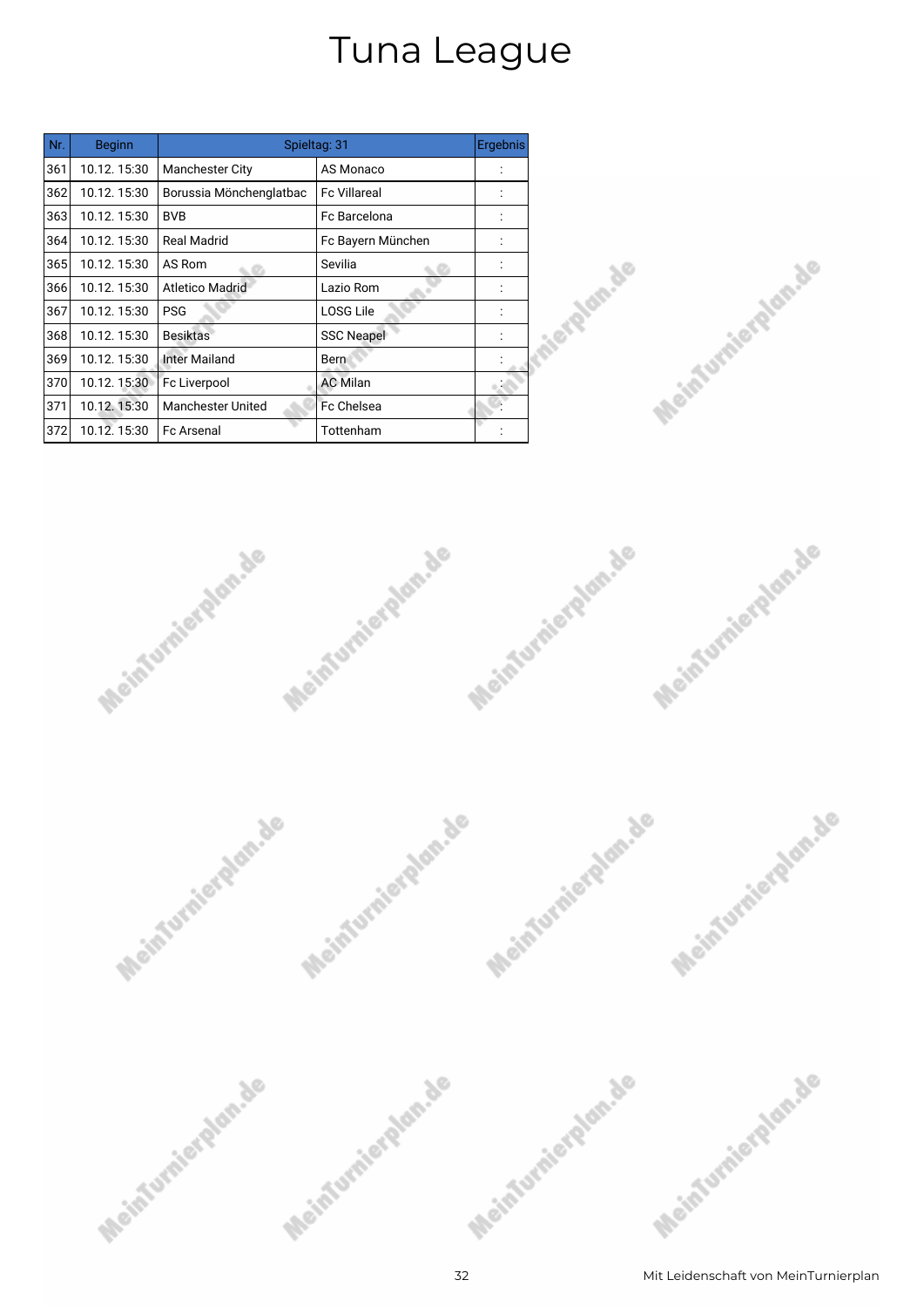| Nr. | <b>Beginn</b> |                     | Spieltag: 32             | Ergebnis |
|-----|---------------|---------------------|--------------------------|----------|
| 373 | 17.12.15:30   | <b>Fc Villareal</b> | <b>Manchester City</b>   |          |
| 374 | 17.12.15:30   | AS Monaco           | <b>BVB</b>               |          |
| 375 | 17.12.15:30   | Fc Bayern München   | Borussia Mönchenglatbac  |          |
| 376 | 17.12.15:30   | Fc Barcelona        | AS Rom                   |          |
| 377 | 17.12.15:30   | Lazio Rom           | Real Madrid              |          |
| 378 | 17.12.15:30   | Sevilia             | <b>PSG</b>               |          |
| 379 | 17.12.15:30   | <b>SSC Neapel</b>   | <b>Atletico Madrid</b>   |          |
| 380 | 17.12.15:30   | <b>LOSG Lile</b>    | Inter Mailand            |          |
| 381 | 17.12.15:30   | <b>AC Milan</b>     | <b>Besiktas</b>          |          |
| 382 | 17.12.15:30   | Bern                | <b>Manchester United</b> |          |
| 383 | 17.12.15:30   | Tottenham           | Fc Liverpool             |          |
| 384 | 17.12.15:30   | <b>Fc Chelsea</b>   | <b>Fc Arsenal</b>        |          |







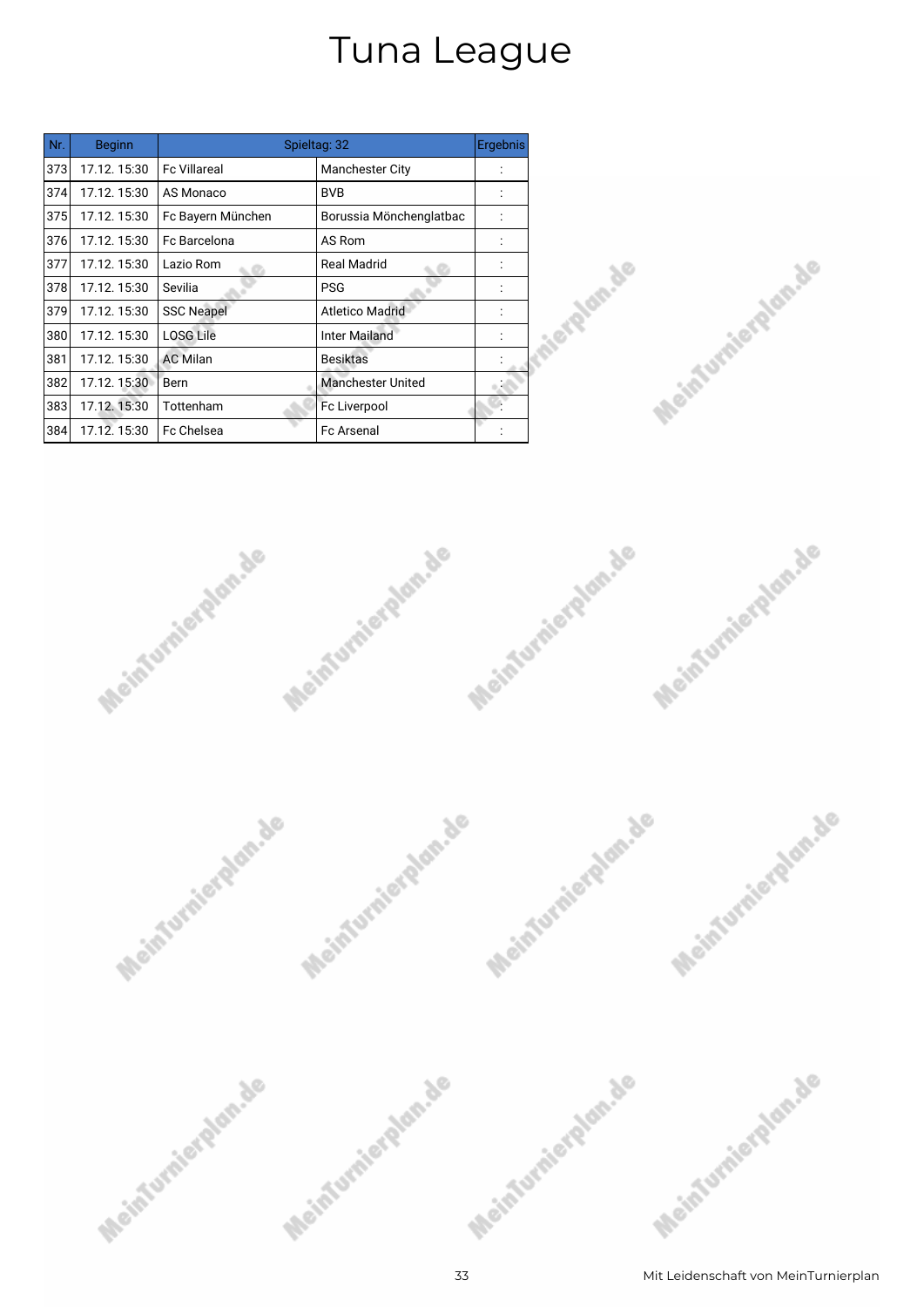| Nr. | <b>Beginn</b> |                          | Spieltag: 33      | Ergebnis |
|-----|---------------|--------------------------|-------------------|----------|
| 385 | 24.12.15:30   | <b>Manchester City</b>   | <b>BVB</b>        |          |
| 386 | 24.12.15:30   | <b>Fc Villareal</b>      | Fc Bayern München |          |
| 387 | 24.12.15:30   | AS Rom                   | AS Monaco         |          |
| 388 | 24.12.15:30   | Borussia Mönchenglatbac  | Lazio Rom         |          |
| 389 | 24.12.15:30   | <b>PSG</b>               | Fc Barcelona      |          |
| 390 | 24.12.15:30   | <b>Real Madrid</b>       | <b>SSC Neapel</b> |          |
| 391 | 24.12.15:30   | <b>Inter Mailand</b>     | Sevilia           |          |
| 392 | 24.12.15:30   | <b>Atletico Madrid</b>   | <b>AC Milan</b>   |          |
| 393 | 24.12.15:30   | <b>Manchester United</b> | <b>LOSG Lile</b>  |          |
| 394 | 24.12.15:30   | <b>Besiktas</b>          | Tottenham         |          |
| 395 | 24.12.15:30   | <b>Fc Arsenal</b>        | Bern              |          |
| 396 | 24.12.15:30   | Fc Liverpool             | <b>Fc Chelsea</b> |          |







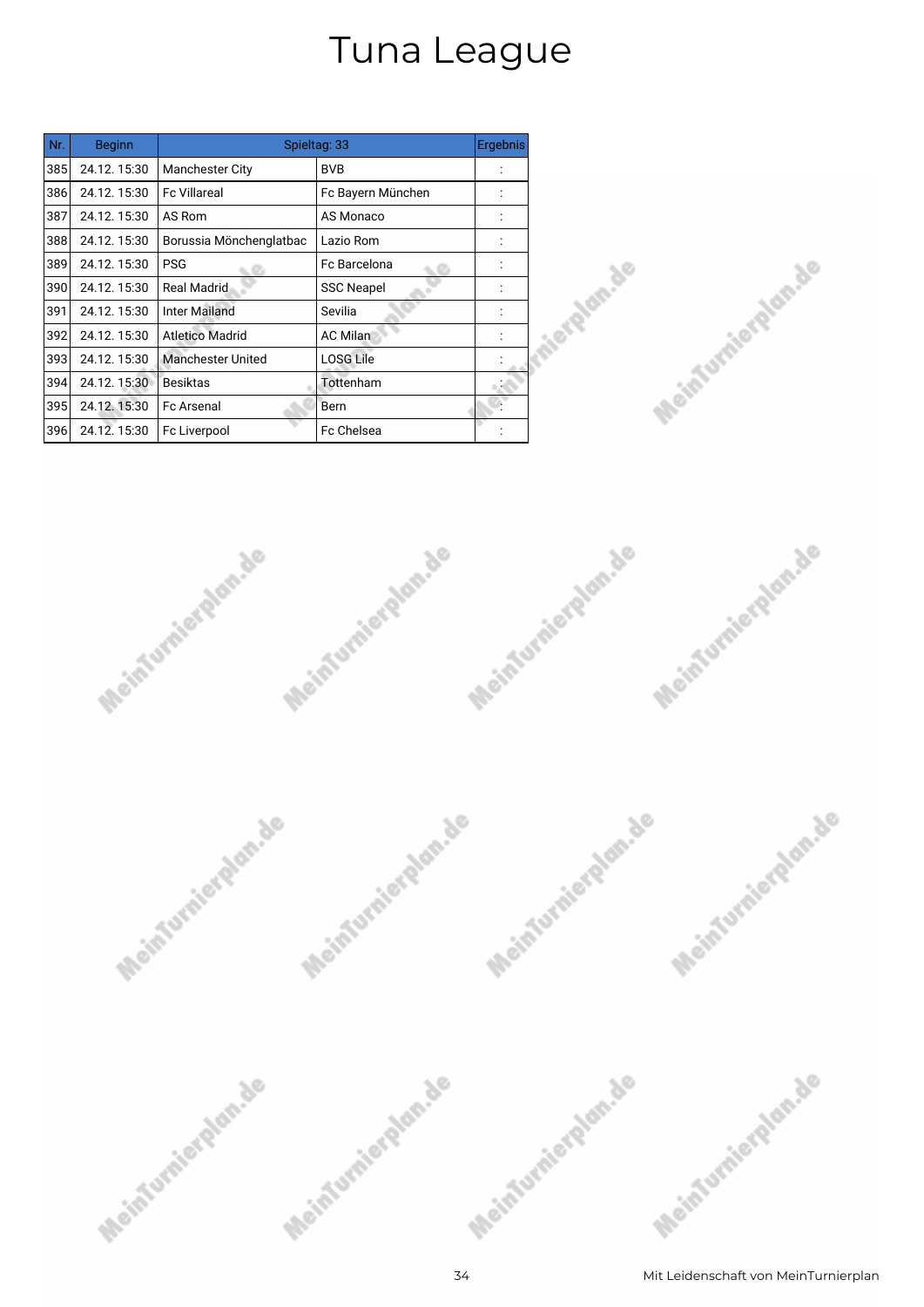| Nr. | <b>Beginn</b> |                   | Spieltag: 34             | Ergebnis |
|-----|---------------|-------------------|--------------------------|----------|
| 397 | 31.12.15:30   | Fc Bayern München | <b>Manchester City</b>   |          |
| 398 | 31.12.15:30   | <b>BVB</b>        | AS Rom                   |          |
| 399 | 31.12.15:30   | Lazio Rom         | <b>Fc Villareal</b>      |          |
| 400 | 31.12.15:30   | AS Monaco         | <b>PSG</b>               |          |
| 401 | 31.12.15:30   | <b>SSC Neapel</b> | Borussia Mönchenglatbac  |          |
| 402 | 31.12.15:30   | Fc Barcelona      | <b>Inter Mailand</b>     |          |
| 403 | 31.12.15:30   | <b>AC Milan</b>   | <b>Real Madrid</b>       |          |
| 404 | 31.12.15:30   | Sevilia           | <b>Manchester United</b> |          |
| 405 | 31.12.15:30   | Tottenham         | <b>Atletico Madrid</b>   |          |
| 406 | 31.12.15:30   | LOSG Lile         | <b>Fc Arsenal</b>        |          |
| 407 | 31.12.15:30   | Fc Chelsea        | Besiktas                 |          |
| 408 | 31.12.15:30   | Bern              | Fc Liverpool             |          |







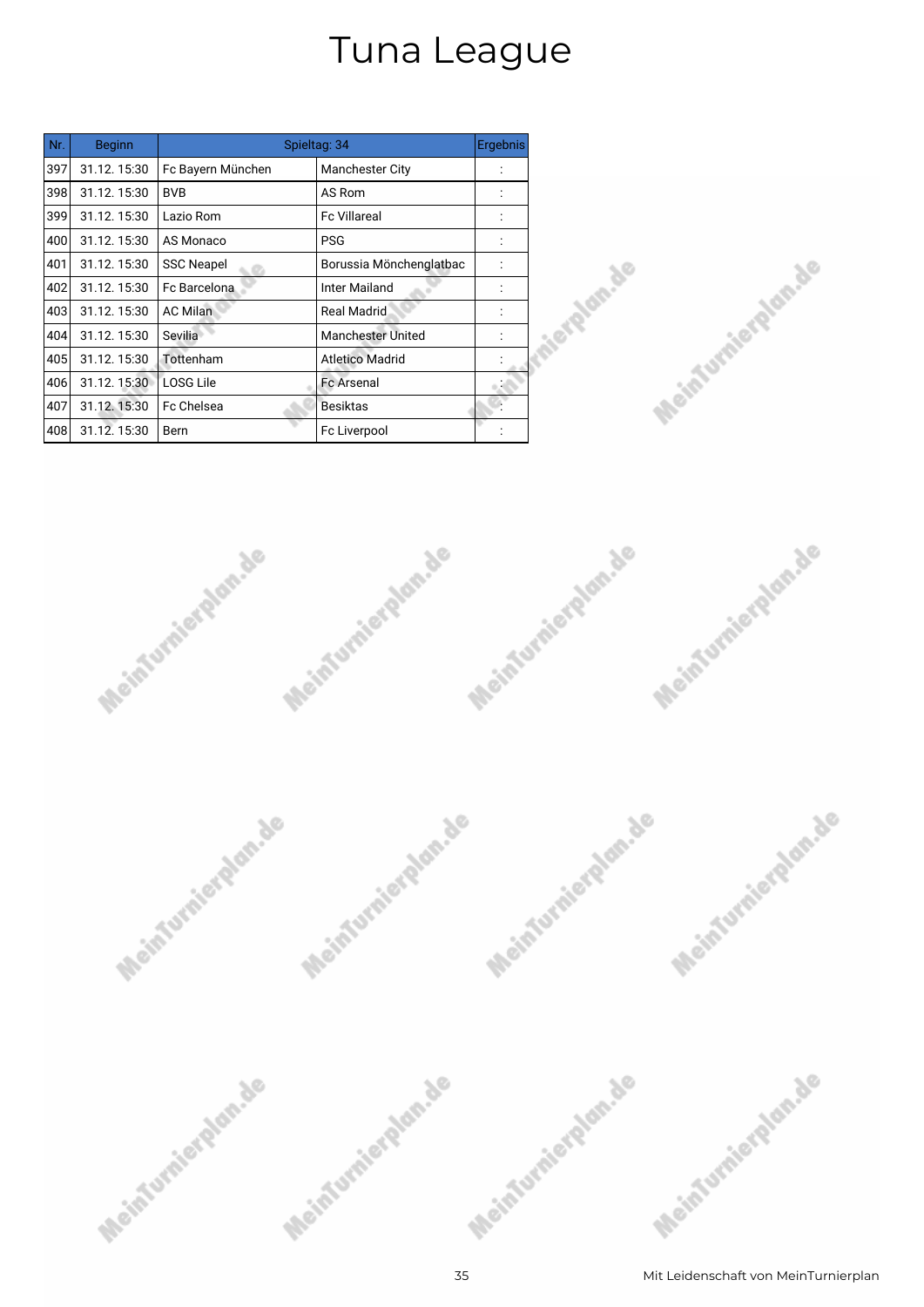| Nr. | <b>Beginn</b> |                          | Spieltag: 35      | Ergebnis |
|-----|---------------|--------------------------|-------------------|----------|
| 409 | 07.01.15:30   | <b>Manchester City</b>   | AS Rom            |          |
| 410 | 07.01.15:30   | Fc Bayern München        | Lazio Rom         |          |
| 411 | 07.01.15:30   | <b>PSG</b>               | <b>BVB</b>        |          |
| 412 | 07.01.15:30   | <b>Fc Villareal</b>      | <b>SSC Neapel</b> |          |
| 413 | 07.01.15:30   | <b>Inter Mailand</b>     | AS Monaco         |          |
| 414 | 07.01.15:30   | Borussia Mönchenglatbac  | <b>AC Milan</b>   |          |
| 415 | 07.01.15:30   | <b>Manchester United</b> | Fc Barcelona      |          |
| 416 | 07.01.15:30   | <b>Real Madrid</b>       | Tottenham         |          |
| 417 | 07.01.15:30   | <b>Fc Arsenal</b>        | Sevilia           |          |
| 418 | 07.01.15:30   | Atletico Madrid          | <b>Fc</b> Chelsea |          |
| 419 | 07.01.15:30   | Fc Liverpool             | LOSG Lile         |          |
| 420 | 07.01.15:30   | <b>Besiktas</b>          | Bern              |          |







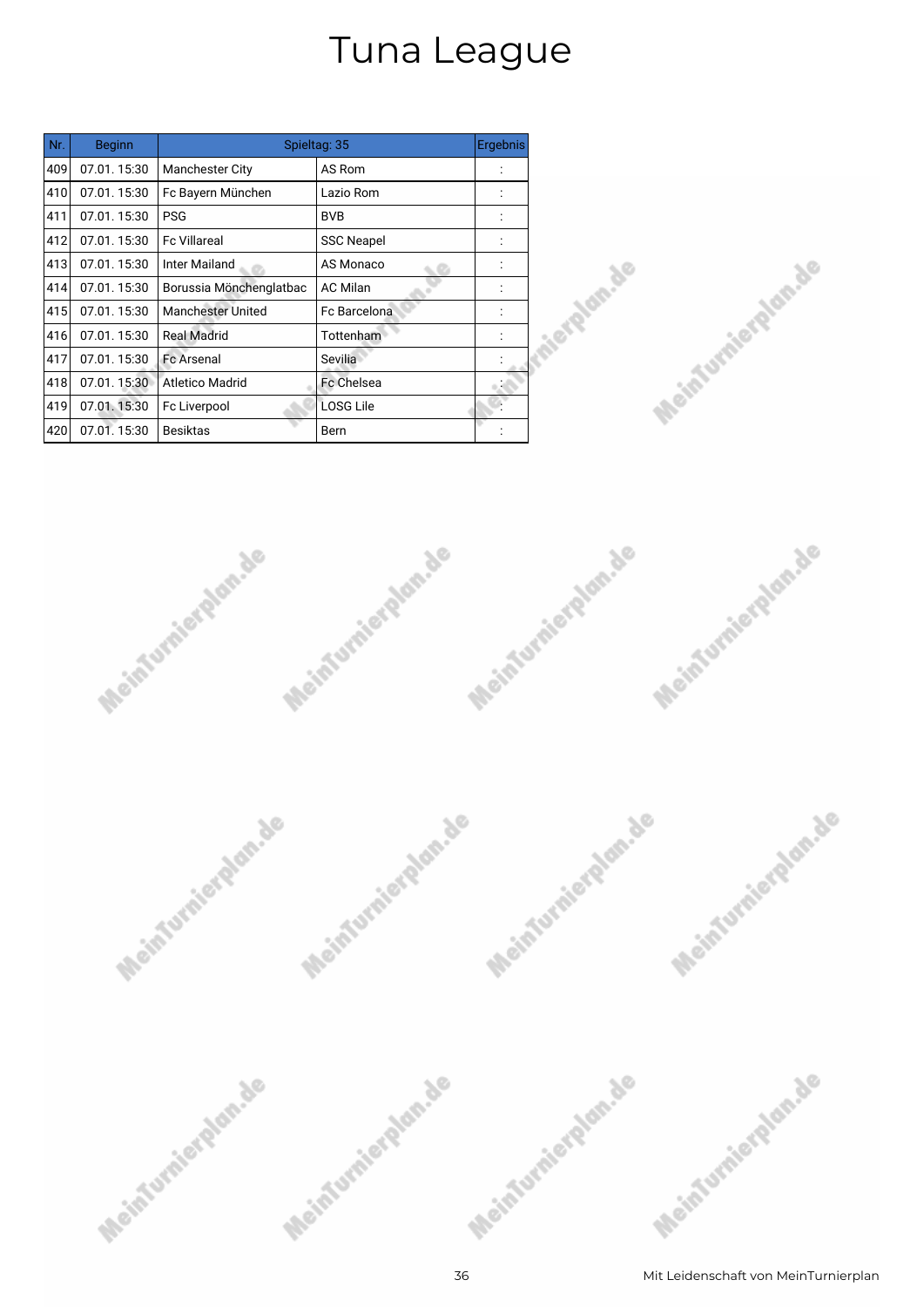| Nr. | <b>Beginn</b> |                   | Spieltag: 36             | Ergebnis |
|-----|---------------|-------------------|--------------------------|----------|
| 421 | 14.01.15:30   | Lazio Rom         | <b>Manchester City</b>   |          |
| 422 | 14.01.15:30   | AS Rom            | <b>PSG</b>               |          |
| 423 | 14.01.15:30   | <b>SSC Neapel</b> | Fc Bayern München        |          |
| 424 | 14.01.15:30   | <b>BVB</b>        | Inter Mailand            |          |
| 425 | 14.01.15:30   | <b>AC Milan</b>   | <b>Fc Villareal</b>      |          |
| 426 | 14.01.15:30   | AS Monaco         | <b>Manchester United</b> |          |
| 427 | 14.01.15:30   | Tottenham         | Borussia Mönchenglatbac  |          |
| 428 | 14.01.15:30   | Fc Barcelona      | <b>Fc Arsenal</b>        |          |
| 429 | 14.01.15:30   | Fc Chelsea        | <b>Real Madrid</b>       |          |
| 430 | 14.01.15:30   | Sevilia           | Fc Liverpool             |          |
| 431 | 14.01.15:30   | Bern              | Atletico Madrid          |          |
| 432 | 14.01.15:30   | LOSG Lile         | <b>Besiktas</b>          |          |







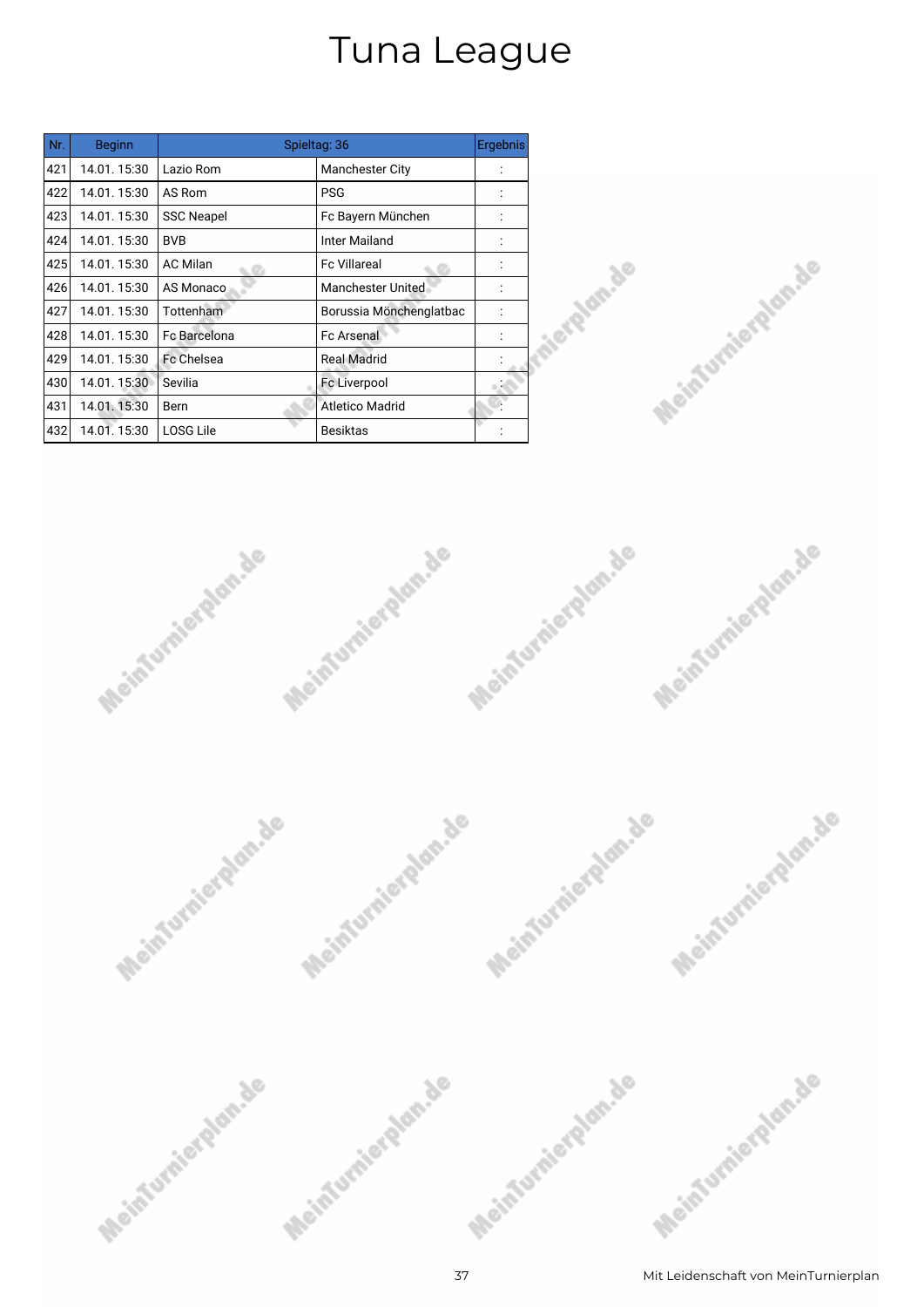| Nr. | <b>Beginn</b> |                          | Spieltag: 37      | Ergebnis |
|-----|---------------|--------------------------|-------------------|----------|
| 433 | 21.01.15:30   | <b>Manchester City</b>   | <b>PSG</b>        |          |
| 434 | 21.01.15:30   | Lazio Rom                | <b>SSC Neapel</b> |          |
| 435 | 21.01.15:30   | Inter Mailand            | AS Rom            |          |
| 436 | 21.01.15:30   | Fc Bayern München        | <b>AC Milan</b>   |          |
| 437 | 21.01.15:30   | <b>Manchester United</b> | <b>BVB</b>        |          |
| 438 | 21.01.15:30   | <b>Fc Villareal</b>      | Tottenham         |          |
| 439 | 21.01.15:30   | <b>Fc Arsenal</b>        | AS Monaco         |          |
| 440 | 21.01.15:30   | Borussia Mönchenglatbac  | <b>Fc Chelsea</b> |          |
| 441 | 21.01.15:30   | Fc Liverpool             | Fc Barcelona      |          |
| 442 | 21.01.15:30   | <b>Real Madrid</b>       | Bern              |          |
| 443 | 21.01.15:30   | <b>Besiktas</b>          | Sevilia           |          |
| 444 | 21.01.15:30   | <b>Atletico Madrid</b>   | <b>LOSG Lile</b>  |          |







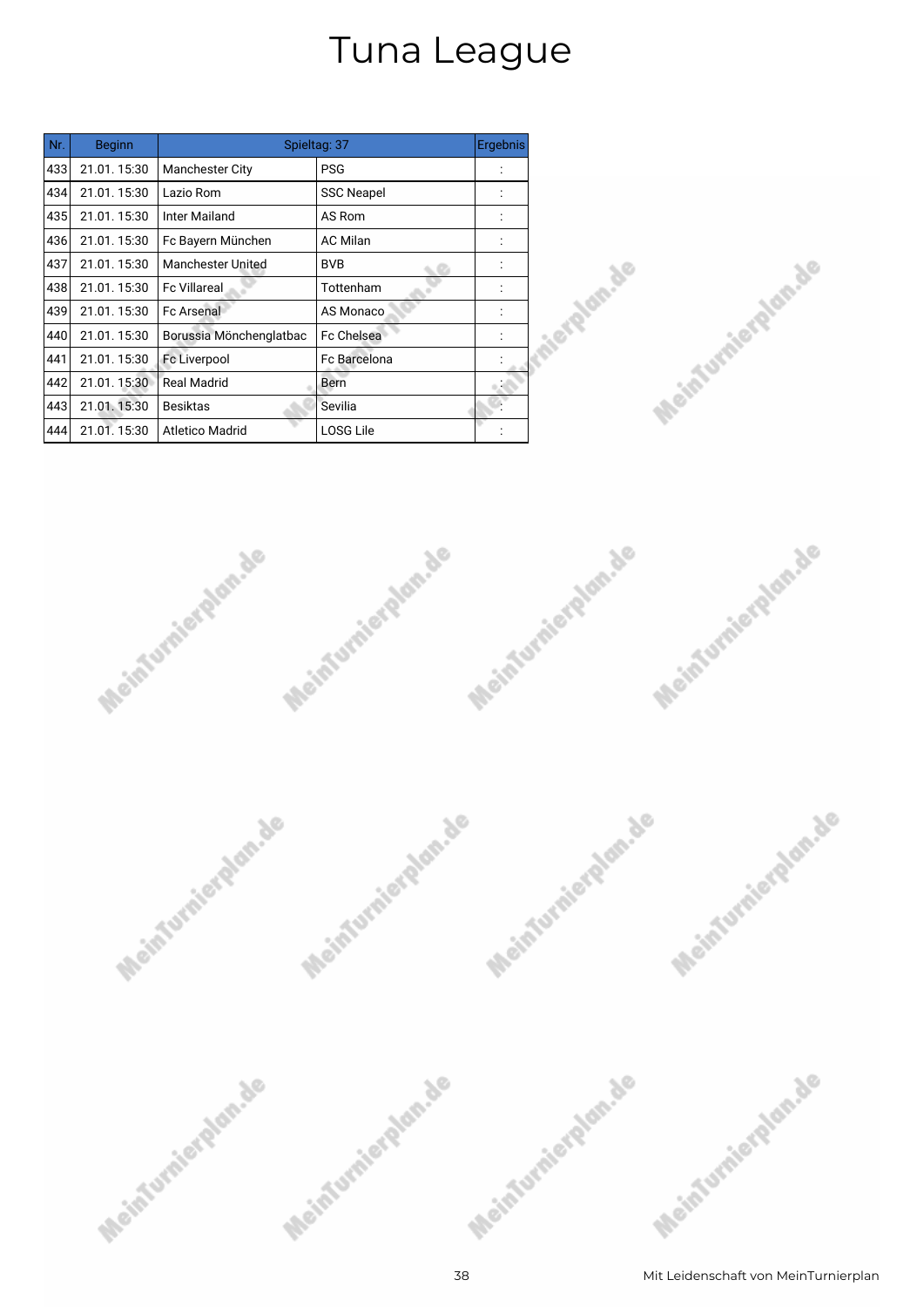| Nr. | <b>Beginn</b> |                   | Spieltag: 38            | Ergebnis |
|-----|---------------|-------------------|-------------------------|----------|
| 445 | 28.01.15:30   | <b>SSC Neapel</b> | Manchester City         |          |
| 446 | 28.01.15:30   | <b>PSG</b>        | Inter Mailand           |          |
| 447 | 28.01.15:30   | <b>AC Milan</b>   | Lazio Rom               |          |
| 448 | 28.01.15:30   | AS Rom            | Manchester United       |          |
| 449 | 28.01.15:30   | Tottenham         | Fc Bayern München       |          |
| 450 | 28.01.15:30   | <b>BVB</b>        | <b>Fc Arsenal</b>       |          |
| 451 | 28.01.15:30   | Fc Chelsea        | <b>Fc Villareal</b>     |          |
| 452 | 28.01.15:30   | AS Monaco         | Fc Liverpool            |          |
| 453 | 28.01.15:30   | Bern              | Borussia Mönchenglatbac |          |
| 454 | 28.01.15:30   | Fc Barcelona      | <b>Besiktas</b>         |          |
| 455 | 28.01.15:30   | LOSG Lile         | <b>Real Madrid</b>      |          |
| 456 | 28.01.15:30   | Sevilia           | Atletico Madrid         |          |







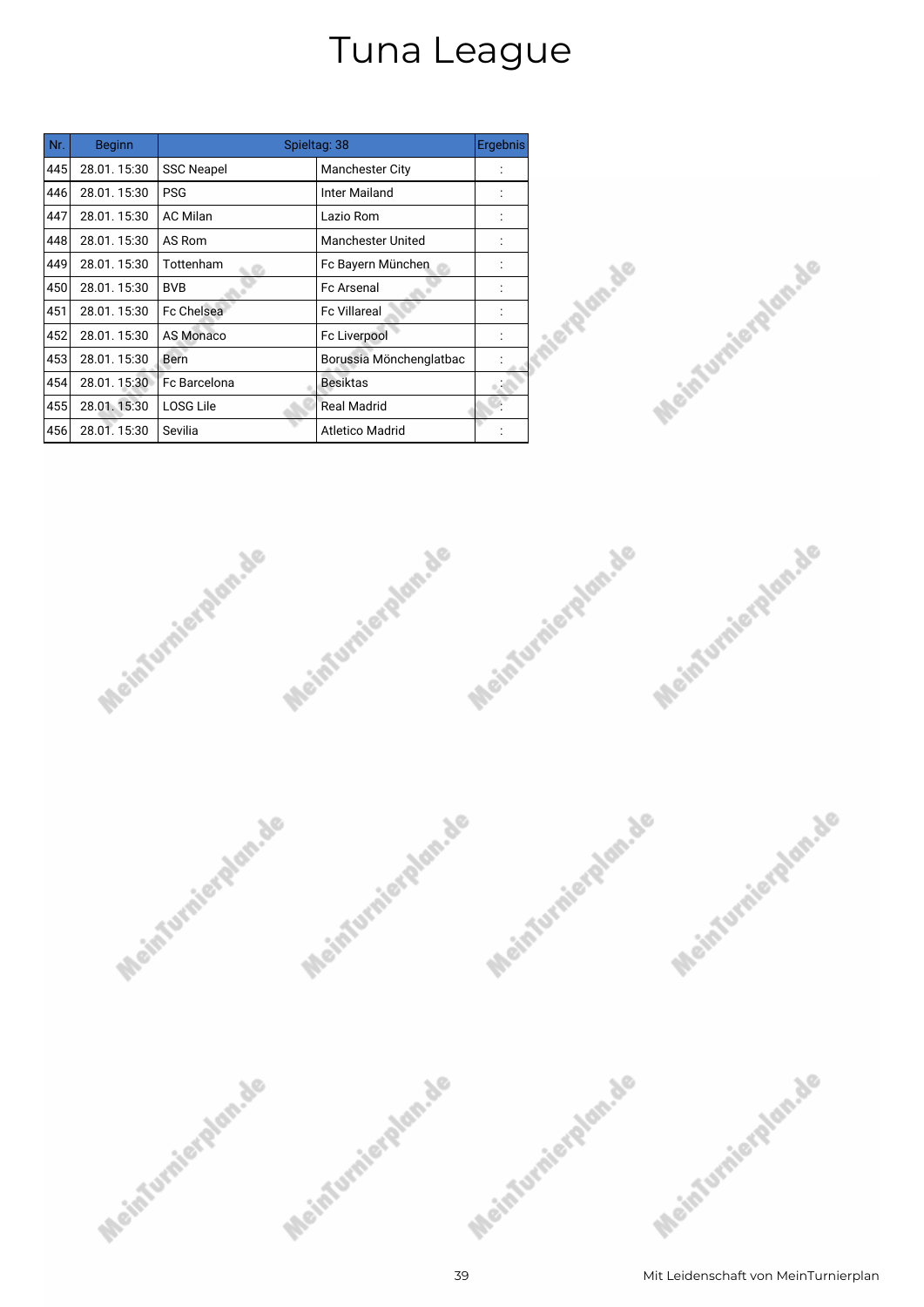| Nr. | <b>Beginn</b> |                          | Spieltag: 39         | Ergebnis |
|-----|---------------|--------------------------|----------------------|----------|
| 457 | 04.02.15:30   | <b>Manchester City</b>   | <b>Inter Mailand</b> |          |
| 458 | 04.02.15:30   | <b>SSC Neapel</b>        | <b>AC Milan</b>      |          |
| 459 | 04.02.15:30   | <b>Manchester United</b> | <b>PSG</b>           |          |
| 460 | 04.02.15:30   | Lazio Rom                | Tottenham            |          |
| 461 | 04.02.15:30   | <b>Fc Arsenal</b>        | AS Rom               |          |
| 462 | 04.02.15:30   | Fc Bayern München        | Fc Chelsea           |          |
| 463 | 04.02.15:30   | Fc Liverpool             | <b>BVB</b>           |          |
| 464 | 04.02.15:30   | <b>Fc Villareal</b>      | <b>Bern</b>          |          |
| 465 | 04.02.15:30   | <b>Besiktas</b>          | AS Monaco            |          |
| 466 | 04.02.15:30   | Borussia Mönchenglatbac  | <b>LOSG Lile</b>     |          |
| 467 | 04.02.15:30   | Atletico Madrid          | <b>Fc Barcelona</b>  |          |
| 468 | 04.02.15:30   | <b>Real Madrid</b>       | Sevilia              |          |







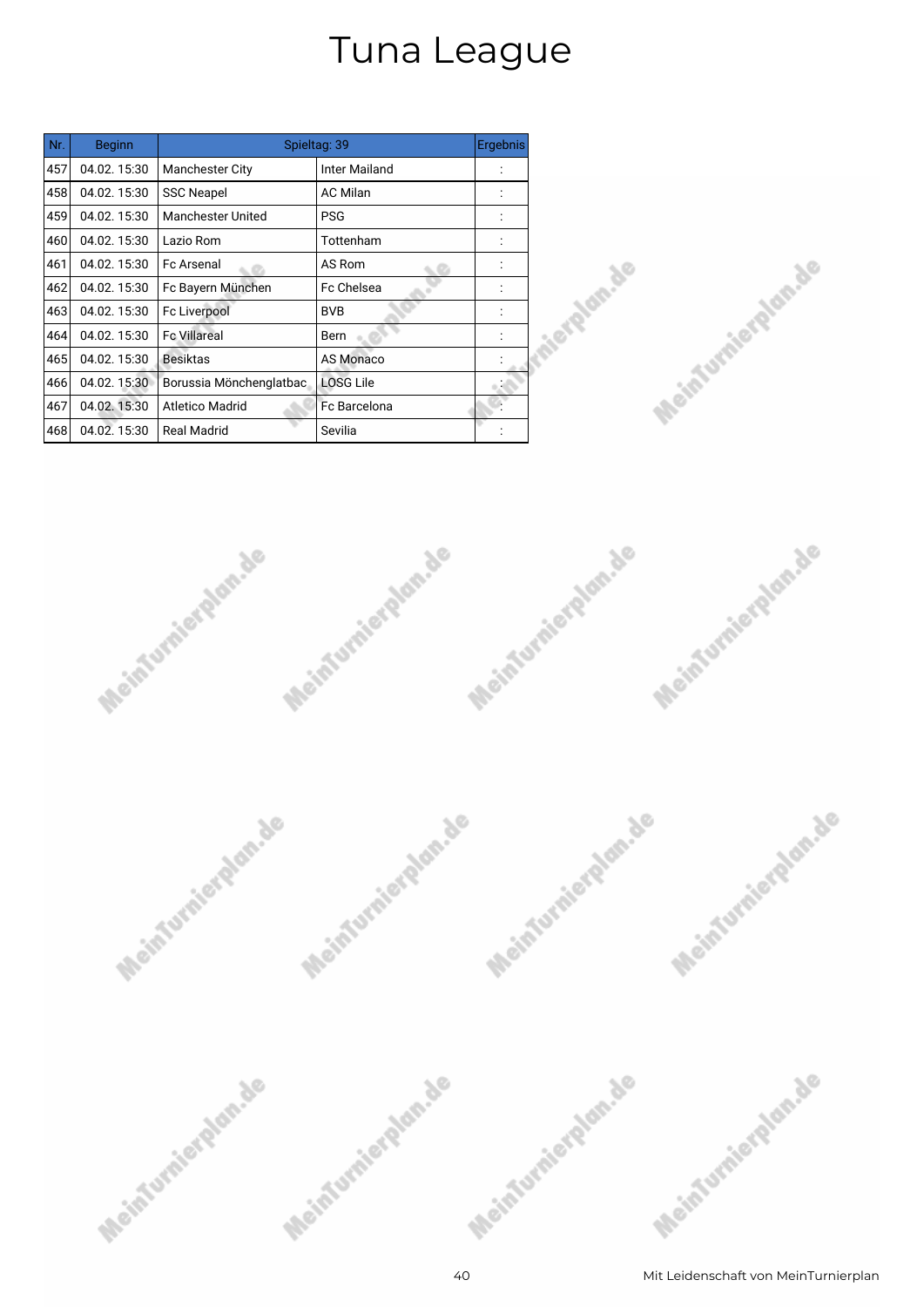| Nr. | <b>Beginn</b> |                     | Spieltag: 40             |  |
|-----|---------------|---------------------|--------------------------|--|
| 469 | 11.02.15:30   | <b>AC Milan</b>     | <b>Manchester City</b>   |  |
| 470 | 11.02.15:30   | Inter Mailand       | <b>Manchester United</b> |  |
| 471 | 11.02.15:30   | Tottenham           | <b>SSC Neapel</b>        |  |
| 472 | 11.02.15:30   | <b>PSG</b>          | <b>Fc Arsenal</b>        |  |
| 473 | 11.02.15:30   | Fc Chelsea          | Lazio Rom                |  |
| 474 | 11.02.15:30   | AS Rom              | Fc Liverpool             |  |
| 475 | 11.02.15:30   | <b>Bern</b>         | Fc Bayern München        |  |
| 476 | 11.02.15:30   | <b>BVB</b>          | <b>Besiktas</b>          |  |
| 477 | 11.02.15:30   | <b>LOSG Lile</b>    | <b>Fc Villareal</b>      |  |
| 478 | 11.02.15:30   | AS Monaco           | <b>Atletico Madrid</b>   |  |
| 479 | 11.02. 15:30  | Sevilia             | Borussia Mönchenglatbac  |  |
| 480 | 11.02.15:30   | <b>Fc Barcelona</b> | <b>Real Madrid</b>       |  |







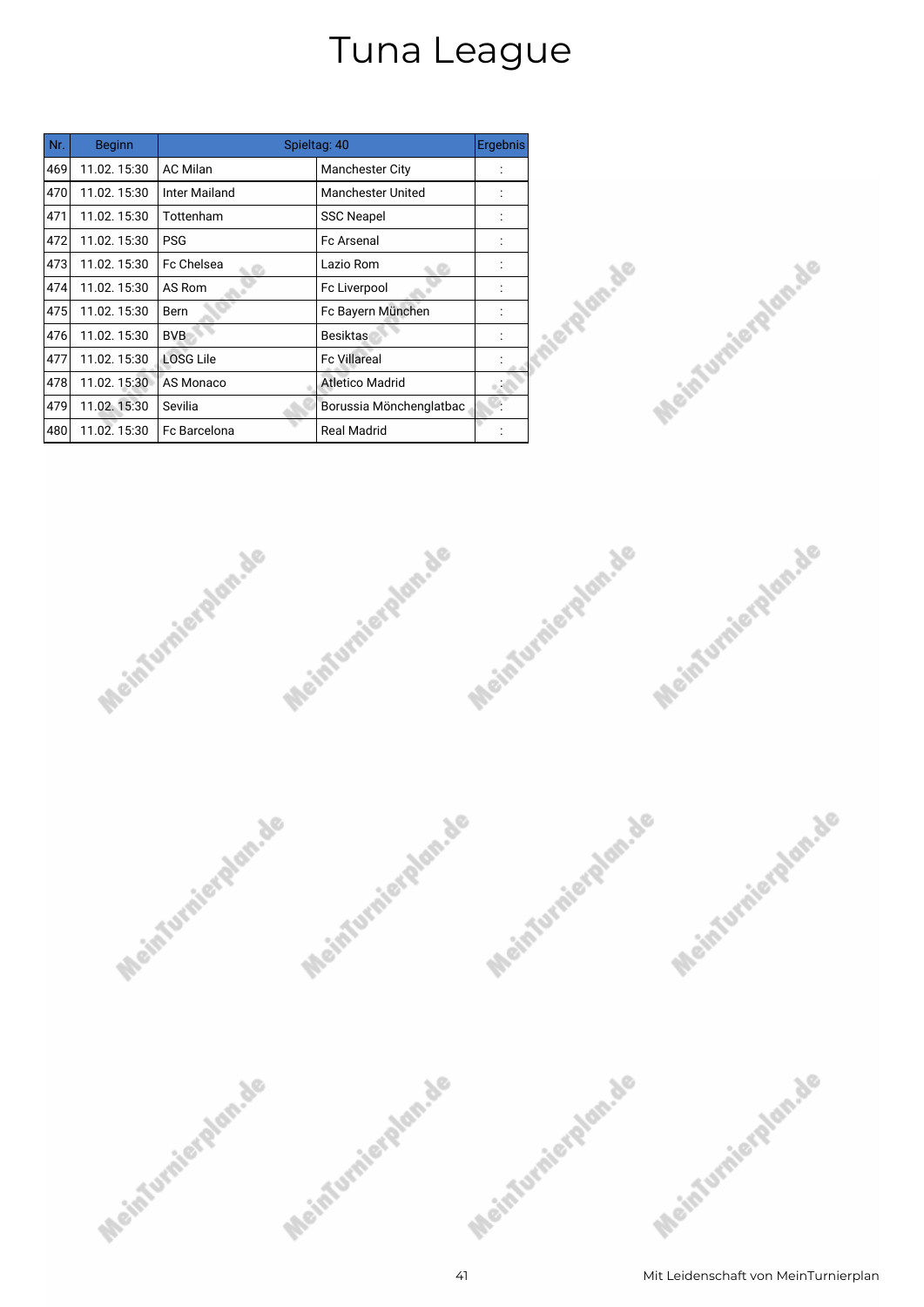| Nr. | <b>Beginn</b> |                         | Spieltag: 41             | Ergebnis |
|-----|---------------|-------------------------|--------------------------|----------|
| 481 | 18.02.15:30   | <b>Manchester City</b>  | <b>Manchester United</b> |          |
| 482 | 18.02.15:30   | <b>AC Milan</b>         | Tottenham                |          |
| 483 | 18.02.15:30   | <b>Fc Arsenal</b>       | Inter Mailand            |          |
| 484 | 18.02.15:30   | <b>SSC Neapel</b>       | Fc Chelsea               |          |
| 485 | 18.02.15:30   | Fc Liverpool            | <b>PSG</b>               |          |
| 486 | 18.02.15:30   | Lazio Rom               | Bern                     |          |
| 487 | 18.02.15:30   | <b>Besiktas</b>         | AS Rom                   |          |
| 488 | 18.02.15:30   | Fc Bayern München       | <b>LOSG Lile</b>         |          |
| 489 | 18.02.15:30   | <b>Atletico Madrid</b>  | <b>BVB</b>               |          |
| 490 | 18.02.15:30   | <b>Fc Villareal</b>     | <b>Sevilia</b>           |          |
| 491 | 18.02.15:30   | Real Madrid             | <b>AS Monaco</b>         |          |
| 492 | 18.02.15:30   | Borussia Mönchenglatbac | <b>Fc Barcelona</b>      |          |







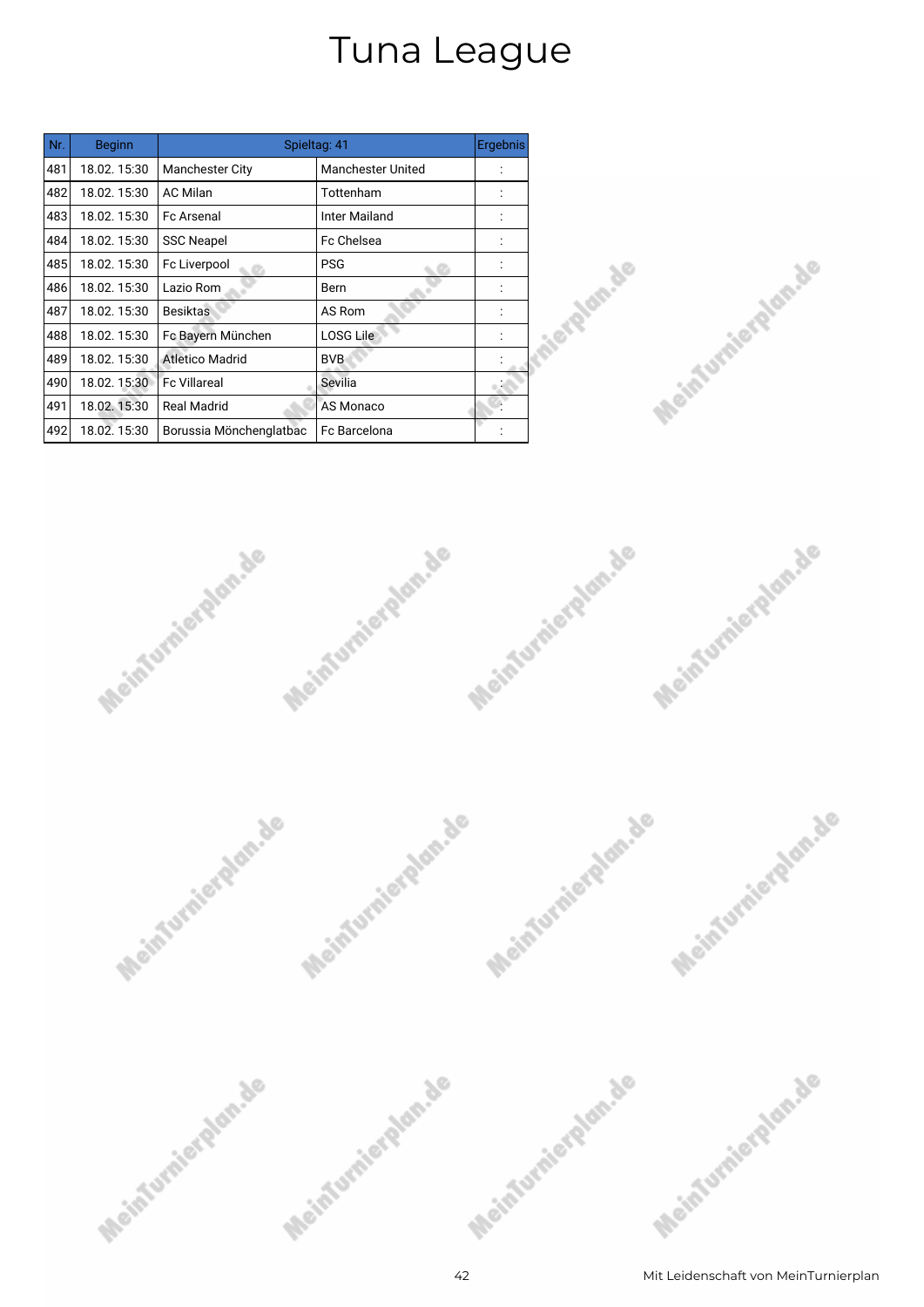| Nr. | <b>Beginn</b> |                          | Spieltag: 42            | Ergebnis |
|-----|---------------|--------------------------|-------------------------|----------|
| 493 | 25.02.15:30   | Tottenham                | <b>Manchester City</b>  |          |
| 494 | 25.02.15:30   | <b>Manchester United</b> | <b>Fc Arsenal</b>       |          |
| 495 | 25.02.15:30   | Fc Chelsea               | <b>AC Milan</b>         |          |
| 496 | 25.02.15:30   | Inter Mailand            | Fc Liverpool            |          |
| 497 | 25.02.15:30   | Bern                     | <b>SSC Neapel</b>       |          |
| 498 | 25.02.15:30   | <b>PSG</b>               | <b>Besiktas</b>         |          |
| 499 | 25.02.15:30   | <b>LOSG Lile</b>         | Lazio Rom               |          |
| 500 | 25.02.15:30   | AS Rom                   | <b>Atletico Madrid</b>  |          |
| 501 | 25.02.15:30   | Sevilia                  | Fc Bayern München       |          |
| 502 | 25.02.15:30   | <b>BVB</b>               | <b>Real Madrid</b>      |          |
| 503 | 25.02.15:30   | Fc Barcelona             | <b>Fc Villareal</b>     |          |
| 504 | 25.02.15:30   | AS Monaco                | Borussia Mönchenglatbac |          |







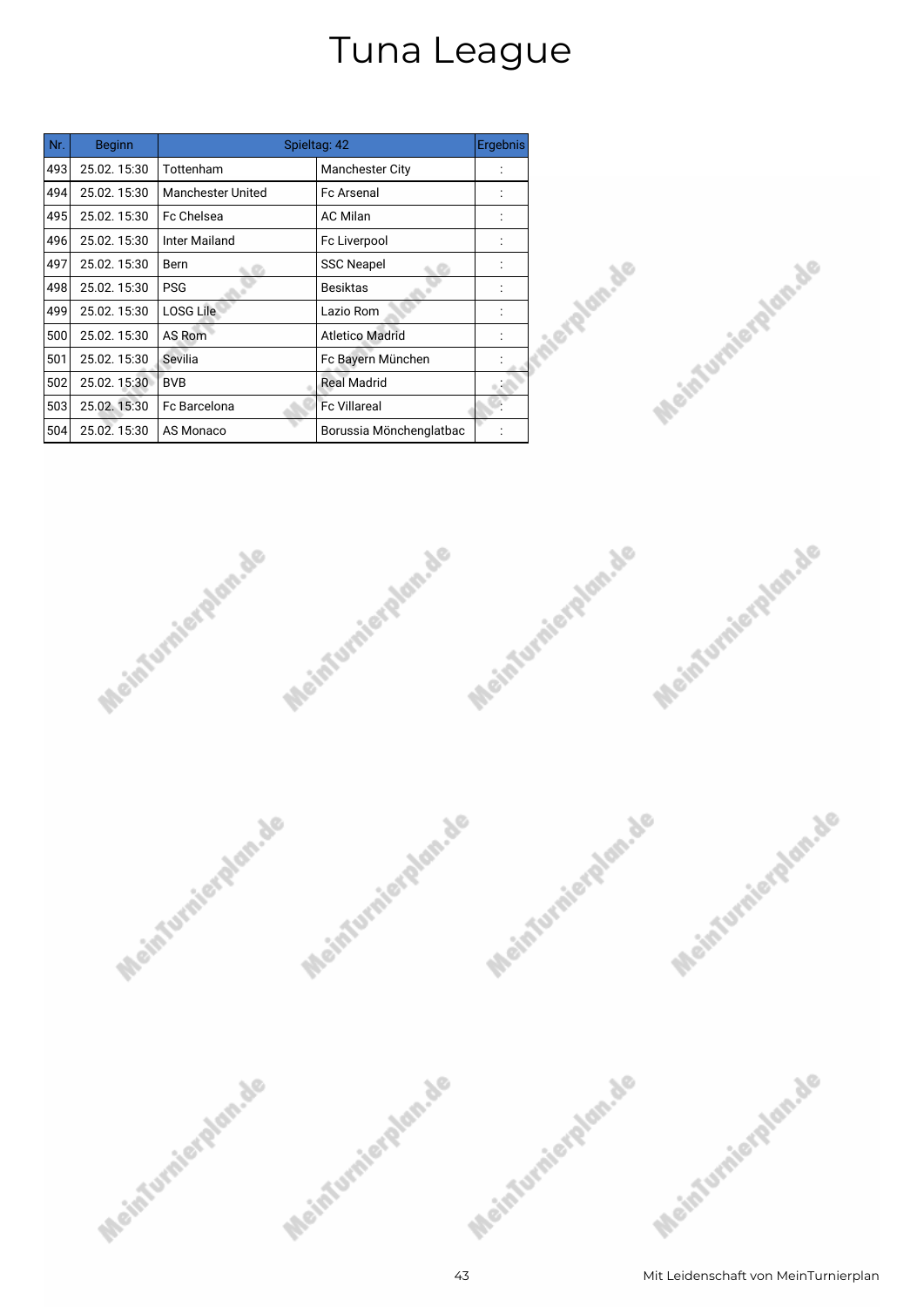| Nr. | <b>Beginn</b> |                         | Spieltag: 43         | Ergebnis |
|-----|---------------|-------------------------|----------------------|----------|
| 505 | 04.03.15:30   | <b>Manchester City</b>  | <b>Fc Arsenal</b>    |          |
| 506 | 04.03.15:30   | Tottenham               | <b>Fc Chelsea</b>    |          |
| 507 | 04.03.15:30   | Fc Liverpool            | Manchester United    |          |
| 508 | 04.03.15:30   | <b>AC Milan</b>         | Bern                 |          |
| 509 | 04.03.15:30   | <b>Besiktas</b>         | <b>Inter Mailand</b> |          |
| 510 | 04.03.15:30   | <b>SSC Neapel</b>       | <b>LOSG Lile</b>     |          |
| 511 | 04.03.15:30   | <b>Atletico Madrid</b>  | <b>PSG</b>           |          |
| 512 | 04.03.15:30   | Lazio Rom               | Sevilia              |          |
| 513 | 04.03.15:30   | <b>Real Madrid</b>      | AS Rom               |          |
| 514 | 04.03.15:30   | Fc Bayern München       | <b>Fc Barcelona</b>  |          |
| 515 | 04.03. 15:30  | Borussia Mönchenglatbac | <b>BVB</b>           |          |
| 516 | 04.03.15:30   | <b>Fc Villareal</b>     | AS Monaco            |          |







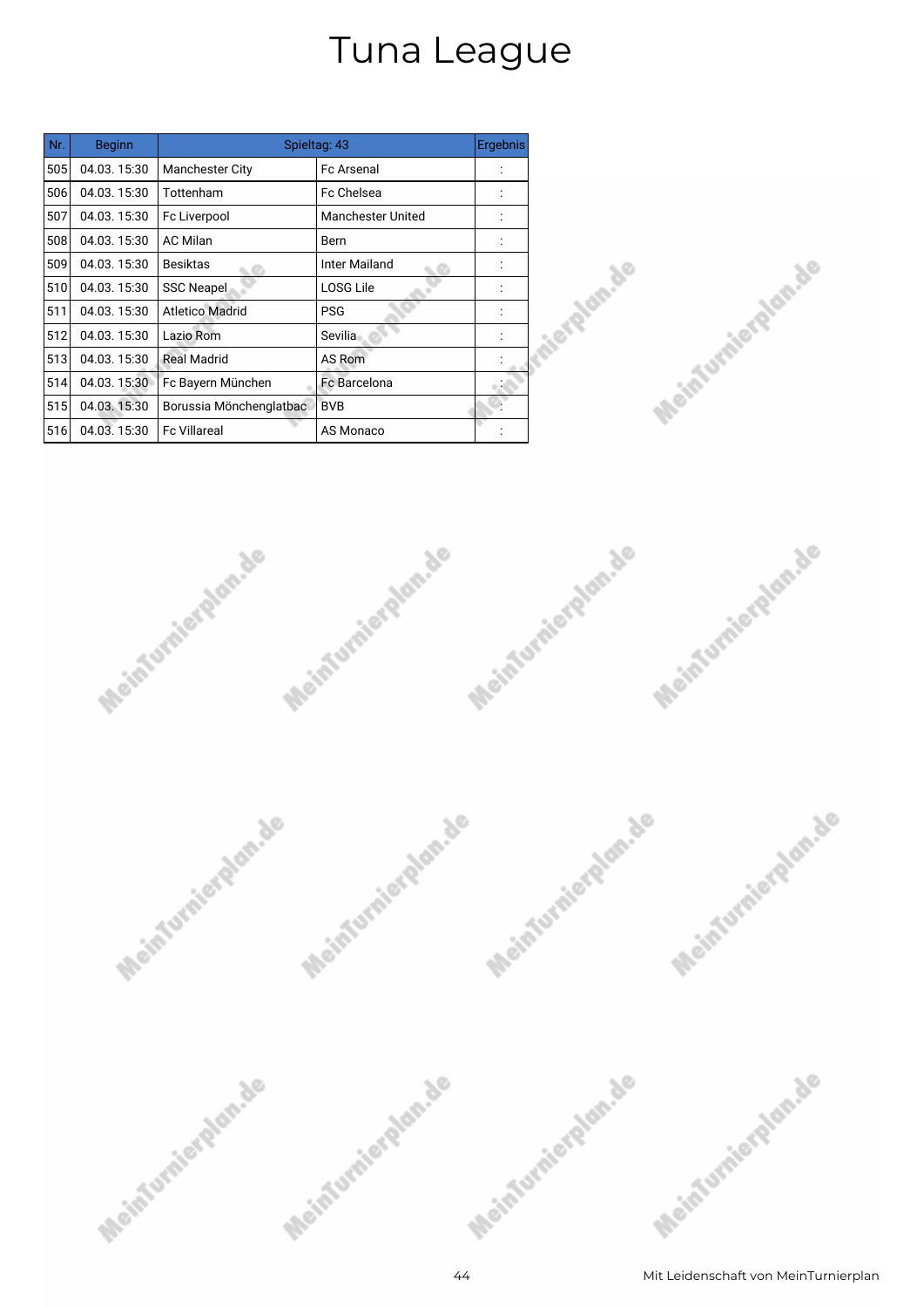| Nr. | <b>Beginn</b> |                      | Spieltag: 44            | Ergebnis |
|-----|---------------|----------------------|-------------------------|----------|
| 517 | 11.03.15:30   | Fc Chelsea           | <b>Manchester City</b>  |          |
| 518 | 11.03.15:30   | <b>Fc Arsenal</b>    | Fc Liverpool            |          |
| 519 | 11.03.15:30   | Bern                 | Tottenham               |          |
| 520 | 11.03.15:30   | Manchester United    | <b>Besiktas</b>         |          |
| 521 | 11.03.15:30   | LOSG Lile            | <b>AC Milan</b>         |          |
| 522 | 11.03.15:30   | <b>Inter Mailand</b> | <b>Atletico Madrid</b>  |          |
| 523 | 11.03.15:30   | Sevilia              | <b>SSC Neapel</b>       |          |
| 524 | 11.03.15:30   | <b>PSG</b>           | <b>Real Madrid</b>      |          |
| 525 | 11.03.15:30   | Fc Barcelona         | Lazio Rom               |          |
| 526 | 11.03.15:30   | AS Rom               | Borussia Mönchenglatbac |          |
| 527 | 11.03.15:30   | AS Monaco            | Fc Bayern München       |          |
| 528 | 11.03.15:30   | <b>BVB</b>           | <b>Fc Villareal</b>     |          |







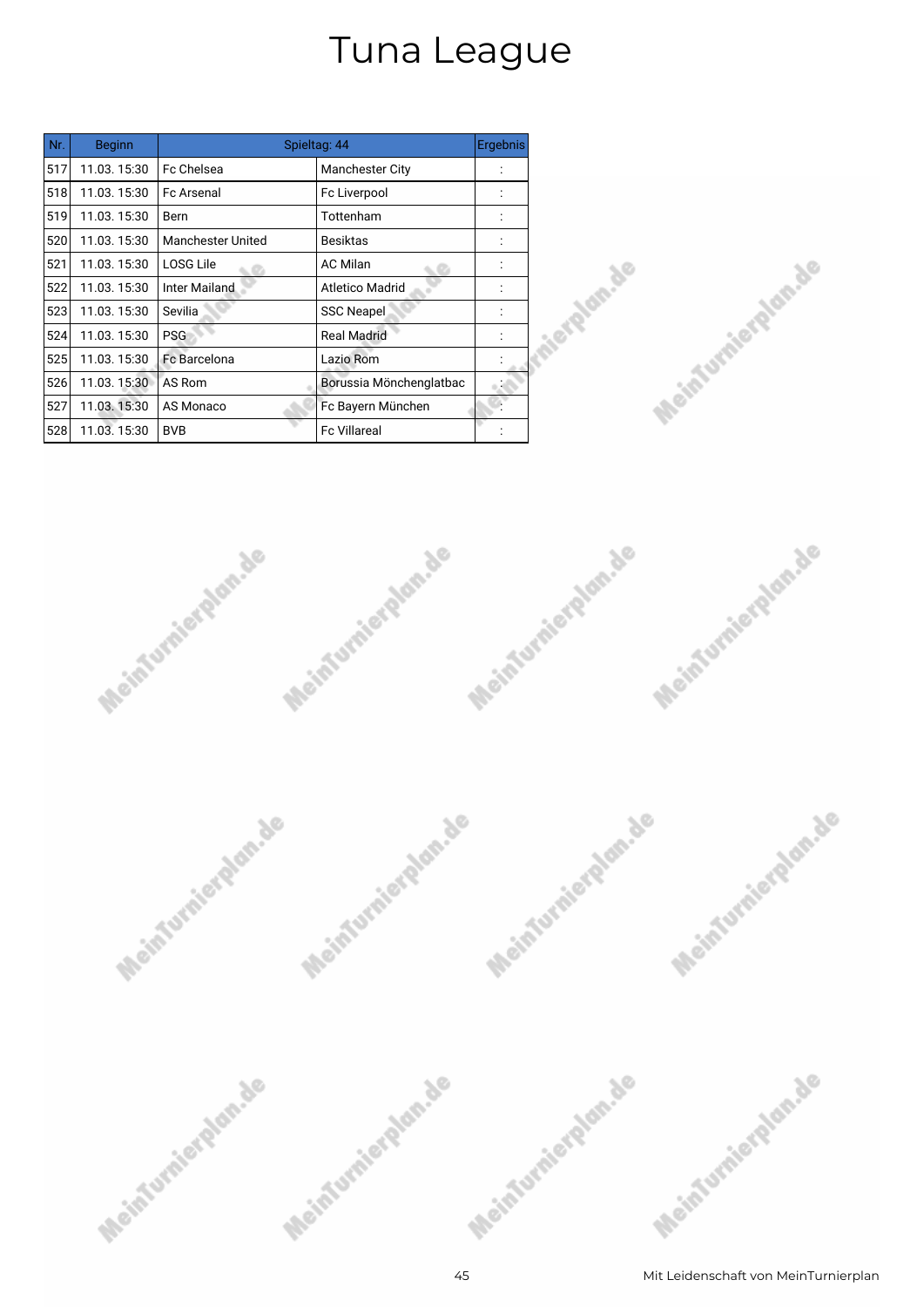| Nr. | <b>Beginn</b> |                         | Spieltag: 45         | Ergebnis |
|-----|---------------|-------------------------|----------------------|----------|
| 529 | 18.03.15:30   | <b>Manchester City</b>  | Fc Liverpool         |          |
| 530 | 18.03.15:30   | Fc Chelsea              | Bern                 |          |
| 531 | 18.03.15:30   | <b>Besiktas</b>         | <b>Fc Arsenal</b>    |          |
| 532 | 18.03.15:30   | Tottenham               | <b>LOSG Lile</b>     |          |
| 533 | 18.03.15:30   | <b>Atletico Madrid</b>  | Manchester United    |          |
| 534 | 18.03.15:30   | <b>AC Milan</b>         | Sevilia              |          |
| 535 | 18.03.15:30   | <b>Real Madrid</b>      | <b>Inter Mailand</b> |          |
| 536 | 18.03.15:30   | <b>SSC Neapel</b>       | <b>Fc Barcelona</b>  |          |
| 537 | 18.03.15:30   | Borussia Mönchenglatbac | <b>PSG</b>           |          |
| 538 | 18.03.15:30   | Lazio Rom               | <b>AS Monaco</b>     |          |
| 539 | 18.03.15:30   | <b>Fc Villareal</b>     | AS Rom               |          |
| 540 | 18.03.15:30   | Fc Bayern München       | <b>BVB</b>           |          |